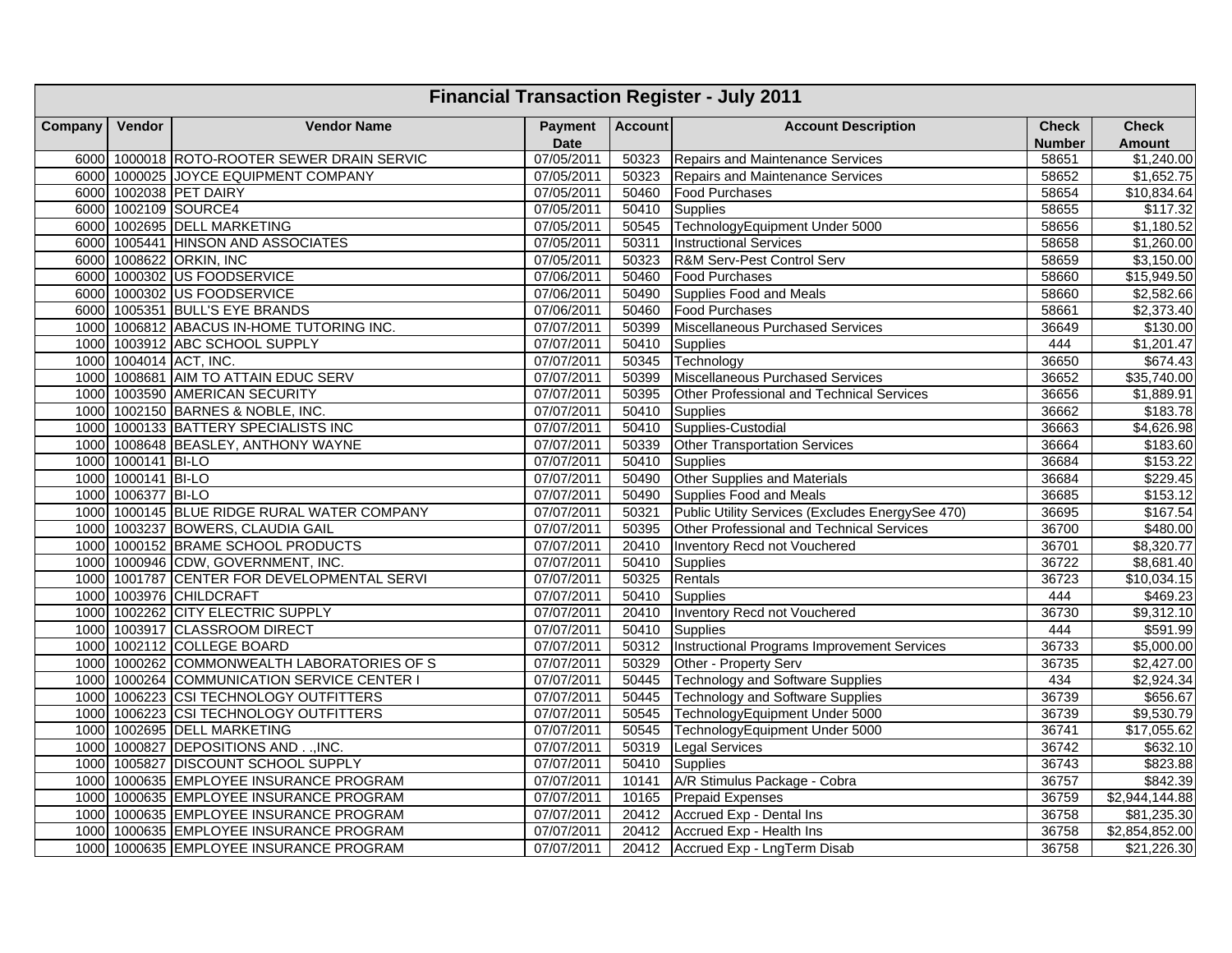|      |                     | 1000 1000635 EMPLOYEE INSURANCE PROGRAM     | 07/07/2011 |       | 20412 Accrued Exp - State Life Ins                       | 36758 | \$2,241.22             |
|------|---------------------|---------------------------------------------|------------|-------|----------------------------------------------------------|-------|------------------------|
|      |                     | 1000 1000635 EMPLOYEE INSURANCE PROGRAM     | 07/07/2011 |       | 20412 Dental Insurance                                   | 36758 | \$140,637.22           |
|      |                     | 1000 1000635 EMPLOYEE INSURANCE PROGRAM     | 07/07/2011 |       | 20412 Long Term Disability                               | 36758 | \$14,787.46            |
|      |                     | 1000 1000635 EMPLOYEE INSURANCE PROGRAM     | 07/07/2011 |       | 20412 State Health Insurance BCBS                        | 36758 | \$1,202,515.20         |
|      |                     | 1000 1000635 EMPLOYEE INSURANCE PROGRAM     | 07/07/2011 |       | 20412 State Term Life Ins                                | 36758 | \$57,833.96            |
|      |                     | 1000 1005849 ENGINEERED SYSTEMS DESIGN      | 07/07/2011 | 50520 | ConstructionServices Arch Fees Reimb Capitalize          | 36760 | \$1,790.16             |
|      |                     | 1000 1000270 ENWRIGHT ASSOCIATES INC        | 07/07/2011 | 50520 | <b>ConstructionServices Arch Fees Capitalize</b>         | 36762 | \$1,500.00             |
|      |                     | 1000 1007050 FAULKNER FENCE CO. INC         | 07/07/2011 | 50530 | Improvements Other Than Buildings Non Capitalize         | 36763 | \$1,925.00             |
|      |                     | 1000 1003021 FIRE PROTECTION SPECIALIST OF  | 07/07/2011 |       | 50329 Other - Property Serv                              | 443   | \$450.59               |
|      |                     | 1000 1000567 FOLLETT LIBRARY RESOURCES      | 07/07/2011 | 50430 | <b>Library Books and Materials</b>                       | 436   | \$1,141.59             |
|      |                     | 1000 1000721 FORMS & SUPPLY, INC.           | 07/07/2011 | 50410 | Supplies                                                 | 437   | \$314.50               |
|      |                     | 1000 1002662 FOUNTAIN INN NATURAL GAS SYSTE | 07/07/2011 |       | 50470 Energy-Gas                                         | 36769 | \$1,190.79             |
|      |                     | 1000 1002417 FRINGE BENEFITS MANGEMENT COMP | 07/07/2011 |       | 20412 Out of Pocket Medical                              | 36770 | \$953.32               |
|      |                     | 1000 1001499 G & K SERVICES                 | 07/07/2011 |       | 50322 Cleaning Services                                  | 440   | \$9,919.10             |
|      |                     | 1000 1000446 GENESIS II                     | 07/07/2011 | 20410 | Inventory Recd not Vouchered                             | 36773 | \$11,829.59            |
|      |                     | 1000 1002887 GREENVILLE OFFICE SUPPLY       | 07/07/2011 | 50410 | Supplies                                                 | 442   | \$424.80               |
|      |                     | 1000 1001497 GREENVILLE WATER SYSTEM        | 07/07/2011 | 50321 | Public Utility Services (Excludes EnergySee 470)         | 36785 | \$6,866.49             |
|      |                     | 1000 1003102 GREER, JENNIFER CARON          | 07/07/2011 | 50395 | Other Professional and Technical Services                | 36796 | $\sqrt{$240.00}$       |
|      |                     | 1000 1005742 HEINEMANN                      | 07/07/2011 |       | 50312 Instructional Programs Improvement Services        | 36801 | \$9,100.00             |
|      |                     | 1000 1000534 HIGHWATER CLAYS INC            | 07/07/2011 |       | 10160 Inventory - Warehouse                              | 36804 | \$317.70               |
|      |                     | 1000 1000534 HIGHWATER CLAYS INC            | 07/07/2011 | 20410 | Inventory Recd not Vouchered                             | 36804 | \$2,747.52             |
|      |                     | 1000 1002388 HOFFMAN & HOFFMAN INC.         | 07/07/2011 |       | 50520 ConstructionServices Buildings Capitalize          | 36815 | \$1,512,235.22         |
| 1000 |                     | 1001561 HOLDER ELECTRIC SUPPLY              | 07/07/2011 | 20410 | Inventory Recd not Vouchered                             | 36816 | \$2,671.20             |
|      |                     | 1000 1007453 JA PIPER ROOFING CO            | 07/07/2011 |       | 50323 Repairs and Maintenance Services                   | 36830 | \$180.00               |
|      |                     | 1000 1000557 JANITOR'S WHOLESALE SUPPLY     | 07/07/2011 |       | 20410 Inventory Recd not Vouchered                       | 36832 | \$3,303.13             |
| 1000 | 1000462 JANPAK      |                                             | 07/07/2011 | 50410 | Supplies-Custodial                                       | 36833 | \$657.37               |
|      |                     | 1000 1000956 JOHN DEERE COMPANY             | 07/07/2011 |       | 50540 Equipment Over 5000                                | 36834 | \$9,262.03             |
| 1000 |                     | 1000066 LAKESHORE LEARNING MATERIALS        | 07/07/2011 |       | 50410 Supplies                                           | 433   | \$383.43               |
|      |                     | 1000 1002212 LOWE'S COMPANIES, INC.         | 07/07/2011 |       | 50410 Supplies-Custodial                                 | 36849 | \$257.05               |
|      |                     | 1000 1002083 MOORE MEDICAL                  | 07/07/2011 |       | 20410 Inventory Recd not Vouchered                       | 36865 | \$1,455.52             |
| 1000 |                     | 1009885 MORGAN PAINT CONTRACTOR             | 07/07/2011 | 50323 | R&M Serv-Painting Serv                                   | 36866 | \$900.00               |
|      |                     | 1000 1002792 MULTI HEALTH SYSTEMS, INC.     | 07/07/2011 |       | 50410 Supplies-Testing                                   | 36869 | \$2,393.10             |
|      |                     | 1000 1001763 NETWORK CONTROLS & ELECTRIC    | 07/07/2011 | 50520 | ConstructionServices (Temp) Building/Construction Non Ca | 36870 | \$71,198.00            |
|      |                     | 1000 1008518 NICHOLAS LITERACY CENTER LLC   | 07/07/2011 | 50399 | Miscellaneous Purchased Services                         | 36871 | \$2,046.50             |
|      |                     | 1000 1007334 PACIFIC NORTHWEST PUBLISHING   | 07/07/2011 | 50312 | Instructional Programs Improvement Services              | 36883 | \$2,648.25             |
| 1000 |                     | 1001336 PALMETTO AIR AND WATER BALANCE      | 07/07/2011 | 50395 | Other Professional and Technical Services                | 439   | \$1,373.40             |
|      | 1000 1000795 PAR    |                                             | 07/07/2011 |       | 50410 Supplies-Testing                                   | 36885 | \$1,166.40             |
|      |                     | 1000 1000364 PECKNEL MUSIC COMPANY          | 07/07/2011 |       | 50410 Supplies                                           | 36888 | \$2,880.56             |
| 1000 |                     | 1003614 PIEDMONT NATURAL GAS                | 07/07/2011 | 50470 | Energy-Gas                                               | 36892 | \$14,851.42            |
|      | 1000 1002201 PITSCO |                                             | 07/07/2011 |       | 50410 Supplies                                           | 36893 | \$103.88               |
|      |                     | 1000 1002283 REGIONAL MECHANICAL SERVICES   | 07/07/2011 | 50520 | ConstructionServices (Temp) Building/Construction Non Ca | 36901 | \$40,098.00            |
| 1000 |                     | 1003095 RIFTON EQUIPMENT                    | 07/07/2011 | 50410 | Supplies                                                 | 36904 | \$1,953.86             |
|      |                     | 1000 1000815 RIVERSIDE PUBLISHING           | 07/07/2011 |       | 50410 Supplies-Testing                                   | 36814 | $\overline{$2,180.42}$ |
|      |                     | 1000 1004998 RUTHERFORD HEATING & AIR CONDI | 07/07/2011 | 50520 | ConstructionServices (Temp) Building/Construction Non Ca | 445   | \$59,918.40            |
| 1000 |                     | 1009701 SC DEPT OF EMPLOYMENT WORK          | 07/07/2011 |       | 44999 Other Federal Sources                              | 36920 | \$103.12               |
|      |                     | 1000 1001268 SCHOLASTIC INC                 | 07/07/2011 |       | 50445 Technology and Software Supplies                   | 36921 | \$1,037.72             |
|      |                     |                                             |            |       |                                                          |       |                        |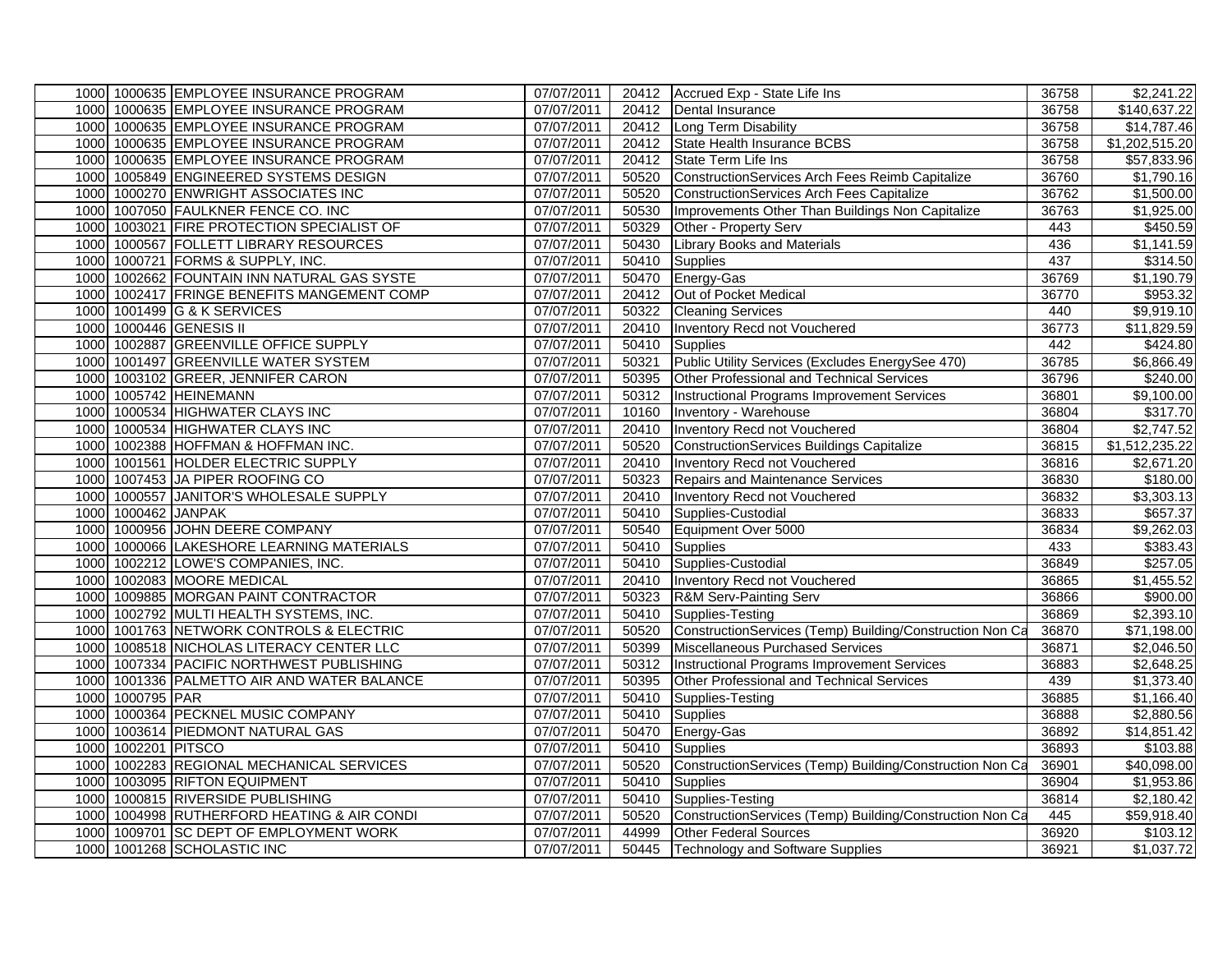|      |                    | 1000 1003927 SCHOOL SPECIALTY               | 07/07/2011 |       | 20410 Inventory Recd not Vouchered                   | 444   | \$1,313.77              |
|------|--------------------|---------------------------------------------|------------|-------|------------------------------------------------------|-------|-------------------------|
|      |                    | 1000 1004788 SHARP BUSINESS SYSTEMS         | 07/07/2011 |       | 50345   Tech Srvc-Copier Contract                    | 36925 | \$7,138.79              |
|      |                    | 1000 1000954 SMITH, SAMUEL (SECURITY)       | 07/07/2011 |       | 50395 Other Professional and Technical Services      | 36935 | \$103.50                |
|      |                    | 1000 1002318 SOUTHEASTERN PAPER GROUP       | 07/07/2011 |       | 20410 Inventory Recd not Vouchered                   | 36937 | \$61,377.60             |
|      |                    | 1000 1000377 STATE DEPARTMENT OF EDUCATION  | 07/07/2011 |       | 50660 Pupil Activity                                 | 36943 | \$4,742.22              |
|      |                    | 1000 1002041 THYSSENKRUPP ELEVATOR          | 07/07/2011 |       | 50323 R&M Serv-Elevator Serv                         | 441   | $\overline{$1,203.47}$  |
|      |                    | 1000 1001111 TUCKER MATERIALS, INC.         | 07/07/2011 |       | 50410 Supplies-Custodial                             | 36971 | \$6,735.70              |
|      |                    | 1000 1000494 UNITED CHEMICAL AND SUPPLY INC | 07/07/2011 |       | 20410 Inventory Recd not Vouchered                   | 36972 | \$5,479.75              |
|      |                    | 1000 1000494 UNITED CHEMICAL AND SUPPLY INC | 07/07/2011 |       | 38010 Item Cost Var Suspense                         | 36972 | \$184.42                |
|      |                    | 1000 1000494 UNITED CHEMICAL AND SUPPLY INC | 07/07/2011 |       | 50410 Supplies-Custodial                             | 36972 | \$1,658.06              |
|      |                    | 1000 1000495 UNITED ELECTRICAL              | 07/07/2011 |       | 20410 Inventory Recd not Vouchered                   | 36973 | \$2,935.14              |
|      |                    | 1000 1003739 UNITED UTILITY CO              | 07/07/2011 | 50321 | Public Utility Services (Excludes EnergySee 470)     | 36974 | \$2,663.28              |
|      |                    | 1000 1000506 URBAN LEAGUE OF THE UPSTATE, I | 07/07/2011 |       | 50399 Miscellaneous Purchased Services               | 435   | $\overline{$27,730.80}$ |
|      |                    | 1000 1000846 VIRCO INC.                     | 07/07/2011 |       | 50410 Supplies                                       | 438   | \$43,992.17             |
|      |                    | 1000 1001470 W. P. LAW, INC.                | 07/07/2011 |       | 50410 Supplies                                       | 36981 | \$585.12                |
|      |                    | 1000 1000526 WAL-MART                       | 07/07/2011 |       | 50410 Supplies                                       | 36987 | \$471.34                |
|      |                    | 1000 1003845 WARD, WENDY COOK               | 07/07/2011 |       | 50395 Other Professional and Technical Services      | 36988 | \$160.00                |
|      |                    | 1000 1001717 WILSON LANGUAGE TRAINING       | 07/07/2011 | 50312 | Instructional Programs Improvement Services          | 36998 | $\overline{$24,093.58}$ |
|      |                    | 1000 1003294 WOODRUFF, NANCY                | 07/07/2011 | 50395 | Other Professional and Technical Services            | 37009 | $\overline{$1,200.00}$  |
|      |                    | 1000 1000513 XEROX CAPITAL SERVICES, LLC    | 07/07/2011 |       | 50323 Repairs and Maintenance Services               | 37010 | \$136.74                |
|      |                    | 6000 1000017 AAA SUPPLY                     | 07/12/2011 |       | 50323 Repairs and Maintenance Services               | 58668 | $\overline{$}117.85$    |
|      |                    | 6000 1000025 JOYCE EQUIPMENT COMPANY        | 07/12/2011 |       | 50323 Repairs and Maintenance Services               | 58669 | \$1,052.48              |
|      |                    | 6000 1000721 FORMS & SUPPLY, INC.           | 07/12/2011 |       | 50410 Supplies                                       | 58672 | \$245.50                |
|      |                    | 6000 1000784 LESLIE SHEET METAL WORKS       | 07/12/2011 |       | 50323 Repairs and Maintenance Services               | 58673 | \$447.32                |
|      |                    | 6000 1000831 BAKER DISTRIBUTING             | 07/12/2011 |       | 50323 Repairs and Maintenance Services               | 58674 | \$1,313.87              |
|      |                    | 6000 1001483 CC DICKSON                     | 07/12/2011 |       | 50323 Repairs and Maintenance Services               | 58675 | \$1,599.48              |
|      |                    | 6000 1001723 SHERWIN WILLIAMS               | 07/12/2011 |       | 50323 Repairs and Maintenance Services               | 58677 | \$217.57                |
|      |                    | 6000 1001763 NETWORK CONTROLS & ELECTRIC    | 07/12/2011 |       | 50545 TechnologyEquipment Under 5000                 | 58678 | \$122.50                |
|      |                    | 6000 1001800 SIMPLEX GRINNELL               | 07/12/2011 |       | 50323 Repairs and Maintenance Services               | 58679 | \$1,164.93              |
|      |                    | 6000 1002695 DELL MARKETING                 | 07/12/2011 |       | 50545 TechnologyEquipment Under 5000                 | 58680 | \$5,745.67              |
|      |                    | 6000 1002957 SMITH METAL FAB, INC.          | 07/12/2011 | 50323 | <b>Repairs and Maintenance Services</b>              | 58681 | \$151.30                |
|      |                    | 6000 1004583 GIBBS WELDING, INC.            | 07/12/2011 | 50323 | <b>Repairs and Maintenance Services</b>              | 58682 | \$230.00                |
|      |                    | 6000 1005276 GREENVILLE COUNTY SCHOOLS      | 07/12/2011 | 50340 | Communication                                        | 58683 | \$1,098.74              |
|      |                    | 6000 1005441 HINSON AND ASSOCIATES          | 07/12/2011 | 50311 | <b>Instructional Services</b>                        | 58684 | \$5,592.73              |
|      |                    | 6000 1005526 SARA LEE BAKERY GROUP/ EARTHGR | 07/12/2011 |       | 50460 Food Purchases                                 | 58685 | \$1,775.29              |
| 6000 |                    | 1005564 WHALEY FOOD SERVICE REPAIRS         | 07/12/2011 | 50323 | Repairs and Maintenance Services                     | 58686 | \$296.00                |
|      |                    | 6000 1008237 PIEDMONT DISTRIBUTION SERVICES | 07/12/2011 | 10160 | Inventory - Food                                     | 58688 | \$434.86                |
|      |                    | 1000 1003590 AMERICAN SECURITY              | 07/13/2011 | 50329 | Other - Property Serv                                | 37060 | \$13,651.16             |
|      |                    | 1000 1008305 ANDERSON CO SCHOOL DIST ONE    | 07/13/2011 | 50720 | Transits                                             | 37061 | \$307.60                |
|      |                    | 1000 1003611 ANDERSON SCHOOL DISTRICT FOUR  | 07/13/2011 | 50720 | Transits                                             | 37062 | \$510.26                |
| 1000 |                    | 1006207 ANDERSON SCHOOL DISTRICT THREE      | 07/13/2011 | 50720 | Transits                                             | 37063 | \$983.34                |
|      |                    | 1000 1005220 ANDERSON UNIVERSITY            | 07/13/2011 | 50399 | Miscellaneous Purchased Services                     | 37064 | \$600.00                |
|      |                    | 1000 1009911 ASSOC OF ENERGY ENGINEERS, INC | 07/13/2011 | 50640 | Organization Membership Dues and Fees (Professional) | 37066 | \$300.00                |
|      |                    | 1000 1002150 BARNES & NOBLE, INC.           | 07/13/2011 | 50445 | <b>Technology and Software Supplies</b>              | 37068 | $\sqrt{$2,490.00}$      |
| 1000 |                    | 1004789 BECKER'S SCHOOL SUPPLY              | 07/13/2011 | 50410 | Supplies                                             | 37069 | \$541.13                |
|      | 1000 1000141 BI-LO |                                             | 07/13/2011 |       | 50410 Supplies                                       | 37070 | \$194.04                |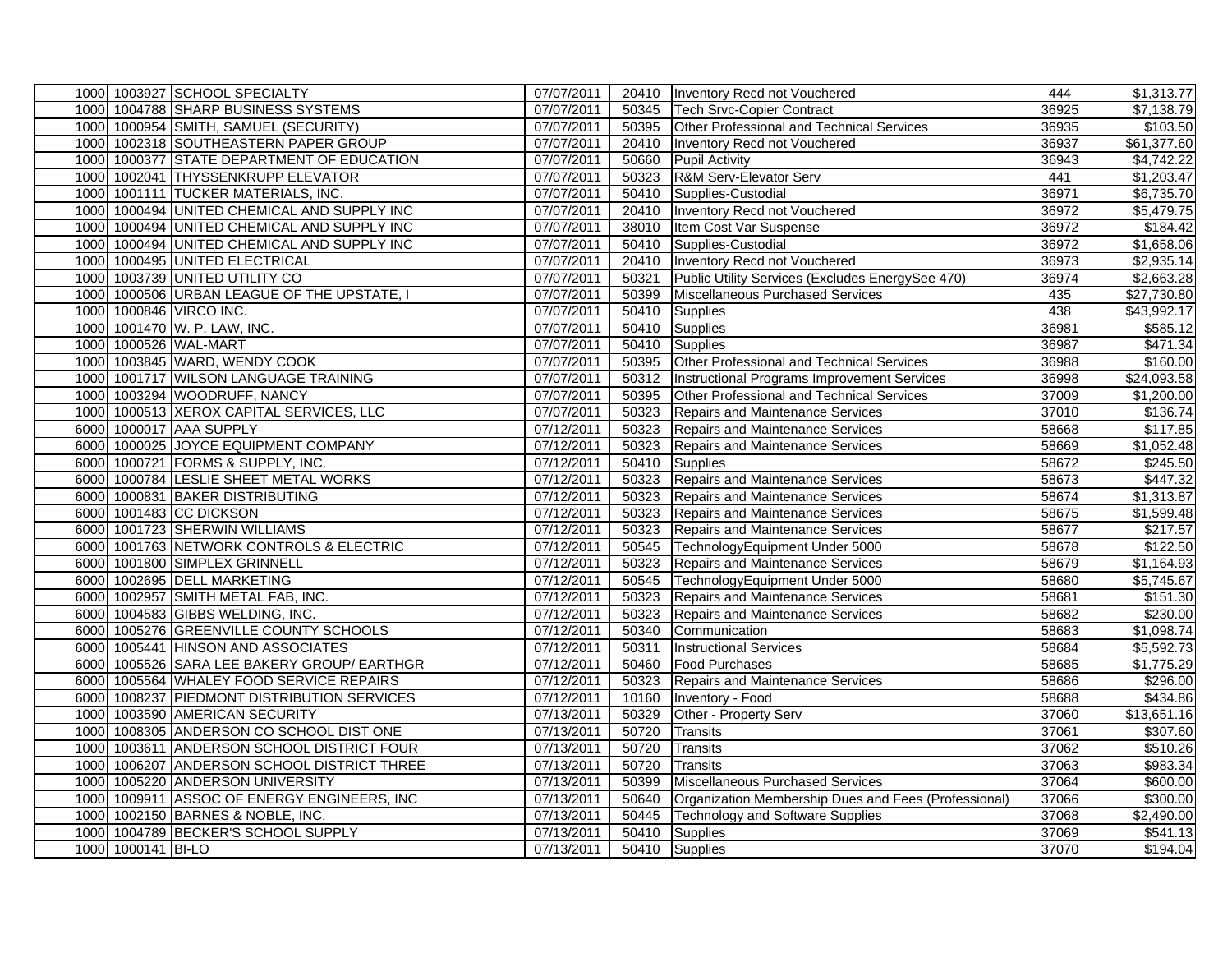|      |                | 1000 1001105 BINSWANGER                     | 07/13/2011 |       | 50323 R&M Serv-Plant Serv                        | 37071 | \$519.27                |
|------|----------------|---------------------------------------------|------------|-------|--------------------------------------------------|-------|-------------------------|
|      |                | 1000 1000145 BLUE RIDGE RURAL WATER COMPANY | 07/13/2011 | 50321 | Public Utility Services (Excludes EnergySee 470) | 37072 | \$2,127.99              |
|      |                | 1000 1007840 BRUCE AIR FILTER CO            | 07/13/2011 |       | 50410 Supplies-Filters                           | 37075 | \$2,572.23              |
| 1000 |                | 1000682 CAROLINA FIRST                      | 07/13/2011 |       | 50690 Other Objects                              | 37077 | \$39,932.23             |
|      |                | 1000 1002485 CAROLINA FRESH FARMS           | 07/13/2011 |       | 50540 Equipment Over 5000                        | 37078 | \$5,419.25              |
| 1000 |                | 1002686 CAROLINA INDUSTRIAL EQUP. INC.      | 07/13/2011 |       | 50410 Supplies-Custodial                         | 37079 | \$271.66                |
| 1000 |                | 1000946 CDW, GOVERNMENT, INC.               | 07/13/2011 |       | 50410 Supplies                                   | 37080 | $\sqrt{$2,480.40}$      |
| 1000 | 1004246 CINTAS |                                             | 07/13/2011 | 50395 | Other Professional and Technical Services        | 37082 | \$3,780.08              |
| 1000 |                | 1000664 CLEMSON UNIVERSITY                  | 07/13/2011 |       | 50399 Miscellaneous Purchased Services           | 37084 | \$4,800.00              |
| 1000 |                | 1000248 COLLEGE BOARD PUBLISHERS            | 07/13/2011 |       | 50410 Supplies                                   | 37198 | \$3,810.40              |
| 1000 |                | 1000213 COMMISSION OF PUBLIC WORKS          | 07/13/2011 |       | 50470 Energy-Electricity                         | 37086 | \$159.75                |
| 1000 |                | 1001886 COPY SPOT, INC.                     | 07/13/2011 |       | 50395 Digitalization For As-Built Drawings       | 37087 | \$373.13                |
| 1000 |                | 1006223 CSI TECHNOLOGY OUTFITTERS           | 07/13/2011 |       | 50540 Equipment Under 5000                       | 37088 | \$2,667.98              |
| 1000 |                | 1006223 CSI TECHNOLOGY OUTFITTERS           | 07/13/2011 |       | 50545 TechnologyEquipment Under 5000             | 37088 | \$19,283.52             |
| 1000 |                | 1002695 DELL MARKETING                      | 07/13/2011 |       | 50445 Technology and Software Supplies           | 37090 | \$6,771.31              |
| 1000 |                | 1002695 DELL MARKETING                      | 07/13/2011 |       | 50540 Equipment Under 5000                       | 37090 | \$5,082.69              |
| 1000 |                | 1002695 DELL MARKETING                      | 07/13/2011 |       | 50545 Technology Equipment Over 5000             | 37090 | $\overline{$10,912.07}$ |
| 1000 |                | 1002695 DELL MARKETING                      | 07/13/2011 | 50545 | TechnologyEquipment Under 5000                   | 37090 | \$18,326.08             |
| 1000 |                | 1005827 DISCOUNT SCHOOL SUPPLY              | 07/13/2011 |       | 50410 Supplies                                   | 37091 | \$411.94                |
| 1000 |                | 1002894 EXPLORE LEARNING                    | 07/13/2011 |       | 50345 Technology                                 | 37093 | \$400.00                |
| 1000 |                | 1000765 FAULKNER AND ASSOCIATES             | 07/13/2011 | 50510 | <b>Land Appraisal</b>                            | 37095 | \$900.00                |
| 1000 |                | 1003021 FIRE PROTECTION SPECIALIST OF       | 07/13/2011 | 50329 | Other - Property Serv                            | 448   | \$1,430.75              |
| 1000 |                | 1000433 FORREST MOVERSGEO FORREST           | 07/13/2011 | 50580 | Mobile Classrooms Leasing Non Capitalize         | 37096 | \$5,100.00              |
| 1000 |                | 1001499 G & K SERVICES                      | 07/13/2011 |       | 50329 Oth Prop Srv-Uniform Services              | 446   | \$1,583.86              |
| 1000 |                | 1001707 GATTI TOWN                          | 07/13/2011 | 50490 | Other Supplies and Materials                     | 37098 | \$301.96                |
| 1000 |                | 1003647 GENESIS PRESS, INC.                 | 07/13/2011 | 50360 | <b>Printing and Binding</b>                      | 37099 | \$1,707.42              |
| 1000 |                | 1005295 GREENVILLE NEWS                     | 07/13/2011 |       | 50410 Supplies                                   | 37106 | \$221.54                |
| 1000 |                | 1001497 GREENVILLE WATER SYSTEM             | 07/13/2011 | 50321 | Public Utility Services (Excludes EnergySee 470) | 37107 | \$18,997.87             |
| 1000 |                | 1009239 HARRISON, REGINALD E                | 07/13/2011 |       | 50395 Other Professional and Technical Services  | 37109 | \$2,400.00              |
|      |                | 1000 1002172 HAYNSWORTH SINKLER BOYD        | 07/13/2011 | 50319 | <b>Legal Services</b>                            | 37179 | \$655.54                |
| 1000 |                | 1003250 HEALTHMASTER HOLDINGS, LLC          | 07/13/2011 | 50395 | Other Professional and Technical Services        | 37110 | \$1,660.52              |
| 1000 |                | 1004718 HORIZON FOREST PRODUCTS             | 07/13/2011 | 50410 | Supplies                                         | 37112 | \$397.54                |
| 1000 |                | 1007453 JA PIPER ROOFING CO                 | 07/13/2011 |       | 50323 Repairs and Maintenance Services           | 37114 | \$4,650.00              |
| 1000 |                | 1000557 JANITOR'S WHOLESALE SUPPLY          | 07/13/2011 | 50410 | Supplies-Custodial                               | 37116 | \$147.51                |
| 1000 | 1000462 JANPAK |                                             | 07/13/2011 |       | 50410 Supplies-Custodial                         | 37117 | \$1,484.18              |
| 1000 |                | 1006948 JASON'S DELI                        | 07/13/2011 | 50490 | Supplies Food and Meals                          | 37118 | \$237.33                |
| 1000 |                | 1002670 JERVEY EYE GROUP                    | 07/13/2011 | 50395 | Other Professional and Technical Services        | 37119 | \$198.00                |
| 1000 |                | 1006188 JONES, SUSAN M(BOYS HOME OF TH      | 07/13/2011 | 50311 | <b>Instructional Services</b>                    | 37120 | \$1,455.00              |
| 1000 |                | 1005927 La Quinta Inn & Suites              | 07/13/2011 | 50325 | Rentals                                          | 37122 | $\overline{$6,684.70}$  |
| 1000 |                | 1001618 LAERDAL MEDICAL CORPORATION         | 07/13/2011 | 50410 | Supplies                                         | 37124 | \$786.84                |
| 1000 |                | 1006476 LANDERS, KAREN                      | 07/13/2011 | 50311 | <b>Instructional Services</b>                    | 37125 | $\overline{$3,210.00}$  |
| 1000 |                | 1008601 LAURENS CO SCHOOL DIST 56           | 07/13/2011 | 50720 | Transits                                         | 37126 | \$3,569.71              |
| 1000 |                | 1000784 LESLIE SHEET METAL WORKS            | 07/13/2011 | 50410 | Supplies-Routine Maintenance                     | 37128 | \$195.04                |
| 1000 |                | 1002941 LEXISNEXIS SCREENING SOLUTIONS      | 07/13/2011 |       | 50314 Staff Services                             | 37129 | \$1,320.00              |
| 1000 |                | 1005469 LOWE'S - CHERRYDALE                 | 07/13/2011 |       | 50410 Supplies                                   | 37131 | \$1,106.48              |
|      |                | 1000 1005469 LOWE'S - CHERRYDALE            | 07/13/2011 |       | 50410 Supplies-Custodial                         | 37130 | \$316.94                |
|      |                |                                             |            |       |                                                  |       |                         |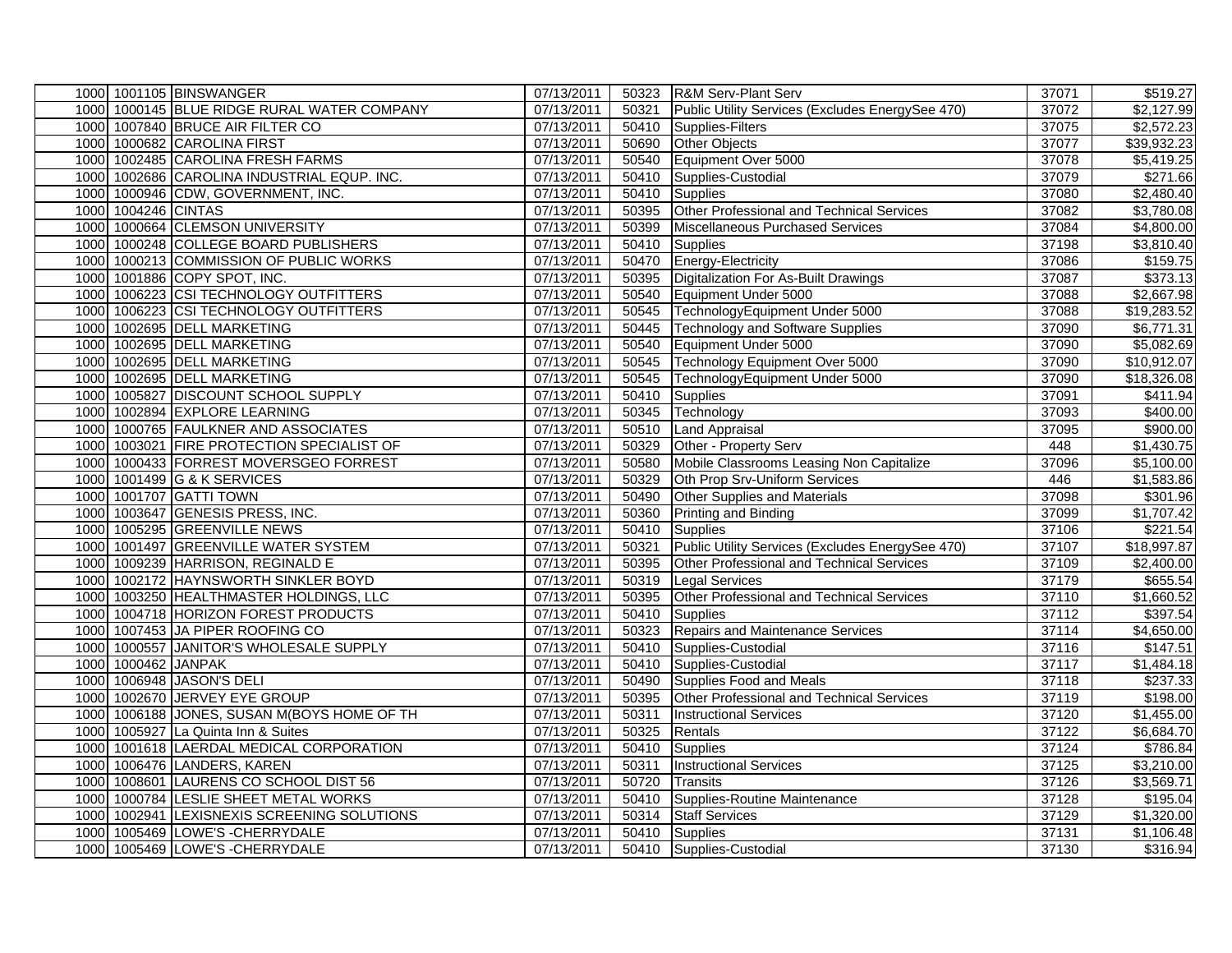|      |                     | 1000 1000113 LOWE'S OF GREENVILLE           | 07/13/2011 |       | 50410 Supplies-Custodial                          | 37132 | \$171.11               |
|------|---------------------|---------------------------------------------|------------|-------|---------------------------------------------------|-------|------------------------|
|      |                     | 1000 1001452 LOWE'S OF SIMPSONVILLE         | 07/13/2011 |       | 50410 Supplies-Custodial                          | 37131 | \$423.45               |
|      |                     | 1000 1003404 MANAGEMENT DECISIONS           | 07/13/2011 |       | 50395 Other Professional and Technical Services   | 37135 | \$13,650.00            |
|      |                     | 1000 1000209 MARIETTA WATER DISTRICT        | 07/13/2011 | 50321 | Public Utility Services (Excludes EnergySee 470)  | 37136 | \$239.60               |
|      |                     | 1000 1002878 MAXIM HEALTHCARE SERVICES, INC | 07/13/2011 | 50395 | Other Professional and Technical Services         | 447   | \$638.64               |
|      |                     | 1000 1005122 MCCOY, MELODY JOELL            | 07/13/2011 | 50311 | <b>Instructional Services</b>                     | 37139 | \$1,140.00             |
|      |                     | 1000 1002311 MCDONALD, JANET                | 07/13/2011 | 50395 | Other Professional and Technical Services         | 37140 | \$1,740.00             |
|      |                     | 1000 1000733 MCMILLAN PAZDAN SMITH ARCHITEC | 07/13/2011 | 50520 | ConstructionServices Arch Fees Capitalize         | 37141 | \$11,155.53            |
|      |                     | 1000 1009018 MINDSTEP, INC                  | 07/13/2011 |       | 50312 Instructional Programs Improvement Services | 37147 | \$12,000.00            |
|      |                     | 1000 1007593 MULCH MART OF POWDERSVILLE     | 07/13/2011 | 50410 | Supplies-Routine Maintenance                      | 37149 | \$1,484.00             |
|      |                     | 1000 1002792 MULTI HEALTH SYSTEMS, INC.     | 07/13/2011 | 50410 | Supplies-Testing                                  | 37150 | \$182.40               |
|      |                     | 1000 1005586 NCS PEARSON, INC.              | 07/13/2011 |       | 50410 Supplies                                    | 37153 | \$3,512.00             |
|      |                     | 1000 1001763 NETWORK CONTROLS & ELECTRIC    | 07/13/2011 | 50329 | Other - Property Serv                             | 37154 | \$1,900.00             |
|      |                     | 1000 1000325 OFFICE MAX                     | 07/13/2011 |       | 50410 Supplies                                    | 37155 | \$123.73               |
|      |                     | 1000 1000325 OFFICE MAX                     | 07/13/2011 | 50445 | <b>Technology and Software Supplies</b>           | 37155 | \$137.79               |
|      |                     | 1000 1009923 ORANGEBURG CO SCHOOL DIST #3   | 07/13/2011 | 50720 | Transits                                          | 37156 | \$562.21               |
|      |                     | 1000 1000329 ORIENTAL TRADING COMPANY       | 07/13/2011 |       | 50410 Supplies                                    | 37157 | \$496.38               |
|      |                     | 1000 1008622 ORKIN, INC                     | 07/13/2011 | 50323 | R&M Serv-Pest Control Serv                        | 37158 | \$300.00               |
|      |                     | 1000 1002332 OSBORN, SHIRLEY                | 07/13/2011 | 50395 | Other Professional and Technical Services         | 37159 | $\overline{$1,800.00}$ |
|      |                     | 1000 1003940 PANERA BREAD                   | 07/13/2011 | 50490 | Supplies Food and Meals                           | 37162 | \$1,585.16             |
|      |                     | 1000 1003037 PEDIATRIC SERVICES OF AMERICA, | 07/13/2011 |       | 50395 Other Professional and Technical Services   | 37165 | \$225.00               |
|      |                     | 1000 1003614 PIEDMONT NATURAL GAS           | 07/13/2011 |       | 50470 Energy-Gas                                  | 37166 | \$4,313.05             |
|      |                     | 1000 1001021 PINE GROVE                     | 07/13/2011 | 50313 | <b>Student Services</b>                           | 37167 | \$2,099.24             |
|      | 1000 1002201 PITSCO |                                             | 07/13/2011 |       | 50410 Supplies                                    | 37168 | \$326.45               |
|      |                     | 1000 1009818 PLAYNATION PARTY PLAY & PLAYSE | 07/13/2011 |       | 50540 Equipment Under 5000                        | 37169 | \$1,332.64             |
|      |                     | 1000 1009493 PLEASANTS ENERGY SERVICES LLC  | 07/13/2011 | 50540 | Equipment Under 5000                              | 37170 | \$1,399.20             |
|      |                     | 1000 1000901 QUILL CORPORATION              | 07/13/2011 |       | 50410 Supplies                                    | 37173 | \$214.64               |
|      |                     | 1000 1000313 R L BRYAN COMPANY/CENTRAL TEXT | 07/13/2011 |       | 50410 Supplies                                    | 37174 | \$2,703.40             |
|      |                     | 1000 1000314 R.J. SHIRLEY INC               | 07/13/2011 |       | 50520 ConstructionServices Buildings Capitalize   | 37175 | \$642.00               |
|      |                     | 1000 1008531 REGENTS OF UNIV OF COLORADO    | 07/13/2011 |       | 50312 Instructional Programs Improvement Services | 37176 | \$11,250.00            |
|      |                     | 1000 1001019 RICHLAND COUNTY DISTRICT 2     | 07/13/2011 | 50720 | Transits                                          | 37177 | \$449.98               |
|      |                     | 1000 1008241 RUSHTON, JAMES HOWARD          | 07/13/2011 | 50395 | Other Professional and Technical Services         | 37178 | \$1,680.00             |
|      |                     | 1000 1000062 SC DEPARTMENT OF CORRECTIONS   | 07/13/2011 | 50410 | Supplies                                          | 37180 | \$310.00               |
|      |                     | 1000 1000032 SC DEPT OF LABOR LICENSING     | 07/13/2011 | 50323 | <b>Repairs and Maintenance Services</b>           | 37181 | \$400.00               |
|      |                     | 1000 1000032 SC DEPT OF LABOR LICENSING     | 07/13/2011 | 50329 | Other - Property Serv                             | 37181 | \$1,875.00             |
|      |                     | 1000 1006992 SCHOOL DISTRICT OCONEE COUNTY  | 07/13/2011 | 50720 | <b>Transits</b>                                   | 37183 | \$9,820.74             |
|      |                     | 1000 1003927 SCHOOL SPECIALTY               | 07/13/2011 | 20410 | Inventory Recd not Vouchered                      | 449   | \$652.96               |
|      |                     | 1000 1002295 SCHOOL SPOT                    | 07/13/2011 | 50410 | <b>Supplies</b>                                   | 37184 | \$127.48               |
|      |                     | 1000 1004788 SHARP BUSINESS SYSTEMS         | 07/13/2011 | 50345 | <b>Tech Srvc-Copier Contract</b>                  | 37185 | \$3,663.60             |
|      |                     | 1000 1008539 SHELCO, INC                    | 07/13/2011 | 50520 | <b>ConstructionServices Buildings Capitalize</b>  | 37186 | \$1,349,291.34         |
| 1000 |                     | 1001723 SHERWIN WILLIAMS                    | 07/13/2011 | 50410 | <b>Supplies</b>                                   | 37187 | \$2,411.71             |
|      |                     | 1000 1002057 SMITH DRAY LINE                | 07/13/2011 | 50395 | Other Professional and Technical Services         | 37188 | \$753.75               |
|      |                     | 1000 1002296 SPARTANBURG CNTY SCHOOL DIST 6 | 07/13/2011 | 50720 | Transits                                          | 37189 | \$2,121.27             |
|      |                     | 1000 1008383 SPARTANBURG CO SCHOOL DIST 3   | 07/13/2011 | 50720 | <b>Transits</b>                                   | 37190 | \$842.40               |
|      |                     | 1000 1002322 SPIRIT TELECOM                 | 07/13/2011 | 50340 | Comm Srvc-Landlines                               | 37191 | \$941.63               |
|      |                     | 1000 1005110 STAPLES ADVANTAGE              | 07/13/2011 |       | 50410 Supplies                                    | 37192 | \$1,609.93             |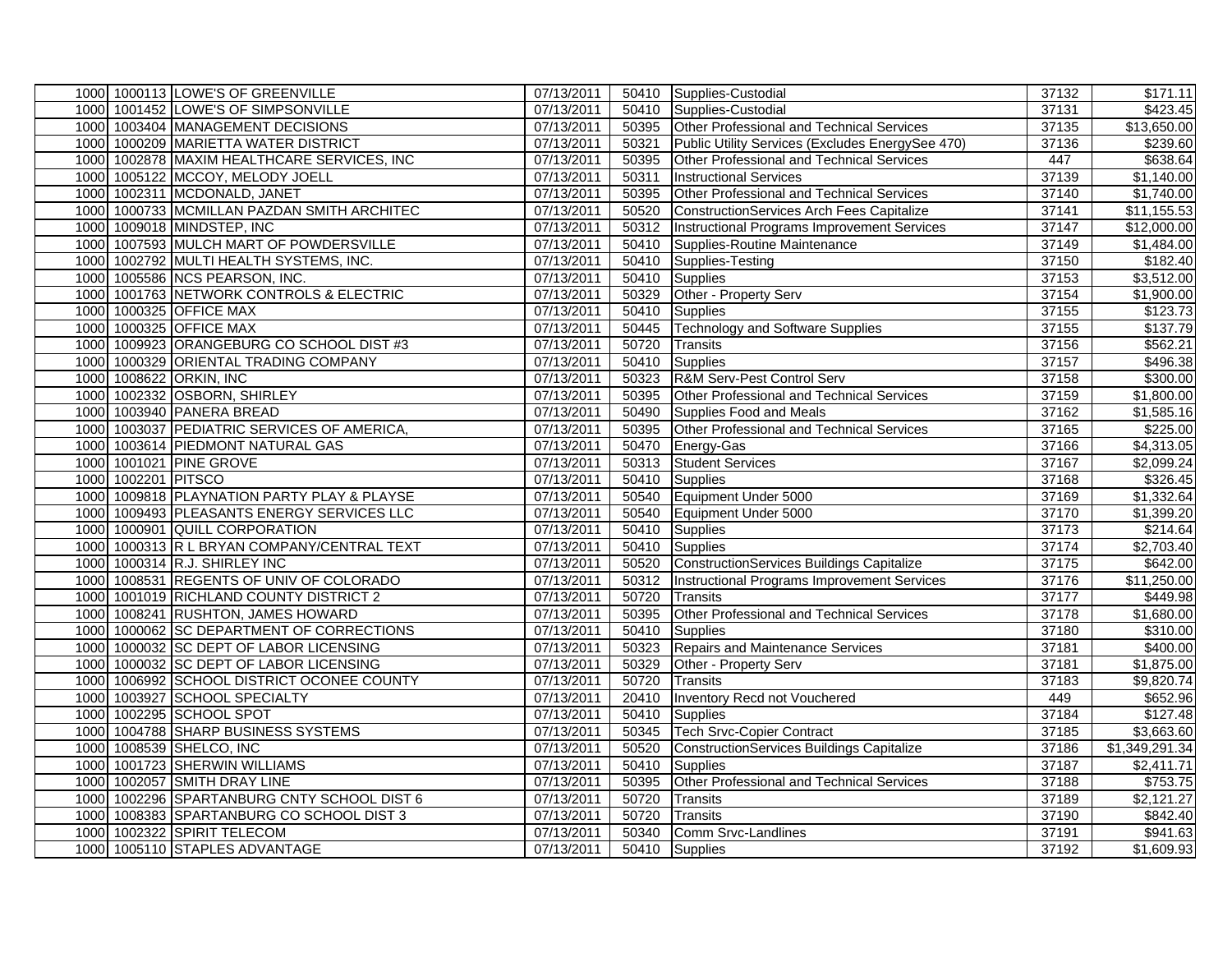|  | 1000 1000377 STATE DEPARTMENT OF EDUCATION  | 07/13/2011 |       | 50660 Pupil Activity                        | 37193 | \$2,390.22          |
|--|---------------------------------------------|------------|-------|---------------------------------------------|-------|---------------------|
|  | 1000 1000680 SUMTER SCHOOL DISTRICT 17      | 07/13/2011 |       | 50720 Transits                              | 37194 | \$480.48            |
|  | 1000 1000409 TEACHER'S DISCOVERY            | 07/13/2011 |       | 50410 Supplies                              | 37196 | \$281.12            |
|  | 1000 1002312 TRANE COMFORT SOLUTIONS        | 07/13/2011 |       | 50323 Repairs and Maintenance Services      | 37199 | \$39,350.00         |
|  | 1000 1000494 UNITED CHEMICAL AND SUPPLY INC | 07/13/2011 |       | 50410 Supplies-Custodial                    | 37201 | \$2,519.64          |
|  | 1000 1000490 UNITED STATES POST OFFICE-MAIN | 07/13/2011 |       | 50410 Supplies                              | 37202 | \$13,872.00         |
|  | 1000 1005595 UNIVERSITY INSTRUCTORS, INC.   | 07/13/2011 |       | 50399 Miscellaneous Purchased Services      | 37203 | \$120.00            |
|  | 1000 1005258 UNIVERSITY OF GEORGIA          | 07/13/2011 |       | 50399 Miscellaneous Purchased Services      | 37204 | \$600.00            |
|  | 1000 1009897 UNIVERSITY OF NC @ CHAPEL HILL | 07/13/2011 |       | 50399 Miscellaneous Purchased Services      | 37205 | \$600.00            |
|  | 1000 1005713 UNIVERSITY OF SOUTH CAROLINA   | 07/13/2011 |       | 50399 Miscellaneous Purchased Services      | 37206 | \$1,800.00          |
|  | 1000 1003515 UPSTATE WRITING PROJECT CLEM   | 07/13/2011 | 50312 | Instructional Programs Improvement Services | 37085 | \$400.00            |
|  | 1000 1005113 VIRTUCOM INC.                  | 07/13/2011 |       | 50345 Tech Srvc-Copier Contract             | 37209 | \$1,570.23          |
|  | 1000 1000995 WASTE MANAGEMENT OF SOUTH CARO | 07/13/2011 | 50329 | Oth Prop Srv-Waste Management               | 37211 | \$2,222.61          |
|  | 1000 1002398 WIGINGTON TURF                 | 07/13/2011 |       | 50323 Repairs and Maintenance Services      | 37212 | \$1,270.80          |
|  | 1000 1000686 YORK SCHOOL DISTRICT ONE       | 07/13/2011 | 50720 | <b>Transits</b>                             | 37215 | \$2,644.20          |
|  | 6000 1004748 MARVIN'S PRODUCE               | 07/13/2011 | 50460 | <b>Food Purchases</b>                       | 58689 | \$7,081.60          |
|  | 6000 1004748 MARVIN'S PRODUCE               | 07/13/2011 | 50690 | <b>Other Objects</b>                        | 58689 | \$14,380.88         |
|  | 6000 1000025 JOYCE EQUIPMENT COMPANY        | 07/14/2011 |       | 10290 Asset Clearing                        | 58695 | \$33,504.00         |
|  | 6000 1000142 BLACK ELECTRICAL SUPPLY INC    | 07/14/2011 |       | 50323 Repairs and Maintenance Services      | 58696 | \$116.42            |
|  | 6000 1000831 BAKER DISTRIBUTING             | 07/14/2011 |       | 50323 Repairs and Maintenance Services      | 58697 | \$253.45            |
|  | 6000 1001483 CC DICKSON                     | 07/14/2011 |       | 50323 Repairs and Maintenance Services      | 58698 | \$678.40            |
|  | 6000 1001723 SHERWIN WILLIAMS               | 07/14/2011 |       | 50323 Repairs and Maintenance Services      | 58699 | \$305.68            |
|  | 6000 1005351 BULL'S EYE BRANDS              | 07/14/2011 | 50460 | <b>Food Purchases</b>                       | 58700 | \$609.39            |
|  | 6000 1006209 SC DEPARTMENT OF REVENUE       | 07/14/2011 |       | 50670 Sales Tax on Adult Meals              | 58702 | \$262.22            |
|  | 1000 1007213 BANK OF AMERICA                | 07/18/2011 |       | 50314 Staff Services                        | 71811 | \$2,343.00          |
|  | 1000 1007213 BANK OF AMERICA                | 07/18/2011 | 50323 | R&M Serv-Equipment Repair Serv              | 71811 | \$2,128.47          |
|  | 1000 1007213 BANK OF AMERICA                | 07/18/2011 | 50323 | R&M Serv-Plant Serv                         | 71811 | \$545.57            |
|  | 1000 1007213 BANK OF AMERICA                | 07/18/2011 | 50323 | R&M Serv-Vehicle Serv                       | 71811 | \$2,817.58          |
|  | 1000 1007213 BANK OF AMERICA                | 07/18/2011 | 50340 | Comm Srvc-Cellular                          | 71811 | $\sqrt{$27,042.19}$ |
|  | 1000 1007213 BANK OF AMERICA                | 07/18/2011 |       | 50340 Comm Srvc-Equipment Services          | 71811 | \$1,327.22          |
|  | 1000 1007213 BANK OF AMERICA                | 07/18/2011 | 50340 | Comm Srvc-Landlines                         | 71811 | \$1,876.55          |
|  | 1000 1007213 BANK OF AMERICA                | 07/18/2011 | 50345 | Technology                                  | 71811 | \$5,657.95          |
|  | 1000 1007213 BANK OF AMERICA                | 07/18/2011 | 50360 | Printing and Binding                        | 71811 | \$124.26            |
|  | 1000 1007213 BANK OF AMERICA                | 07/18/2011 |       | 50410 Supplies                              | 71811 | \$511.07            |
|  | 1000 1007213 BANK OF AMERICA                | 07/18/2011 |       | 50410 Supplies-Custodial                    | 71811 | \$708.84            |
|  | 1000 1007213 BANK OF AMERICA                | 07/18/2011 |       | 50410 Supplies-Filters                      | 71811 | \$155.78            |
|  | 1000 1007213 BANK OF AMERICA                | 07/18/2011 |       | 50410 Supplies-HVAC supplies                | 71811 | \$25,912.60         |
|  | 1000 1007213 BANK OF AMERICA                | 07/18/2011 |       | 50410 Supplies-Preventative Maint           | 71811 | \$6,457.36          |
|  | 1000 1007213 BANK OF AMERICA                | 07/18/2011 |       | 50410 Supplies-Routine Maintenance          | 71811 | \$13,671.83         |
|  | 1000 1007213 BANK OF AMERICA                | 07/18/2011 |       | 50410 Supplies-Security                     | 71811 | \$7,405.63          |
|  | 1000 1007213 BANK OF AMERICA                | 07/18/2011 |       | 50410 Supplies-Vehicle Supplies             | 71811 | \$17,227.59         |
|  | 1000 1007213 BANK OF AMERICA                | 07/18/2011 | 50445 | Technology and Software Supplies            | 71811 | \$20,818.75         |
|  | 1000 1007213 BANK OF AMERICA                | 07/18/2011 | 50545 | Technology Equipment Over 5000              | 71811 | \$197,494.15        |
|  | 1000 1007213 BANK OF AMERICA                | 07/18/2011 | 50545 | TechnologyEquipment Under 5000              | 71811 | \$33,405.64         |
|  | 1000 1007213 BANK OF AMERICA                | 07/18/2011 | 50660 | <b>Pupil Activity</b>                       | 71811 | \$51,980.41         |
|  | 1000 1007213 BANK OF AMERICA                | 07/18/2011 |       | 50710 Fund Modifications                    | 71811 | \$1,167.47          |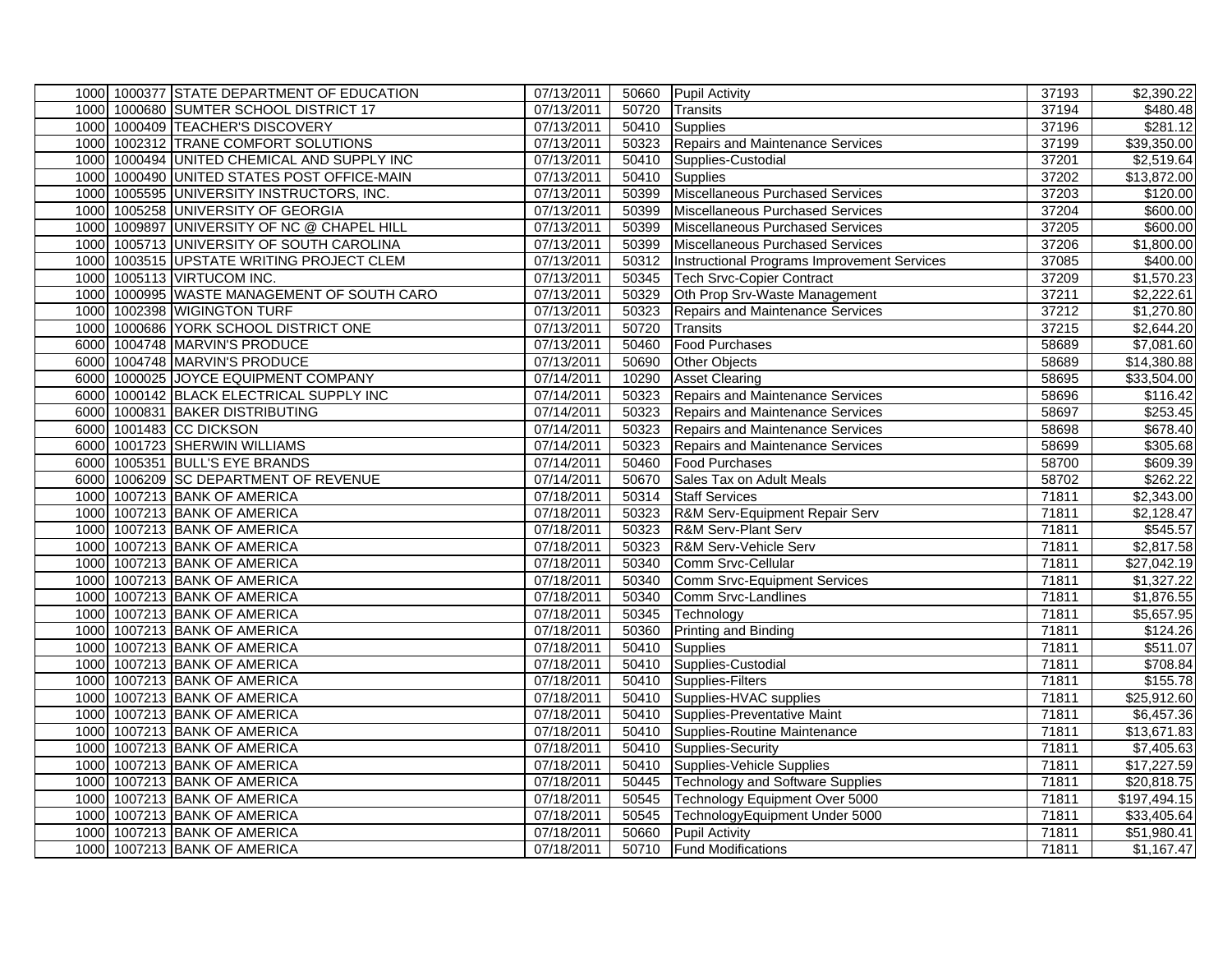|      |                    | 6000 1000018 ROTO-ROOTER SEWER DRAIN SERVIC   | 07/18/2011 |       | 50323 Repairs and Maintenance Services                         | 58703 | \$386.50                |
|------|--------------------|-----------------------------------------------|------------|-------|----------------------------------------------------------------|-------|-------------------------|
|      |                    | 6000 1000133 BATTERY SPECIALISTS INC          | 07/18/2011 | 50490 | <b>Other Supplies and Materials</b>                            | 58708 | \$195.56                |
|      |                    | 6000 1001140 PAPA JOHN'S INTERNATIONAL        | 07/18/2011 |       | 50460 Food Purchases                                           | 58706 | \$4,023.40              |
|      |                    | 6000 1001561 HOLDER ELECTRIC SUPPLY           | 07/18/2011 |       | 50323 Repairs and Maintenance Services                         | 58707 | \$143.20                |
|      |                    | 6000 1001800 SIMPLEX GRINNELL                 | 07/18/2011 |       | 50323 Repairs and Maintenance Services                         | 58711 | \$2,892.99              |
|      |                    | 6000 1003510 FOX CREEK PRINTING CO., INC.     | 07/18/2011 | 50360 | <b>Printing and Binding</b>                                    | 58712 | \$5,877.70              |
|      |                    | 1000 1003675 ACCULINGUA COMMUNICATIONS & CO   | 07/20/2011 | 50395 | Other Professional and Technical Services                      | 37217 | \$183.46                |
|      |                    | 1000 1004014 ACT, INC.                        | 07/20/2011 | 50345 | Technology                                                     | 37218 | $\overline{$3,190.01}$  |
|      |                    | 1000 1003590 AMERICAN SECURITY                | 07/20/2011 | 50395 | Other Professional and Technical Services                      | 37219 | \$2,024.37              |
|      |                    | 1000 1001828 AMSTERDAM PRINTING & LITHO       | 07/20/2011 | 50410 | Supplies                                                       | 37220 | \$208.43                |
|      |                    | 1000 1005220 ANDERSON UNIVERSITY              | 07/20/2011 | 50373 | Tuition to other Entity                                        | 37221 | \$7,000.00              |
|      |                    | 1000 1000849 APPLE COMPUTER, INC.             | 07/20/2011 |       | 50545 TechnologyEquipment Under 5000                           | 37222 | \$5,037.12              |
|      |                    | 1000 1005218 AUBURN UNIVERSITY                | 07/20/2011 |       | 50373 Tuition to other Entity                                  | 37224 | \$2,000.00              |
|      |                    | 1000 1008262 BEHAVIOR ANALYST CERT BOARD      | 07/20/2011 |       | 50312 Instructional Programs Improvement Services              | 37227 | \$230.00                |
|      |                    | 1000 1008262 BEHAVIOR ANALYST CERT BOARD      | 07/20/2011 |       | 50312 Instructional Programs Improvement Services              | 37228 | \$230.00                |
| 1000 |                    | 1001623 BENDER BURKOT EAST COAST SUPPL        | 07/20/2011 | 20410 | Inventory Recd not Vouchered                                   | 451   | \$46,991.72             |
|      |                    | 1000 1009902 BEREA COLLEGE                    | 07/20/2011 |       | 50373 Tuition to other Entity                                  | 37231 | \$1,000.00              |
|      | 1000 1000141 BI-LO |                                               | 07/20/2011 | 50490 | Supplies Food and Meals                                        | 37232 | \$1,191.04              |
|      |                    | 1000 1000145 BLUE RIDGE RURAL WATER COMPANY   | 07/20/2011 | 50321 | Public Utility Services (Excludes EnergySee 470)               | 37235 | \$2,422.71              |
|      |                    | 1000 1000148 BOB JONES UNIVERSITY             | 07/20/2011 |       | 50373 Tuition to other Entity                                  | 37237 | \$3,000.00              |
|      |                    | 1000 1005217 BRIGHAM YOUNG UNIV - IDAHO       | 07/20/2011 |       | 50373 Tuition to other Entity                                  | 37238 | \$2,000.00              |
|      |                    | 1000 1009912 BROUGHTON, JENNIFER P            | 07/20/2011 | 50331 | <b>Student Transportation</b>                                  | 37241 | \$3,144.00              |
|      |                    | 1000 1002404 BWI COMPANIES, INC.              | 07/20/2011 | 50410 | Supplies-Athletic Fields                                       | 37244 | \$4,448.16              |
|      |                    | 1000 1001144 C & C SUPPLY                     | 07/20/2011 |       | 20410   Inventory Recd not Vouchered                           | 37245 | \$304.01                |
|      |                    | 1000 1009881 C & G BUILDERS, INC.             | 07/20/2011 |       | 50520 ConstructionServices (Temp) Building/Construction Non Ca | 37246 | \$11,564.00             |
|      |                    | 1000 1000909 CHANNING L. BETE CO., INC.       | 07/20/2011 | 50410 | <b>Supplies</b>                                                | 37253 | \$236.09                |
|      |                    | 1000 1009715 CHARACTER DEVELOPMENT GROUP      | 07/20/2011 |       | 50410 Supplies                                                 | 37254 | $\overline{31}, 265.36$ |
|      |                    | 1000 1001780 CHILDS & HALLIGAN                | 07/20/2011 |       | 50319 Legal Services                                           | 37256 | \$354.80                |
|      |                    | 1000 1002173 CLARKSON, WALSH, TERRELL& COULTE | 07/20/2011 |       | 50319 Legal Services                                           | 37257 | \$13,474.36             |
|      |                    | 1000 1005229 COLUMBIA COLLEGE                 | 07/20/2011 |       | 50373 Tuition to other Entity                                  | 37263 | \$2,000.00              |
|      |                    | 1000 1000213 COMMISSION OF PUBLIC WORKS       | 07/20/2011 | 50321 | Public Utility Services (Excludes EnergySee 470)               | 37264 | \$1,437.85              |
|      |                    | 1000 1000213 COMMISSION OF PUBLIC WORKS       | 07/20/2011 | 50470 | <b>Energy-Electricity</b>                                      | 37264 | \$37,487.64             |
|      |                    | 1000 1000213 COMMISSION OF PUBLIC WORKS       | 07/20/2011 |       | 50470 Energy-Gas                                               | 37264 | \$7,209.77              |
|      |                    | 1000 1006223 CSI TECHNOLOGY OUTFITTERS        | 07/20/2011 | 50545 | TechnologyEquipment Under 5000                                 | 37267 | \$28,393.11             |
|      |                    | 1000 1000934 DE LAGE LANDEN FINANCIAL SERVI   | 07/20/2011 | 50345 | <b>Tech Srvc-Copier Contract</b>                               | 37268 | \$122.90                |
|      |                    | 1000 1002224 DECKER EQUIPMENT                 | 07/20/2011 |       | 50410 Supplies                                                 | 37269 | \$276.99                |
|      |                    | 1000 1002695 DELL MARKETING                   | 07/20/2011 |       | 50445 Technology and Software Supplies                         | 37270 | \$5,356.00              |
|      |                    | 1000 1002695 DELL MARKETING                   | 07/20/2011 |       | 50545 TechnologyEquipment Under 5000                           | 37270 | \$12,383.42             |
|      | 1000 1000020 DEMCO |                                               | 07/20/2011 | 50410 | Supplies                                                       | 37271 | \$1,482.98              |
|      |                    | 1000 1000827 DEPOSITIONS AND  INC.            | 07/20/2011 |       | 50319 Legal Services                                           | 37272 | \$473.75                |
|      |                    | 1000 1002171 DEVELOPMENTAL PEDIATRICS         | 07/20/2011 |       | 50395 Other Professional and Technical Services                | 37273 | \$839.00                |
|      |                    | 1000 1000755 DICK BLICK COMPANY               | 07/20/2011 | 50410 | Supplies                                                       | 37275 | \$189.76                |
|      |                    | 1000 1000650 EDUCATION LOGISTICS INC          | 07/20/2011 |       | 50345 Technology                                               | 37278 | \$9,962.00              |
|      |                    | 1000 1002518 EMERALD DATA SOLUTIONS, INC.     | 07/20/2011 | 50345 | Technology                                                     | 37279 | \$11,000.00             |
|      |                    | 1000 1002145 FINISHMASTER, INC.               | 07/20/2011 |       | 50540 Equipment Under 5000                                     | 37284 | \$3,761.94              |
|      |                    | 1000 1000721 FORMS & SUPPLY, INC.             | 07/20/2011 |       | 50410 Supplies                                                 | 450   | \$1,358.08              |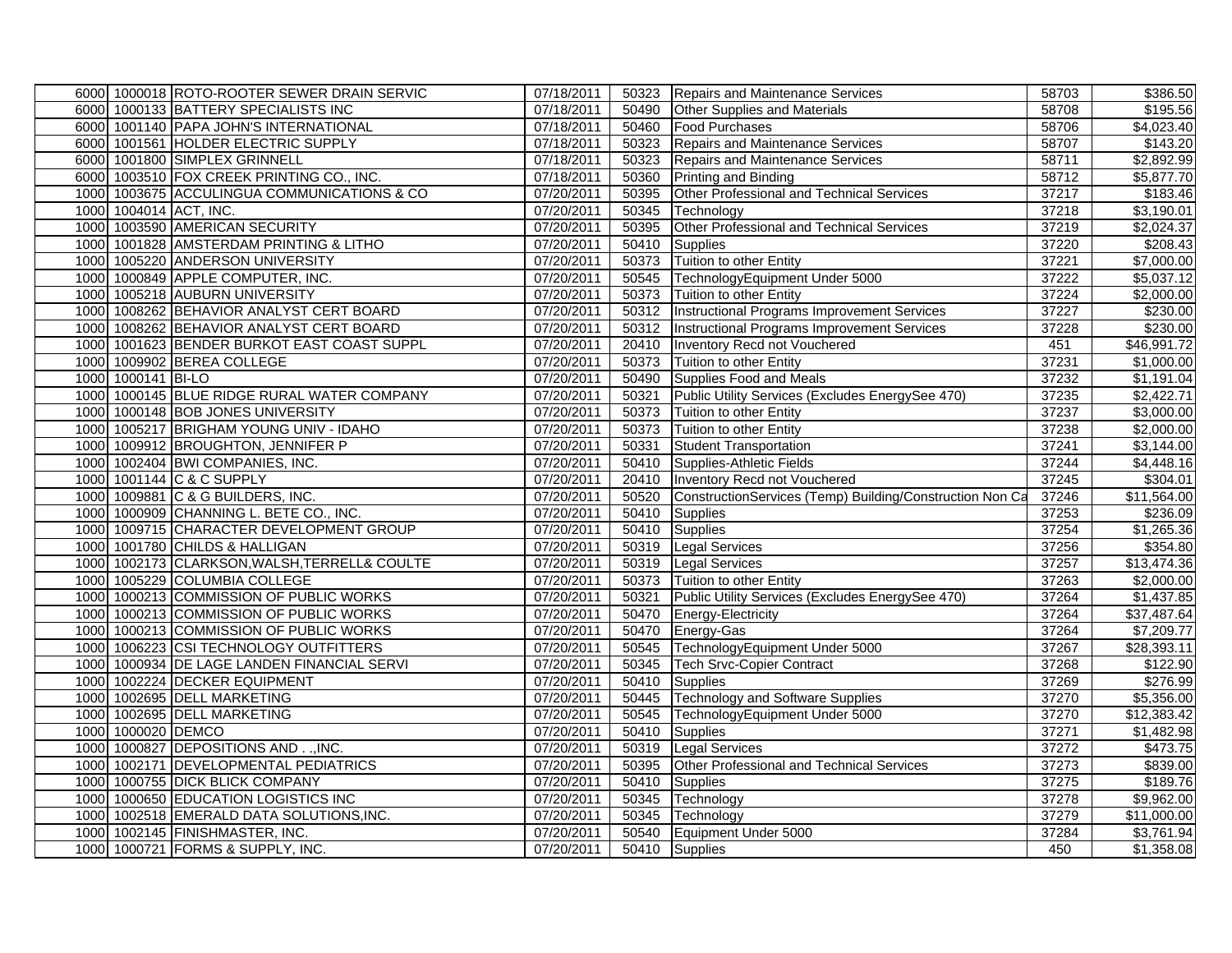|      |                     | 1000 1002417 FRINGE BENEFITS MANGEMENT COMP | 07/20/2011 |       | 20412 Health Savings - Deductible                        | 37287 | \$506.68                |
|------|---------------------|---------------------------------------------|------------|-------|----------------------------------------------------------|-------|-------------------------|
|      |                     | 1000 1002417 FRINGE BENEFITS MANGEMENT COMP | 07/20/2011 |       | 20412 Out of Pocket Medical                              | 37287 | \$478.34                |
|      |                     | 1000 1000461 GREENVILLE NEWS                | 07/20/2011 |       | 50350 Advertising                                        | 37386 | \$147.25                |
|      |                     | 1000 1001497 GREENVILLE WATER SYSTEM        | 07/20/2011 | 50321 | Public Utility Services (Excludes EnergySee 470)         | 37292 | $\overline{$28,748.92}$ |
|      |                     | 1000 1005709 GRUBB & ELLIS/ THE FURMAN CO.  | 07/20/2011 | 50510 | Land                                                     | 37294 | \$3,000.00              |
|      |                     | 1000 1009924 HAMPDEN-SYDNEY COLLEGE         | 07/20/2011 | 50373 | Tuition to other Entity                                  | 37295 | \$1,000.00              |
|      |                     | 1000 1002172 HAYNSWORTH SINKLER BOYD        | 07/20/2011 | 50319 | <b>Legal Services</b>                                    | 37299 | \$655.54                |
|      |                     | 1000 1000539 HOUGHTON MIFFLIN HARCOURT      | 07/20/2011 |       | 50410 Supplies                                           | 37304 | \$3,452.36              |
|      |                     | 1000 1001453 INTERSTATE TRANSPORTATION EQUI | 07/20/2011 | 50331 | <b>Student Transportation</b>                            | 37306 | \$158, 113.11           |
|      |                     | 1000 1005238 ITT TECHNICAL INSTITUTE        | 07/20/2011 |       | 50373 Tuition to other Entity                            | 37307 | \$1,000.00              |
|      | 1000 1000462 JANPAK |                                             | 07/20/2011 |       | 50410 Supplies-Custodial                                 | 37308 | \$1,732.15              |
|      |                     | 1000 1006948 JASON'S DELI                   | 07/20/2011 |       | 50490 Supplies Food and Meals                            | 37309 | \$237.33                |
|      |                     | 1000 1009262 KEENAN LANDSCAPE DEVELOPMENT   | 07/20/2011 | 50520 | ConstructionServices (Temp) Building/Construction Non Ca | 37312 | \$4,915.41              |
|      |                     | 1000 1009900 KREVOLIN & HORST, LLC          | 07/20/2011 |       | 50319 Legal Services                                     | 37313 | \$747.75                |
|      |                     | 1000 1006476 LANDERS, KAREN                 | 07/20/2011 | 50311 | <b>Instructional Services</b>                            | 37316 | \$1,260.00              |
|      |                     | 1000 1000210 LAURENS ELECTRIC COOPERATIVE   | 07/20/2011 | 50470 | Energy-Electricity                                       | 37317 | \$9,801.69              |
|      |                     | 1000 1000210 LAURENS ELECTRIC COOPERATIVE   | 07/20/2011 |       | 50470 Energy-Gas                                         | 37317 | \$24,268.99             |
|      |                     | 1000 1002078 LOFTIS CORP.                   | 07/20/2011 | 50520 | <b>ConstructionServices Buildings Capitalize</b>         | 37319 | \$34,970.00             |
|      |                     | 1000 1001452 LOWE'S OF SIMPSONVILLE         | 07/20/2011 |       | 50410 Supplies-Custodial                                 | 37320 | \$153.40                |
|      |                     | 1000 1003404 MANAGEMENT DECISIONS           | 07/20/2011 |       | 50395 Other Professional and Technical Services          | 37322 | \$6,440.00              |
|      |                     | 1000 1009893 MARYVILLE COLLEGE              | 07/20/2011 |       | 50373 Tuition to other Entity                            | 37324 | \$1,000.00              |
|      |                     | 1000 1002595 MCGUIRE-WOODS LLP              | 07/20/2011 | 50319 | <b>Legal Services</b>                                    | 37325 | \$28,085.44             |
|      |                     | 1000 1009018 MINDSTEP, INC                  | 07/20/2011 | 50312 | Instructional Programs Improvement Services              | 37328 | \$26,560.00             |
|      |                     | 1000 1000205 NASCO INC                      | 07/20/2011 |       | 50410 Supplies                                           | 37329 | \$402.02                |
|      |                     | 1000 1004768 NATIONAL GEOGRAPHIC SCHOOL PUB | 07/20/2011 |       | 50410 Supplies                                           | 37330 | \$477.41                |
|      |                     | 1000 1001763 NETWORK CONTROLS & ELECTRIC    | 07/20/2011 | 50329 | Other - Property Serv                                    | 37332 | \$11,867.82             |
|      |                     | 1000 1005243 NORTH GREENVILLE UNIVERSITY    | 07/20/2011 | 50373 | Tuition to other Entity                                  | 37334 | \$21,000.00             |
|      |                     | 1000 1004450 OFFICE DEPOT                   | 07/20/2011 |       | 50410 Supplies                                           | 37339 | \$267.88                |
|      |                     | 1000 1009867 OKLAHOMA CITY UNIVERSITY       | 07/20/2011 |       | 50373 Tuition to other Entity                            | 37340 | \$1,000.00              |
|      |                     | 1000 1000748 PALMETTO MICROFILM & IMAGING S | 07/20/2011 | 50399 | Miscellaneous Purchased Services                         | 37344 | \$326.35                |
|      |                     | 1000 1009861 PANAGAKOS ASPHALT PAVING INC   | 07/20/2011 | 50520 | ConstructionServices (Temp) Building/Construction Non Ca | 37345 | \$7,775.00              |
|      |                     | 1000 1006298 PEACE EDUCATION FOUNDATION     | 07/20/2011 | 50410 | <b>Supplies</b>                                          | 37347 | \$256.14                |
|      |                     | 1000 1001410 PEARSON EDUCATION              | 07/20/2011 |       | 50410 Supplies                                           | 37348 | \$150.55                |
|      |                     | 1000 1001410 PEARSON EDUCATION              | 07/20/2011 | 50410 | Supplies                                                 | 37349 | \$1,405.80              |
|      |                     | 1000 1000243 PEARSON EDUCATION, INC.        | 07/20/2011 |       | 50410 Supplies                                           | 37349 | \$461.22                |
| 1000 |                     | 1003614 PIEDMONT NATURAL GAS                | 07/20/2011 |       | 50470 Energy-Gas                                         | 37350 | \$23,690.44             |
|      | 1000 1002201 PITSCO |                                             | 07/20/2011 |       | 50410 Supplies                                           | 37352 | \$24,987.77             |
|      |                     | 1000 1002157 PLAY WITH A PURPOSE            | 07/20/2011 |       | 50410 Supplies                                           | 37353 | \$219.24                |
|      |                     | 1000 1000394 PLUS INC                       | 07/20/2011 | 50323 | Repairs and Maintenance Services                         | 37354 | \$125.07                |
|      |                     | 1000 1001079 PRESENTATION SYSTEMS SOUTH, IN | 07/20/2011 |       | 50410 Supplies                                           | 37357 | \$692.89                |
|      |                     | 1000 1004976 QUICK COPY PRINT CENTER        | 07/20/2011 |       | 50360 Printing and Binding                               | 37360 | \$539.28                |
|      |                     | 1000 1008445 RAYMOND ENGINEERING SC         | 07/20/2011 | 50395 | Other Professional and Technical Services                | 37361 | \$2,500.00              |
|      |                     | 1000 1001573 REALLY GOOD STUFF              | 07/20/2011 | 50410 | Supplies                                                 | 37362 | \$2,392.94              |
|      |                     | 1000 1001966 RISO, INC.                     | 07/20/2011 | 50345 | <b>Tech Srvc-Copier Contract</b>                         | 37364 | \$770.54                |
|      |                     | 1000 1002289 ROCHESTER 100 INC.             | 07/20/2011 |       | 50410 Supplies                                           | 37365 | \$956.76                |
|      |                     | 1000 1009932 RUTGERS-NEWARK CAMPUS          | 07/20/2011 |       | 50373 Tuition to other Entity                            | 37367 | \$1,000.00              |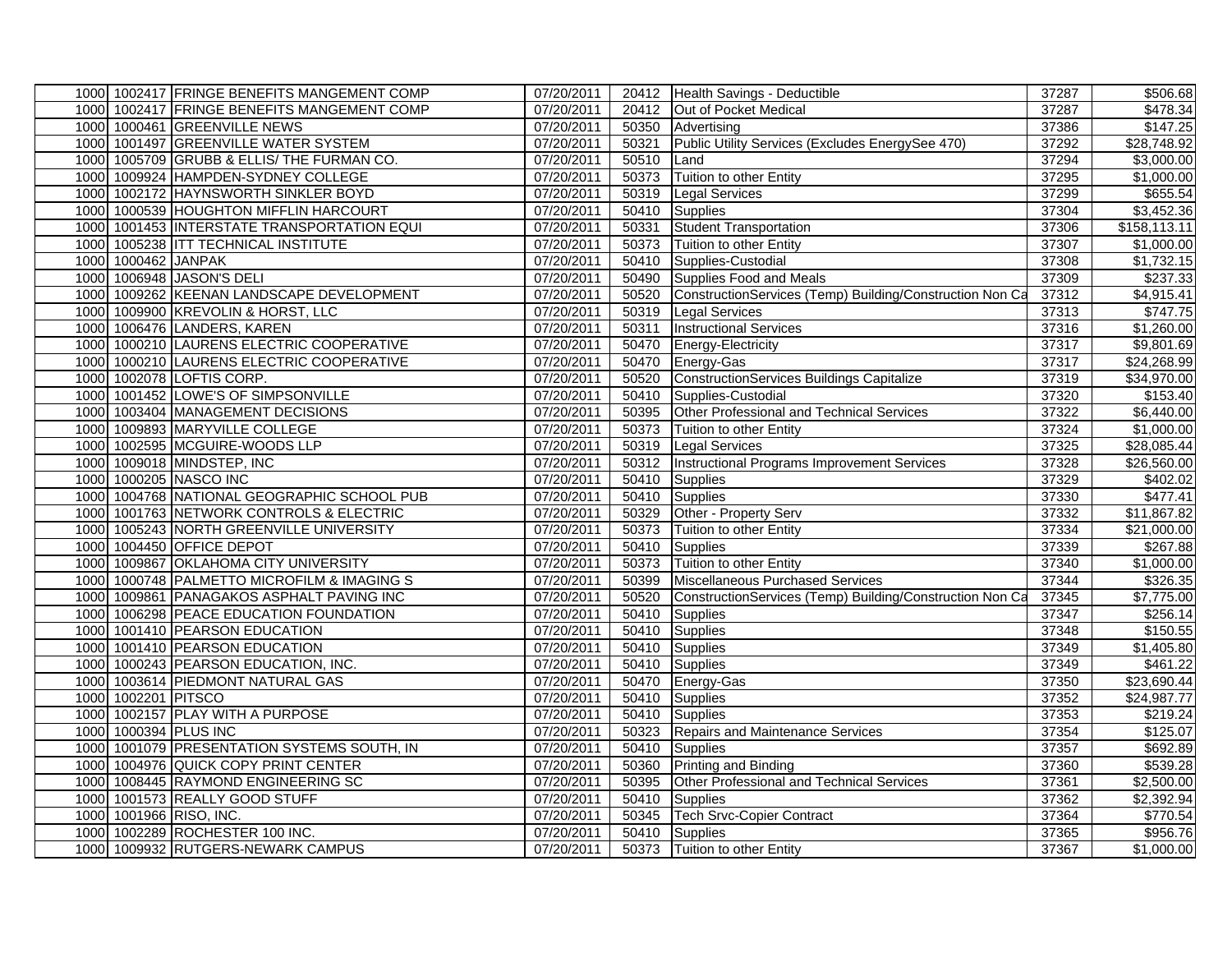|      |                    | 1000 1000062 SC DEPARTMENT OF CORRECTIONS   | 07/20/2011 |       | 50520 ConstructionServices Buildings Capitalize            | 37370 | \$101,473.80           |
|------|--------------------|---------------------------------------------|------------|-------|------------------------------------------------------------|-------|------------------------|
|      |                    | 1000 1004949 SC DEPARTMENT OF JUVENILE JUST | 07/20/2011 |       | 50313 Student Services                                     | 37371 | \$4,361.40             |
|      | 1000 1000230 SCSBA |                                             | 07/20/2011 |       | 50640 Organization Membership Dues and Fees (Professional) | 37373 | \$25,000.00            |
|      |                    | 1000 1001731 SOUTH CAROLINA RETIREMENT SYST | 07/20/2011 |       | 20412 Employer Retirement Payable                          | 37378 | \$1,710.65             |
| 1000 |                    | 1001731 SOUTH CAROLINA RETIREMENT SYST      | 07/20/2011 |       | 20412   Retirement Deduction                               | 37378 | \$866.12               |
| 1000 |                    | 1005726 SPARTANBURG METHODIST COLLEGE       | 07/20/2011 |       | 50373 Tuition to other Entity                              | 37380 | \$1,000.00             |
| 1000 |                    | 1000377 STATE DEPARTMENT OF EDUCATION       | 07/20/2011 | 50660 | <b>Pupil Activity</b>                                      | 37382 | 5,337.22               |
| 1000 |                    | 1009922 STEVENS INSTITUTE OF TECH           | 07/20/2011 |       | 50373 Tuition to other Entity                              | 37383 | $\overline{$1,000.00}$ |
| 1000 |                    | 1004630 STORM SYSTEMS SERVICES              | 07/20/2011 |       | 50323 R&M Serv-Plant Serv                                  | 37384 | \$1,350.00             |
| 1000 |                    | 1009921 THE METHODIST UNIVERSITY            | 07/20/2011 |       | 50373 Tuition to other Entity                              | 37387 | \$1,000.00             |
| 1000 |                    | 1007144 THE OHIO STATE UNIVERSITY           | 07/20/2011 |       | 50373 Tuition to other Entity                              | 37388 | \$1,000.00             |
| 1000 |                    | 1002312 TRANE COMFORT SOLUTIONS             | 07/20/2011 | 50520 | ConstructionServices (Temp) Building/Construction Non Ca   | 37392 | \$28,420.00            |
| 1000 |                    | 1009926 UNIV OF CALIFORNIA REGENTS          | 07/20/2011 |       | 50373 Tuition to other Entity                              | 37394 | \$1,000.00             |
| 1000 |                    | 1008223 UNIV OF MISSOURI-ST. LOUIS          | 07/20/2011 |       | 50373 Tuition to other Entity                              | 37395 | \$1,000.00             |
| 1000 |                    | 1008186 UNIVERSITY OF ALABAMA               | 07/20/2011 | 50373 | Tuition to other Entity                                    | 37236 | \$1,000.00             |
| 1000 |                    | 1005258 UNIVERSITY OF GEORGIA               | 07/20/2011 |       | 50373 Tuition to other Entity                              | 37398 | \$1,000.00             |
| 1000 |                    | 1005262 UNIVERSITY OF PITTSBURGH            | 07/20/2011 |       | 50373 Tuition to other Entity                              | 37400 | \$1,000.00             |
| 1000 |                    | 1009894 UNIVERSITY OF WISCONSIN-MADISO      | 07/20/2011 | 50373 | Tuition to other Entity                                    | 37402 | \$1,000.00             |
| 1000 |                    | 1002075 US POST OFFICE BEREA BRANCH         | 07/20/2011 |       | 50410 Supplies                                             | 37404 | \$440.00               |
| 1000 |                    | 1009870 WASHINGTON UNIV                     | 07/20/2011 |       | 50373 Tuition to other Entity                              | 37409 | \$1,000.00             |
|      |                    | 1000 1001714 WEST GROUP                     | 07/20/2011 |       | 50410 Supplies                                             | 37411 | \$146.28               |
|      |                    | 1000 1002719 WITMER, CONNIE A.              | 07/20/2011 | 50339 | <b>Other Transportation Services</b>                       | 37416 | \$3,315.00             |
| 1000 |                    | 1006002 WORKWELL OCCUPATIONAL HEALTH        | 07/20/2011 | 50395 | Other Professional and Technical Services                  | 37419 | \$233.65               |
| 6000 |                    | 1000025 JOYCE EQUIPMENT COMPANY             | 07/26/2011 | 50323 | Repairs and Maintenance Services                           | 58721 | \$209.94               |
| 6000 |                    | 1000047 SAM'S CLUB                          | 07/26/2011 |       | 50460 Food Purchases                                       | 58722 | \$854.42               |
| 6000 |                    | 1000047 SAM'S CLUB                          | 07/26/2011 | 50490 | <b>Other Supplies and Materials</b>                        | 58722 | \$927.08               |
|      |                    | 6000 1000396 POINSETT PLUMBING SUPPLY       | 07/26/2011 | 50323 | Repairs and Maintenance Services                           | 58725 | \$103.35               |
|      |                    | 6000 1000712 SHEALY ELECTRICAL WHOLESALERS  | 07/26/2011 | 50323 | Repairs and Maintenance Services                           | 58726 | \$201.28               |
| 6000 |                    | 1000721 FORMS & SUPPLY, INC.                | 07/26/2011 |       | 50410 Supplies                                             | 58727 | \$612.85               |
|      |                    | 6000 1001763 NETWORK CONTROLS & ELECTRIC    | 07/26/2011 |       | 50545 TechnologyEquipment Under 5000                       | 58728 | \$130.89               |
| 6000 |                    | 1002038 PET DAIRY                           | 07/26/2011 | 50460 | <b>Food Purchases</b>                                      | 58730 | \$9,857.10             |
|      |                    | 6000 1002868 HONEY BAKED HAM                | 07/26/2011 | 50460 | <b>Food Purchases</b>                                      | 58731 | \$768.97               |
|      |                    | 6000 1003510 FOX CREEK PRINTING CO., INC.   | 07/26/2011 | 50360 | <b>Printing and Binding</b>                                | 58732 | \$2,053.22             |
| 6000 |                    | 1004748 MARVIN'S PRODUCE                    | 07/26/2011 | 50460 | <b>Food Purchases</b>                                      | 58733 | \$2,510.32             |
|      |                    | 6000 1004748 MARVIN'S PRODUCE               | 07/26/2011 | 50690 | <b>Other Objects</b>                                       | 58733 | \$1,902.12             |
| 6000 |                    | 1005441 HINSON AND ASSOCIATES               | 07/26/2011 | 50311 | <b>Instructional Services</b>                              | 58734 | \$1,980.00             |
| 6000 |                    | 1005790 TMS SOUTH INC                       | 07/26/2011 | 50323 | Repairs and Maintenance Services                           | 58735 | \$210.85               |
| 6000 |                    | 1008155 WA KRETCH CO                        | 07/26/2011 | 10160 | Inventory - Food                                           | 58736 | \$16,391.25            |
| 1000 |                    | 1002668 ACP DIRECT                          | 07/27/2011 | 50445 | <b>Technology and Software Supplies</b>                    | 37469 | \$123.11               |
| 1000 |                    | 1003341 ALL SEASONS ENVIRONMENTAL LABO      | 07/27/2011 | 50321 | Public Utility Services (Excludes EnergySee 470)           | 37470 | \$8,610.05             |
| 1000 |                    | 1003590 AMERICAN SECURITY                   | 07/27/2011 |       | 50329 Other - Property Serv                                | 37471 | \$13,956.82            |
|      |                    | 1000 1003590 AMERICAN SECURITY              | 07/27/2011 | 50395 | Other Professional and Technical Services                  | 37471 | \$2,457.63             |
| 1000 |                    | 1001655 ARD, WOOD, HOLCOMBE, & SLATE        | 07/27/2011 | 50520 | ConstructionServices Arch Fees Capitalize                  | 37473 | \$4,964.60             |
| 1000 |                    | 1001655 ARD, WOOD, HOLCOMBE, & SLATE        | 07/27/2011 | 50520 | ConstructionServices Arch Fees Reimb Capitalize            | 37473 | \$669.34               |
| 1000 | 1001705 AT&T       |                                             | 07/27/2011 | 50340 | Comm Srvc-Landlines                                        | 37474 | \$9,801.00             |
|      |                    | 1000 1002150 BARNES & NOBLE, INC.           | 07/27/2011 |       | 50410 Supplies                                             | 37476 | \$1,000.00             |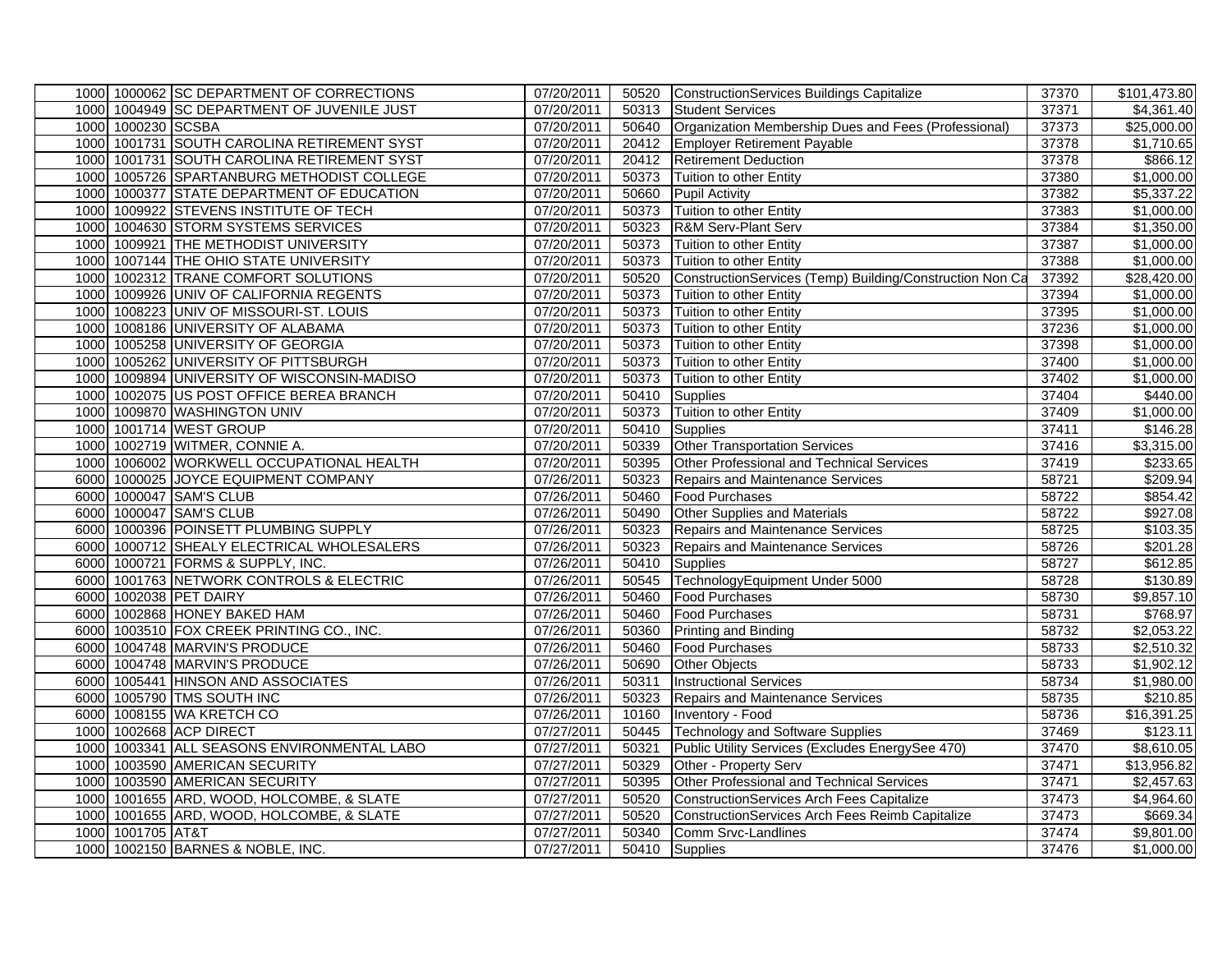|  | 1000 1004789 BECKER'S SCHOOL SUPPLY             | 07/27/2011 |       | 50410 Supplies                                           | 37478 | \$414.22               |
|--|-------------------------------------------------|------------|-------|----------------------------------------------------------|-------|------------------------|
|  | 1000 1000145 BLUE RIDGE RURAL WATER COMPANY     | 07/27/2011 | 50321 | Public Utility Services (Excludes EnergySee 470)         | 37486 | \$196.84               |
|  | 1000 1003233 BRASHIER MIDDLE COLLEGE CHARTE     | 07/27/2011 | 50720 | <b>Transits</b>                                          | 37677 | \$203,309.64           |
|  | 1000 1007840 BRUCE AIR FILTER CO                | 07/27/2011 |       | 50410 Supplies-Filters                                   | 37492 | \$814.97               |
|  | 1000 1002404 BWI COMPANIES, INC.                | 07/27/2011 | 50410 | Supplies-Custodial                                       | 37495 | \$184.38               |
|  | 1000 1009881 C & G BUILDERS, INC.               | 07/27/2011 | 50520 | ConstructionServices (Temp) Building/Construction Non Ca | 37496 | \$17,924.90            |
|  | 1000 1005749 CAROLINA FIRST                     | 07/27/2011 | 50314 | <b>Staff Services</b>                                    | 37500 | \$1,488.00             |
|  | 1000 1005749 CAROLINA FIRST                     | 07/27/2011 |       | 50332 Emp Tvl-Incidentals (Meals, mileage, etc.)         | 37500 | \$131.80               |
|  | 1000 1002170 CARTER, SMITH, MERRIAM, ROGERS, TR | 07/27/2011 | 50319 | <b>Legal Services</b>                                    | 37501 | \$215.00               |
|  | 1000 1001829 CITY OF GREENVILLE POLICE DEPT     | 07/27/2011 | 50395 | Prof Tech Srvc-SRO Contracts                             | 37503 | \$20,666.64            |
|  | 1000 1005616 CITY OF MAULDIN                    | 07/27/2011 | 50395 | Prof Tech Srvc-SRO Contracts                             | 37504 | \$8,333.33             |
|  | 1000 1003078 CLEMSON UNIV. RESEARCH FOUNDAT     | 07/27/2011 |       | 50312 Instructional Programs Improvement Services        | 37505 | \$2,600.00             |
|  | 1000 1002112 COLLEGE BOARD                      | 07/27/2011 |       | 50312 Instructional Programs Improvement Services        | 37506 | \$9,800.00             |
|  | 1000 1000213 COMMISSION OF PUBLIC WORKS         | 07/27/2011 | 50321 | Public Utility Services (Excludes EnergySee 470)         | 37507 | \$2,757.13             |
|  | 1000 1000213 COMMISSION OF PUBLIC WORKS         | 07/27/2011 | 50470 | Energy-Electricity                                       | 37507 | \$56,211.06            |
|  | 1000 1000213 COMMISSION OF PUBLIC WORKS         | 07/27/2011 | 50470 | Energy-Gas                                               | 37507 | $\overline{33,164.36}$ |
|  | 1000 1002916 COMPUTER SOFTWARE INNOVATIONS/     | 07/27/2011 |       | 50445 Technology and Software Supplies                   | 37509 | \$281.96               |
|  | 1000 1002963 COUNTER ACT, INC.                  | 07/27/2011 |       | 50410 Supplies-Routine Maintenance                       | 37510 | \$342.85               |
|  | 1000 1003024 COUNTY OF GREENVILLE               | 07/27/2011 | 50329 | Oth Prop Srv-Invest & Enforce                            | 37511 | \$30,202.50            |
|  | 1000 1000332 CRANDALL CORPORATION               | 07/27/2011 | 50395 | Prof Tech Srvc-Chemical Disposal                         | 37512 | \$1,650.00             |
|  | 1000 1006223 CSI TECHNOLOGY OUTFITTERS          | 07/27/2011 | 50329 | Other - Property Serv                                    | 37514 | \$2,611.81             |
|  | 1000 1001503 CURRICULUM ASSOCIATES              | 07/27/2011 |       | 50410 Supplies                                           | 37516 | \$721.60               |
|  | 1000 1002695 DELL MARKETING                     | 07/27/2011 | 50329 | Other - Property Serv                                    | 37517 | \$1,725.46             |
|  | 1000 1002695 DELL MARKETING                     | 07/27/2011 | 50445 | <b>Technology and Software Supplies</b>                  | 37517 | $\overline{$1,649.84}$ |
|  | 1000 1002695 DELL MARKETING                     | 07/27/2011 | 50545 | TechnologyEquipment Under 5000                           | 37517 | \$4,015.91             |
|  | 1000 1000827 DEPOSITIONS AND  INC.              | 07/27/2011 | 50319 | <b>Legal Services</b>                                    | 37518 | \$393.75               |
|  | 1000 1008347 DILLION SUPPLY COMPANY             | 07/27/2011 |       | 50410 Supplies                                           | 37521 | \$296.94               |
|  | 1000 1005827 DISCOUNT SCHOOL SUPPLY             | 07/27/2011 |       | 50410 Supplies                                           | 37522 | \$272.43               |
|  | 1000 1005315 DIVERSIFIED ELECTRONICS, INC       | 07/27/2011 | 50445 | <b>Technology and Software Supplies</b>                  | 37523 | \$427.71               |
|  | 1000 1005721 DON CHILES COMPANY                 | 07/27/2011 |       | 50410 Supplies                                           | 37524 | \$943.40               |
|  | 1000 1000838 DUKE POWER                         | 07/27/2011 | 50470 | <b>Energy-Electricity</b>                                | 37527 | \$1,100.84             |
|  | 1000 1002726 ECHOLS OIL CO.                     | 07/27/2011 | 50470 | Energy-Oil                                               | 37529 | \$968.58               |
|  | 1000 1004117 ENHANCED FINANCIAL SOLUTIONS       | 07/27/2011 | 50690 | Other Objects                                            | 37530 | \$105,100.50           |
|  | 1000 1002894 EXPLORE LEARNING                   | 07/27/2011 | 50345 | Technology                                               | 37533 | \$1,575.00             |
|  | 1000 1009935 FAYETTEVILLE STATE UNIV            | 07/27/2011 | 50399 | Miscellaneous Purchased Services                         | 37534 | \$600.00               |
|  | 1000 1002780 FEDERAL EXPRESS                    | 07/27/2011 | 50410 | Supplies                                                 | 37535 | \$128.19               |
|  | 1000 1002523 FIRSTLAB                           | 07/27/2011 | 50395 | Prof Tech Srvc-Drug Testing                              | 37536 | $\overline{$1,277.25}$ |
|  | 1000 1002417 FRINGE BENEFITS MANGEMENT COMP     | 07/27/2011 |       | 20412 Out of Pocket Medical                              | 37537 | \$175.00               |
|  | 1000 1001641 FURMAN UNIVERSITY                  | 07/27/2011 | 50640 | Organization Membership Dues and Fees (Professional)     | 37539 | \$3,000.00             |
|  | 1000 1008174 GCI SERVICES, INC                  | 07/27/2011 | 50323 | R&M Serv-Painting Serv                                   | 37540 | \$20,333.95            |
|  | 1000 1008178 GLYN C BABB PAINT CONTRACTOR       | 07/27/2011 | 50323 | <b>R&amp;M Serv-Painting Serv</b>                        | 37543 | \$45,130.00            |
|  | 1000 1007524 GREENVILLE ROOFING CO. INC.        | 07/27/2011 | 50323 | Repairs and Maintenance Services                         | 37547 | \$3,930.00             |
|  | 1000 1002688 GREENVILLE TECH CHARTER HIGH S     | 07/27/2011 | 50720 | <b>Transits</b>                                          | 37678 | \$206,482.98           |
|  | 1000 1001497 GREENVILLE WATER SYSTEM            | 07/27/2011 | 50321 | Public Utility Services (Excludes EnergySee 470)         | 37553 | \$19,039.90            |
|  | 1000 1004436 GREER MIDDLE COLLEGE CHARTER S     | 07/27/2011 | 50720 | <b>Transits</b>                                          | 37679 | \$191,556.03           |
|  | 1000 1003102 GREER, JENNIFER CARON              | 07/27/2011 | 50395 | Other Professional and Technical Services                | 37558 | \$720.00               |
|  |                                                 |            |       |                                                          |       |                        |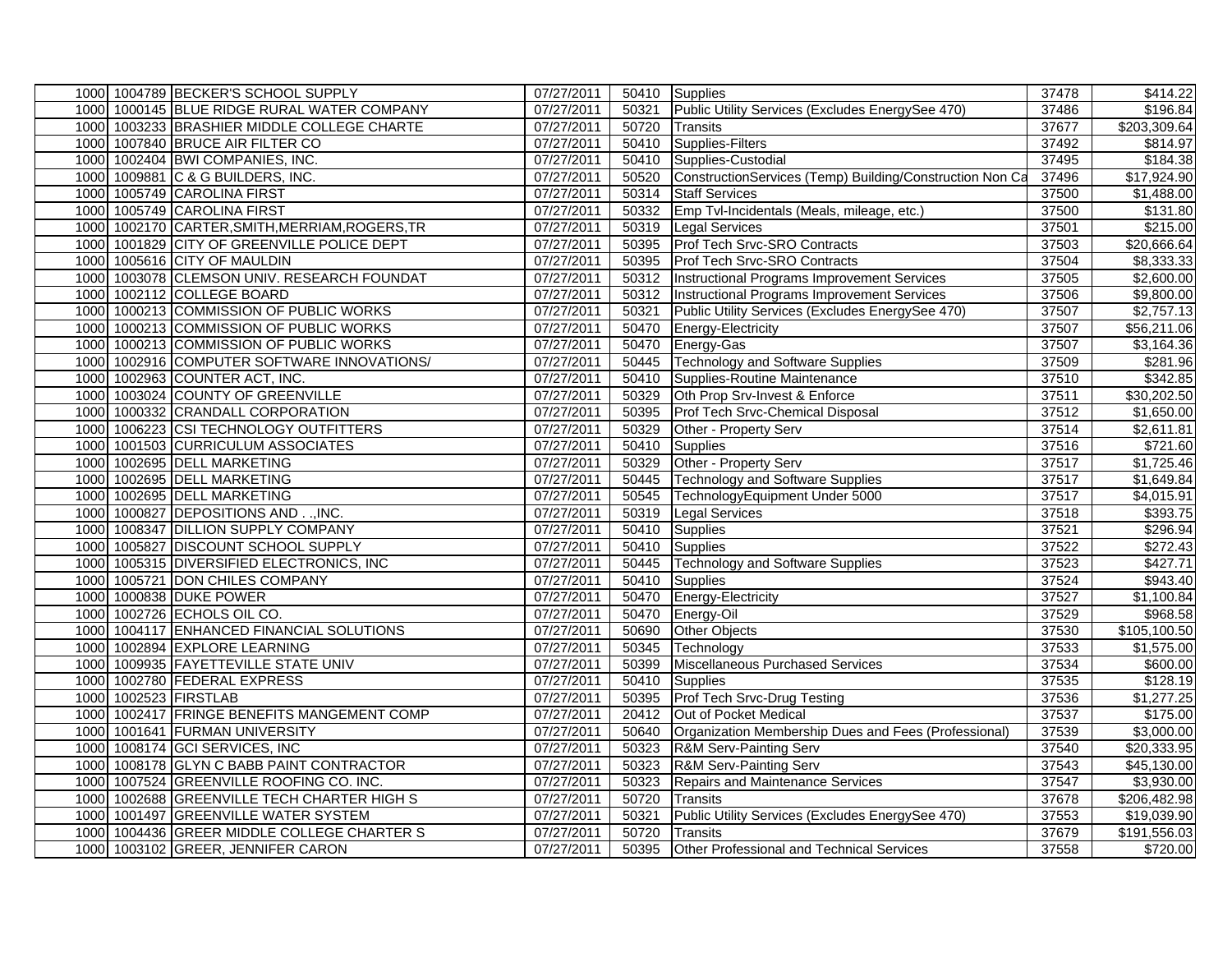|      |                     | 1000 1000011 HENRY SCHEIN (CALIGOR)         | 07/27/2011 |       | 50410 Supplies                                                 | 37563 | \$372.58               |
|------|---------------------|---------------------------------------------|------------|-------|----------------------------------------------------------------|-------|------------------------|
|      |                     | 1000 1000539 HOUGHTON MIFFLIN HARCOURT      | 07/27/2011 |       | 50410 Supplies                                                 | 37567 | \$309.32               |
|      |                     | 1000 1001087 INDEXX. INC.                   | 07/27/2011 |       | 50360 Printing and Binding                                     | 37569 | \$1,277.58             |
|      |                     | 1000 1001142 INTERNATIONAL BACCALAUREATE NA | 07/27/2011 | 50640 | Organization Membership Dues and Fees (Professional)           | 37570 | $\overline{$7,450.00}$ |
| 1000 |                     | 1002091 J L ROGERS & CALLCOTT ENG.          | 07/27/2011 | 50321 | Public Utility Services (Excludes EnergySee 470)               | 37571 | \$4,498.63             |
| 1000 |                     | 1002091 J L ROGERS & CALLCOTT ENG.          | 07/27/2011 | 50329 | Other - Property Serv                                          | 37571 | \$119.58               |
|      | 1000 1000462 JANPAK |                                             | 07/27/2011 | 50410 | Supplies-Custodial                                             | 37573 | \$380.39               |
|      |                     | 1000 1006188 JONES, SUSAN M(BOYS HOME OF TH | 07/27/2011 | 50311 | <b>Instructional Services</b>                                  | 37574 | \$1,230.00             |
|      |                     | 1000 1001912 JONSCOT GENERAL CONTRACTORS    | 07/27/2011 | 50520 | <b>ConstructionServices Buildings Capitalize</b>               | 37575 | \$65,864.13            |
| 1000 |                     | 1009262 KEENAN LANDSCAPE DEVELOPMENT        | 07/27/2011 | 50520 | ConstructionServices (Temp) Building/Construction Non Ca       | 37576 | \$725.00               |
| 1000 |                     | 1002929 LANGSTON CHARTER MIDDLE SCHOOL      | 07/27/2011 | 50720 | Transits                                                       | 37680 | \$173,582.27           |
| 1000 |                     | 1000210 LAURENS ELECTRIC COOPERATIVE        | 07/27/2011 | 50470 | Energy-Electricity                                             | 37580 | \$35,716.51            |
| 1000 |                     | 232012 LEAD ACADEMY CHARTER SCHOOL          | 07/27/2011 | 50720 | Transits                                                       | 37681 | \$52,665.65            |
| 1000 |                     | 1002934 LEGACY CHARTER SCHOOL               | 07/27/2011 | 50720 | <b>Transits</b>                                                | 37583 | \$7,324.87             |
| 1000 |                     | 1002934 LEGACY CHARTER SCHOOL               | 07/27/2011 | 50720 | Transits                                                       | 37584 | \$5,524.19             |
| 1000 |                     | 1002934 LEGACY CHARTER SCHOOL               | 07/27/2011 | 50720 | <b>Transits</b>                                                | 37682 | \$319,370.34           |
|      |                     | 1000 1002212 LOWE'S COMPANIES, INC.         | 07/27/2011 |       | 50410 Supplies-Routine Maintenance                             | 37585 | \$258.92               |
| 1000 |                     | 1000825 MACHINE & WELDING SUPPLY CO.        | 07/27/2011 | 50410 | Supplies-Operational supplies                                  | 37586 | \$180.42               |
|      |                     | 1000 1003404 MANAGEMENT DECISIONS           | 07/27/2011 | 50395 | Other Professional and Technical Services                      | 37587 | \$8,705.00             |
|      |                     | 1000 1009696 MATRIX CONSTRUCTION CO         | 07/27/2011 | 50520 | ConstructionServices Buildings Capitalize                      | 37588 | \$408,679.20           |
|      |                     | 1000 1007986 MBAJ ARCHITECTURE              | 07/27/2011 | 50520 | <b>ConstructionServices Arch Fees Capitalize</b>               | 37591 | \$5,590.35             |
|      |                     | 1000 1005122 MCCOY, MELODY JOELL            | 07/27/2011 | 50311 | <b>Instructional Services</b>                                  | 37593 | \$1,470.00             |
|      |                     | 1000 1001281 MEYER CENTER                   | 07/27/2011 | 50720 | Transits                                                       | 37683 | \$11,540.29            |
|      |                     | 1000 1001763 NETWORK CONTROLS & ELECTRIC    | 07/27/2011 | 50520 | ConstructionServices (Temp) Building/Construction Non Ca       | 37601 | \$1,155.56             |
|      |                     | 1000 1001978 NORFOLK WIRE & ELECTRONICS     | 07/27/2011 | 50520 | ConstructionServices (Temp) Building/Construction Non Ca       | 37602 | \$5,623.27             |
| 1000 |                     | 1003214 OAK FOREST ACRES, LLC               | 07/27/2011 | 50410 | Supplies                                                       | 37605 | $\overline{$1,564.56}$ |
| 1000 |                     | 1004450 OFFICE DEPOT                        | 07/27/2011 |       | 50410 Supplies                                                 | 37606 | \$209.83               |
|      |                     | 1000 1000329 ORIENTAL TRADING COMPANY       | 07/27/2011 |       | 50410 Supplies                                                 | 37607 | \$222.49               |
| 1000 |                     | 1000364 PECKNEL MUSIC COMPANY               | 07/27/2011 |       | 50410 Supplies                                                 | 37609 | \$323.25               |
|      |                     | 1000 1003614 PIEDMONT NATURAL GAS           | 07/27/2011 |       | 50470 Energy-Gas                                               | 37610 | \$11,454.10            |
| 1000 |                     | 1001079 PRESENTATION SYSTEMS SOUTH, IN      | 07/27/2011 |       | 50410 Supplies                                                 | 37611 | \$866.38               |
| 1000 |                     | 1000327 READING SOURCE                      | 07/27/2011 |       | 50410 Supplies                                                 | 37614 | \$2,368.30             |
| 1000 |                     | 1001573 REALLY GOOD STUFF                   | 07/27/2011 |       | 50410 Supplies                                                 | 37615 | \$732.10               |
| 1000 |                     | 1002289 ROCHESTER 100 INC.                  | 07/27/2011 |       | 50410 Supplies                                                 | 37619 | \$2,200.41             |
| 1000 |                     | 1001891 SALLY'S BEAUTY SUPPLY               | 07/27/2011 |       | 50540 Equipment Under 5000                                     | 37621 | \$2,648.94             |
| 1000 |                     | 1000425 SAVOURY CORNER                      | 07/27/2011 |       | 50490 Supplies Food and Meals                                  | 37622 | \$119.00               |
| 1000 |                     | 1000032 SC DEPT OF LABOR LICENSING          | 07/27/2011 | 50329 | Other - Property Serv                                          | 37623 | \$500.00               |
| 1000 |                     | 1000568 SCHOLASTIC LIBRARY PUBLISHING       | 07/27/2011 |       | 50410 Supplies                                                 | 37624 | \$286.67               |
| 1000 |                     | 1000837 SCHOLASTIC MAGAZINES                | 07/27/2011 |       | 50410 Supplies                                                 | 37625 | \$450.55               |
| 1000 |                     | 1004788 SHARP BUSINESS SYSTEMS              | 07/27/2011 |       | 50345 Tech Srvc-Copier Contract                                | 37629 | \$2,935.22             |
| 1000 |                     | 1002092 SIMPSONVILLE POLICE DEPARTMENT      | 07/27/2011 |       | 50395 Prof Tech Srvc-SRO Contracts                             | 37631 | \$9,791.62             |
| 1000 |                     | 1002957 SMITH METAL FAB, INC.               | 07/27/2011 | 50410 | Supplies-Routine Maintenance                                   | 37632 | \$492.90               |
| 1000 |                     | 1001461 SOUTH CAROLINA CHILDREN'S THEA      | 07/27/2011 |       | 50312 Instructional Programs Improvement Services              | 37633 | \$2,000.00             |
| 1000 |                     | 1001731 SOUTH CAROLINA RETIREMENT SYST      | 07/27/2011 |       | 20412 Employer Retirement Payable                              | 37634 | \$8,077.22             |
| 1000 |                     | 1001731 SOUTH CAROLINA RETIREMENT SYST      | 07/27/2011 |       | 20412 Retirement Deduction                                     | 37634 | \$3,927.87             |
| 1000 |                     | 1000378 SOUTHEASTERN ELECTRICAL DISTRI      | 07/27/2011 |       | 50520 ConstructionServices (Temp) Building/Construction Non Ca | 37635 | \$722.28               |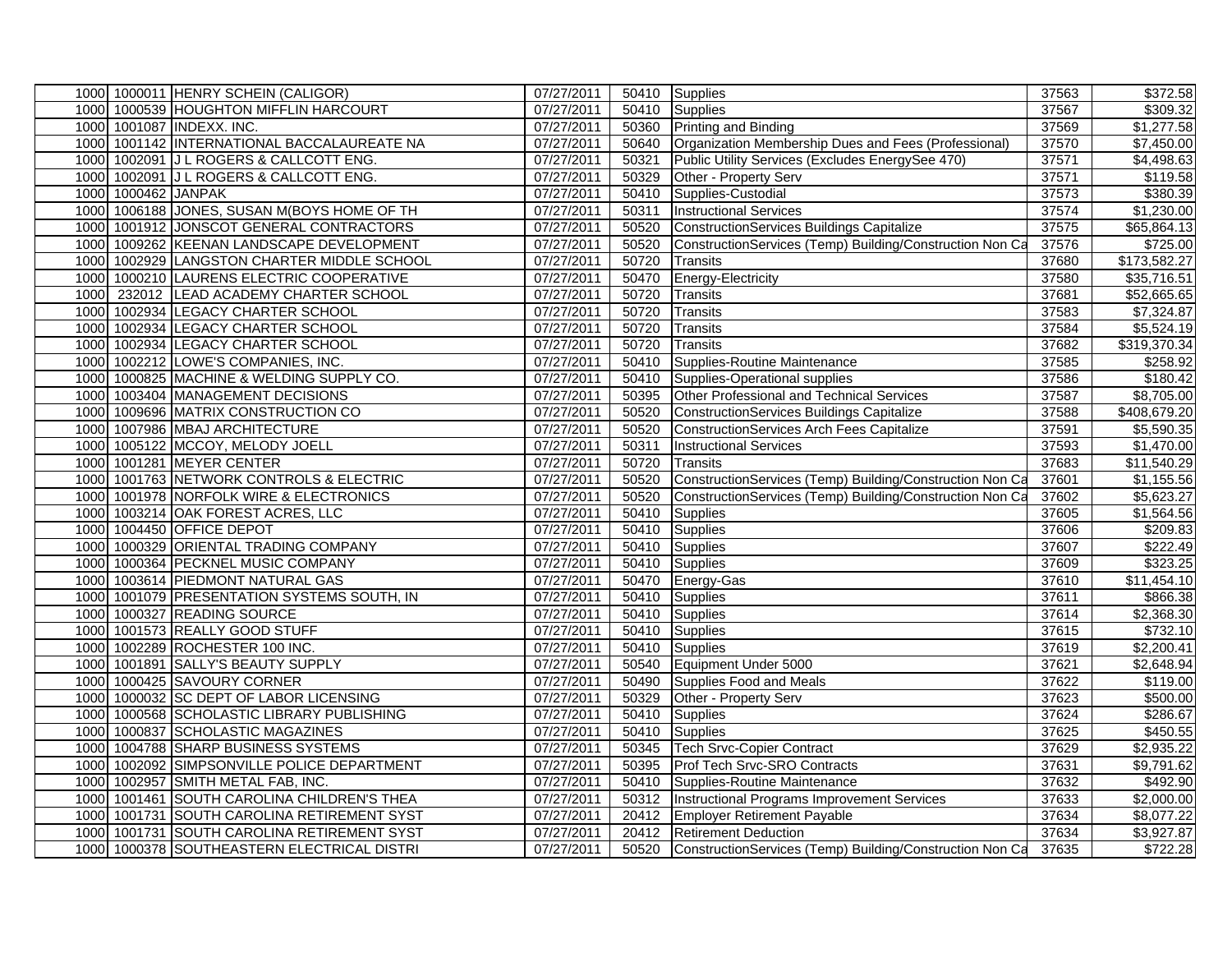|      | 1000 1002318 SOUTHEASTERN PAPER GROUP       | 07/27/2011              |       | 50410 Supplies-Custodial                                 | 37636 | \$315.42                |
|------|---------------------------------------------|-------------------------|-------|----------------------------------------------------------|-------|-------------------------|
|      | 1000 1002045 SOUTHERN PAINT.& MAINT.SPECIAL | 07/27/2011              | 50323 | R&M Serv-Painting Serv                                   | 37637 | \$102,000.00            |
|      | 1000 1001775 STANDARD STATIONERY SUPPLY CO. | 07/27/2011              | 20410 | Inventory Recd not Vouchered                             | 37639 | \$410.11                |
|      | 1000 1005110 STAPLES ADVANTAGE              | 07/27/2011              | 50410 | Supplies                                                 | 37641 | \$466.71                |
| 1000 | 1007348 TEACHER CREATED MATERIALS, INC      | 07/27/2011              | 50410 | Supplies                                                 | 37647 | \$6,216.80              |
|      | 1000 1002312 TRANE COMFORT SOLUTIONS        | 07/27/2011              | 50395 | Other Professional and Technical Services                | 37650 | \$10,500.00             |
|      | 1000 1002312 TRANE COMFORT SOLUTIONS        | 07/27/2011              | 50410 | Supplies-HVAC supplies                                   | 37650 | \$328.60                |
|      | 1000 1002312 TRANE COMFORT SOLUTIONS        | 07/27/2011              | 50520 | ConstructionServices (Temp) Building/Construction Non Ca | 37650 | \$160,845.00            |
| 1000 | 1001690 TRAVERS TOOL                        | 07/27/2011              | 50410 | Supplies                                                 | 37654 | \$281.93                |
|      | 1000 1000494 UNITED CHEMICAL AND SUPPLY INC | 07/27/2011              | 50410 | Supplies-Custodial                                       | 37657 | $\overline{$14,577.86}$ |
|      | 1000 1000494 UNITED CHEMICAL AND SUPPLY INC | 07/27/2011              | 50540 | Equipment Under 5000                                     | 37657 | \$2,379.69              |
|      | 1000 1005713 UNIVERSITY OF SOUTH CAROLINA   | 07/27/2011              | 50399 | Miscellaneous Purchased Services                         | 37658 | \$1,800.00              |
|      | 1000 1004862 UPS STORE #3245                | 07/27/2011              | 50410 | Supplies                                                 | 37659 | \$460.04                |
|      | 1000 1005113 VIRTUCOM INC.                  | 07/27/2011              | 50345 | <b>Tech Srvc-Copier Contract</b>                         | 37660 | \$1,342.55              |
|      | 1000 1000653 WEEKLY READER CORP.            | 07/27/2011              |       | 50410 Supplies                                           | 37665 | \$264.91                |
|      | 1000 1001714 WEST GROUP                     | $\overline{07/27}/2011$ | 50315 | <b>Management Services</b>                               | 37666 | \$327.65                |
|      | 1000 1006002 WORKWELL OCCUPATIONAL HEALTH   | $\overline{07}/27/2011$ | 50395 | <b>Prof Tech Srvc-Drug Testing</b>                       | 37673 | \$9,770.00              |
|      | 1000 1001071 YOUTHLIGHT INC.                | $\overline{07}/27/2011$ | 50410 | <b>Supplies</b>                                          | 37675 | \$136.66                |
|      | 1000 1009760 ZOO-PHONICS, INC               | 07/27/2011              |       | 50445 Technology and Software Supplies                   | 37676 | \$349.42                |
|      | 6000 1004748 MARVIN'S PRODUCE               | 07/27/2011              | 50460 | <b>Food Purchases</b>                                    | 58743 | \$1,457.70              |
|      | 1000 1003917 CLASSROOM DIRECT               | 07/28/2011              |       | 50410 Supplies                                           | 459   | \$1,198.82              |
|      | 1000 1000264 COMMUNICATION SERVICE CENTER I | 07/28/2011              | 50395 | <b>Other Security Services</b>                           | 453   | \$916.94                |
|      | 1000 1002726 ECHOLS OIL CO.                 | 07/28/2011              | 50410 | Supplies-Vehicle fuel                                    | 457   | \$36,021.64             |
|      | 1000 1000721 FORMS & SUPPLY, INC.           | 07/28/2011              | 50410 | Supplies                                                 | 454   | \$5,123.40              |
|      | 1000 1000721 FORMS & SUPPLY, INC.           | 07/28/2011              | 50445 | Technology and Software Supplies                         | 454   | \$2,124.32              |
|      | 1000 1002887 GREENVILLE OFFICE SUPPLY       | 07/28/2011              |       | 50410 Supplies                                           | 458   | \$486.43                |
|      | 1000 1002887 GREENVILLE OFFICE SUPPLY       | 07/28/2011              | 50445 | <b>Technology and Software Supplies</b>                  | 458   | \$546.56                |
|      | 1000 1000066 LAKESHORE LEARNING MATERIALS   | 07/28/2011              | 50410 | Supplies                                                 | 452   | \$779.60                |
|      | 1000 1001336 PALMETTO AIR AND WATER BALANCE | 07/28/2011              | 50395 | Other Professional and Technical Services                | 456   | \$1,440.00              |
|      | 1000 1003920 SCHOOL SPECIALTY               | 07/28/2011              | 50410 | Supplies                                                 | 459   | \$681.06                |
|      | 1000 1003927 SCHOOL SPECIALTY               | 07/28/2011              | 50410 | Supplies                                                 | 459   | $\overline{\$1,138.57}$ |
|      | 1000 1000670 SCHOOL SPECIALTY INC           | 07/28/2011              |       | 50410 Supplies                                           | 459   | \$210.43                |
|      | 1000 1000846 VIRCO INC.                     | 07/28/2011              |       | 50410 Supplies                                           | 455   | $\overline{$2,124.24}$  |
|      |                                             |                         |       |                                                          |       |                         |
|      |                                             |                         |       |                                                          |       | \$15,164,243.25         |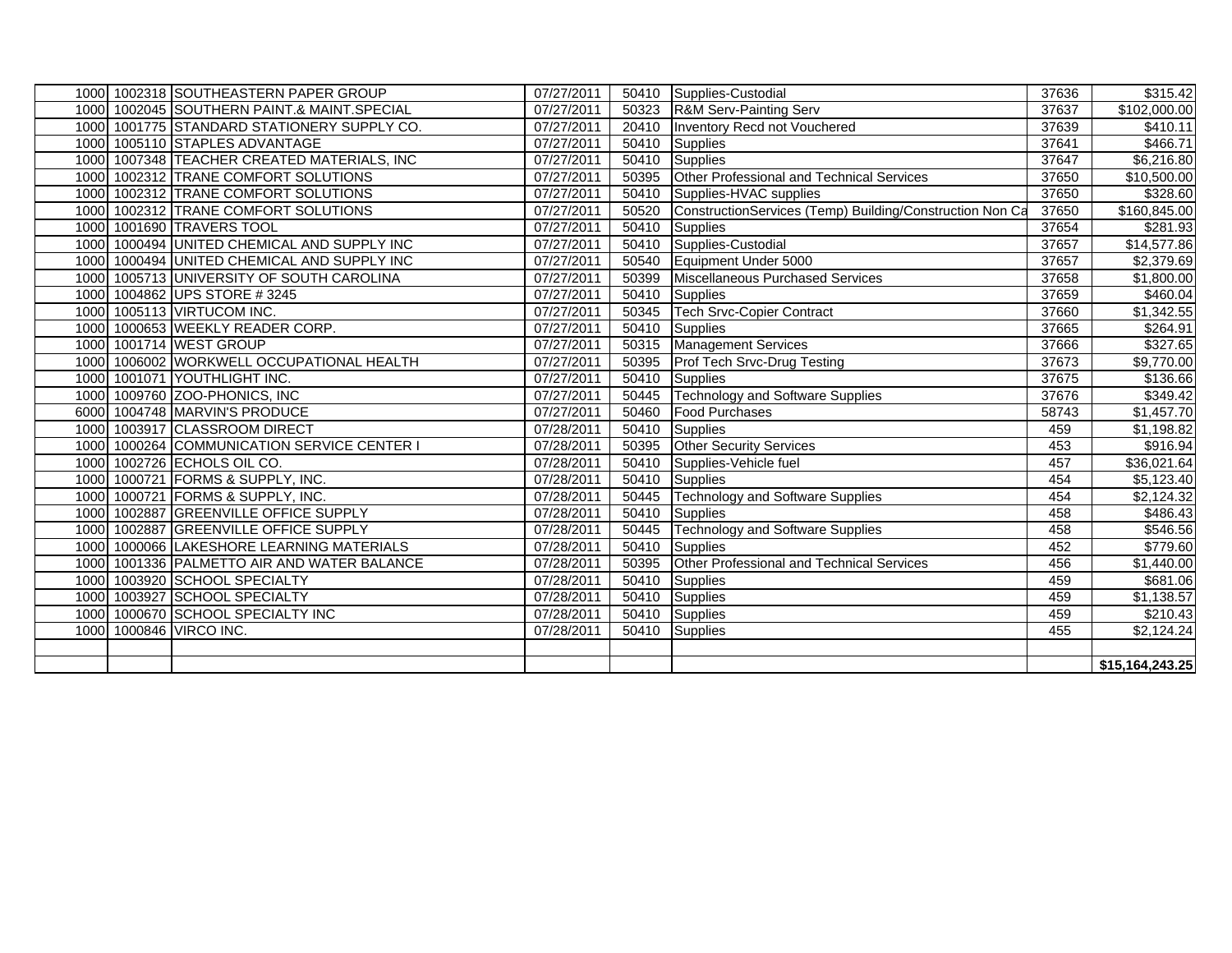| <b>P-Card Information</b> |                    |                                                        |
|---------------------------|--------------------|--------------------------------------------------------|
| <b>Post Date</b>          | <b>Amount</b>      | <b>Vendor Name</b>                                     |
| 7/1/2011                  | \$25.00            | <b>SC LAW ENFORCEMENT</b>                              |
| 7/1/2011                  |                    | \$104.28 ADVANCE AUTO PARTS #5440                      |
| 7/1/2011                  |                    | \$33.62 THE TRANE COMPANY                              |
| 7/1/2011                  | \$25.00            | <b>SC LAW ENFORCEMENT</b>                              |
| 7/1/2011                  | \$25.00            | <b>SC LAW ENFORCEMENT</b>                              |
| 7/1/2011                  | \$473.04           | <b>SCHNEIDER ELECTRIC</b>                              |
| 7/1/2011                  | \$51.29            | <b>ADVANCE AUTO PARTS #5440</b>                        |
| 7/1/2011                  | \$25.00            | <b>SC LAW ENFORCEMENT</b>                              |
| 7/1/2011                  | \$50.88            | JOHNSTONE SUPPLY-GREENVIL                              |
| 7/1/2011                  | \$25.00            | <b>SC LAW ENFORCEMENT</b>                              |
| 7/1/2011                  | \$25.00            | <b>SC LAW ENFORCEMENT</b>                              |
| 7/1/2011                  | \$25.00            | <b>SC LAW ENFORCEMENT</b>                              |
| 7/1/2011                  |                    | \$1,495.13 THE TRANE COMPANY                           |
| 7/1/2011                  | \$25.00            | <b>SC LAW ENFORCEMENT</b>                              |
| 7/1/2011                  | \$9.05             | JOHNSTONE SUPPLY-GREENVIL                              |
| 7/1/2011                  |                    | \$25.00 SC LAW ENFORCEMENT                             |
| 7/1/2011                  |                    | \$25.00 SC LAW ENFORCEMENT                             |
| 7/1/2011                  |                    | \$10,241.72 DMI DELL K-12 PTR                          |
| 7/1/2011                  | $\overline{$}7.41$ | <b>ADVANCE AUTO PARTS #5440</b>                        |
| 7/1/2011                  |                    | \$37.52 W.P.LAW, INC #5                                |
| 7/1/2011                  | \$25.00            | <b>SC LAW ENFORCEMENT</b>                              |
| 7/1/2011                  | \$25.00            | <b>SC LAW ENFORCEMENT</b>                              |
| 7/1/2011                  | \$47.15            | JOHNSTONE SUPPLY-GREENVIL                              |
| 7/1/2011                  | \$31.80            | <b>BINSWANGER GLASS #043</b>                           |
| 7/1/2011                  | \$25.00            | <b>SC LAW ENFORCEMENT</b>                              |
| 7/1/2011                  | \$25.00            | <b>SC LAW ENFORCEMENT</b>                              |
| 7/1/2011                  | \$49.69            | LOWES #00667                                           |
| 7/1/2011                  | \$25.00            | <b>SC LAW ENFORCEMENT</b>                              |
| 7/1/2011                  | \$25.00            | <b>SC LAW ENFORCEMENT</b>                              |
| 7/1/2011                  | \$25.00            | <b>SC LAW ENFORCEMENT</b>                              |
| 7/1/2011                  | \$25.00            | <b>SC LAW ENFORCEMENT</b>                              |
| 7/1/2011                  | \$3,141.84         | DMI DELL K-12 PTR                                      |
| 7/1/2011                  | \$25.00            | <b>SC LAW ENFORCEMENT</b>                              |
| 7/1/2011                  |                    | \$12.18 NAPA AUTO PARTS OF                             |
| 7/1/2011                  | \$7.97             | <b>HOLDER ELECTRIC SUPPLY</b>                          |
| 7/1/2011                  | \$25.00            | <b>SC LAW ENFORCEMENT</b>                              |
| 7/1/2011                  | \$61.44            | JOHNSTONE SUPPLY-GREENVIL                              |
| 7/1/2011                  | \$60.01            | <b>SPINX #130</b>                                      |
| 7/1/2011                  | \$25.00            | <b>SC LAW ENFORCEMENT</b>                              |
| 7/1/2011                  | \$92.54            | <b>HAWKINS TOWING INC</b>                              |
| 7/1/2011                  | \$25.00            | <b>SC LAW ENFORCEMENT</b>                              |
| 7/1/2011                  | \$25.00            | <b>SC LAW ENFORCEMENT</b>                              |
| 7/1/2011                  | \$25.00            | <b>SC LAW ENFORCEMENT</b>                              |
| 7/1/2011                  | \$25.00            | <b>SC LAW ENFORCEMENT</b><br><b>SC LAW ENFORCEMENT</b> |
| 7/1/2011                  | \$25.00            |                                                        |
| 7/1/2011                  | \$12.92            | FASTENAL COMPANY01<br><b>SC LAW ENFORCEMENT</b>        |
| 7/1/2011                  | \$25.00            | <b>SC LAW ENFORCEMENT</b>                              |
| 7/1/2011<br>7/1/2011      | \$25.00<br>\$32.42 | <b>ADVANCE AUTO PARTS #5440</b>                        |
|                           |                    |                                                        |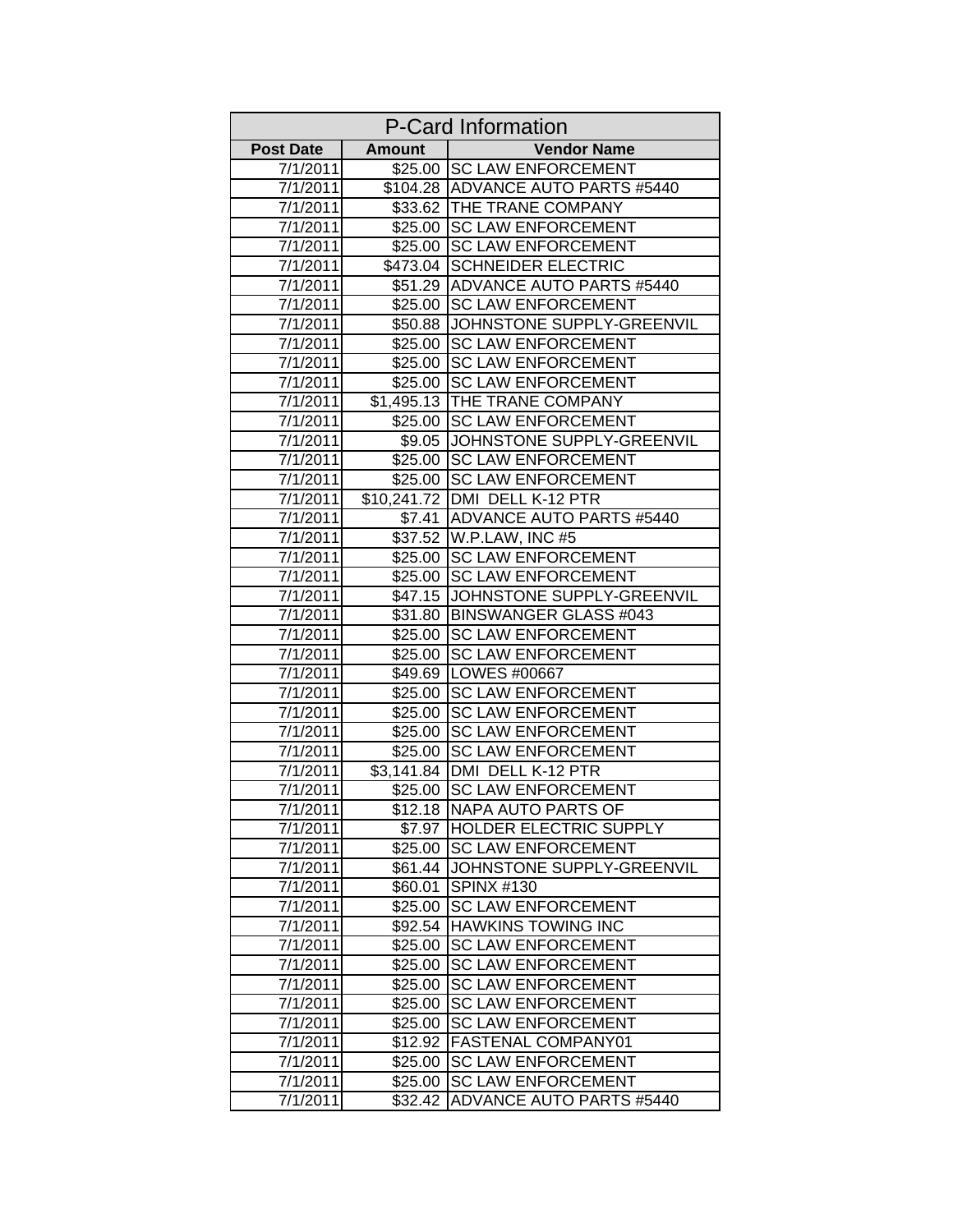| 7/1/2011 |             | \$9.75 JOHNSTONE SUPPLY-GREENVIL    |
|----------|-------------|-------------------------------------|
| 7/1/2011 |             | \$25.00 SC LAW ENFORCEMENT          |
| 7/1/2011 |             | \$25.00 SC LAW ENFORCEMENT          |
| 7/1/2011 |             | \$746.02 SMITH'S ADDRESSING MACHIN  |
| 7/1/2011 | \$25.00     | <b>SC LAW ENFORCEMENT</b>           |
| 7/1/2011 | \$25.00     | <b>SC LAW ENFORCEMENT</b>           |
| 7/1/2011 | \$25.00     | <b>SC LAW ENFORCEMENT</b>           |
| 7/1/2011 |             | \$25.00 SC LAW ENFORCEMENT          |
| 7/1/2011 |             | \$7.41 ADVANCE AUTO PARTS #5440     |
| 7/1/2011 |             | \$29,580.37 DMI DELL K-12 PTR       |
| 7/1/2011 |             | \$25.00 SC LAW ENFORCEMENT          |
| 7/1/2011 |             | \$25.00 SC LAW ENFORCEMENT          |
| 7/1/2011 |             | \$101.76 JJOHNSTONE SUPPLY-GREENVIL |
| 7/1/2011 |             | \$38.93 W.P.LAW, INC #5             |
| 7/1/2011 |             | \$72.18 THE TRANE COMPANY           |
| 7/1/2011 | \$25.00     | <b>SC LAW ENFORCEMENT</b>           |
| 7/1/2011 | \$25.00     | <b>SC LAW ENFORCEMENT</b>           |
| 7/1/2011 | \$25.00     | <b>SC LAW ENFORCEMENT</b>           |
| 7/1/2011 | \$25.00     | <b>SC LAW ENFORCEMENT</b>           |
| 7/1/2011 | \$25.00     | <b>SC LAW ENFORCEMENT</b>           |
| 7/1/2011 |             | \$25.00 SC LAW ENFORCEMENT          |
| 7/1/2011 |             | \$25.00 SC LAW ENFORCEMENT          |
| 7/1/2011 |             | \$156.79 J W VAUGHN CO INC          |
| 7/1/2011 |             | \$75.00 SPINX #130                  |
| 7/1/2011 |             | \$25.00 SC LAW ENFORCEMENT          |
| 7/1/2011 |             | \$16.81 THE TRANE COMPANY           |
| 7/1/2011 |             | \$25.00 SC LAW ENFORCEMENT          |
| 7/1/2011 | \$25.00     | <b>SC LAW ENFORCEMENT</b>           |
| 7/1/2011 | \$25.00     | <b>SC LAW ENFORCEMENT</b>           |
| 7/1/2011 | \$25.00     | <b>SC LAW ENFORCEMENT</b>           |
| 7/1/2011 | \$25.00     | <b>SC LAW ENFORCEMENT</b>           |
| 7/1/2011 |             | \$1.42 FASTENAL COMPANY01           |
| 7/1/2011 |             | \$92.54 HAWKINS TOWING INC          |
| 7/1/2011 |             | \$23.25 JJ W VAUGHN CO INC          |
| 7/1/2011 |             | \$16.76 W.P.LAW, INC #5             |
| 7/1/2011 |             | \$57.18   LOWES #00667              |
| 7/4/2011 |             | \$23,902.00 DMI DELL K-12 PTR       |
| 7/4/2011 |             | \$46.06 THE TRANE COMPANY           |
| 7/4/2011 |             | \$9.05 J W VAUGHN CO INC            |
| 7/4/2011 | \$300.76    | <b>CAROLINA LAWN &amp; TRACTOR</b>  |
| 7/4/2011 | \$101.43    | <b>HAWKINS TOWING INC</b>           |
| 7/4/2011 | \$29,580.37 | DMI DELL K-12 PTR                   |
| 7/4/2011 | \$80.48     | THE TRANE COMPANY                   |
| 7/4/2011 | \$32.42     | <b>ADVANCE AUTO PARTS #5440</b>     |
| 7/4/2011 | \$92.11     | THE TRANE COMPANY                   |
| 7/4/2011 | \$69.47     | THE TRANE COMPANY                   |
| 7/4/2011 | \$22,044.81 | DMI DELL K-12 PTR                   |
| 7/4/2011 | \$3,506.12  | DMI DELL K-12 PTR                   |
| 7/4/2011 | \$58.95     | THE SYSTEMS DEPOT INC               |
| 7/4/2011 | \$20,655.16 | DMI DELL K-12 PTR                   |
| 7/4/2011 | \$346.99    | BENSON CHRYSLER PLYMOUTH            |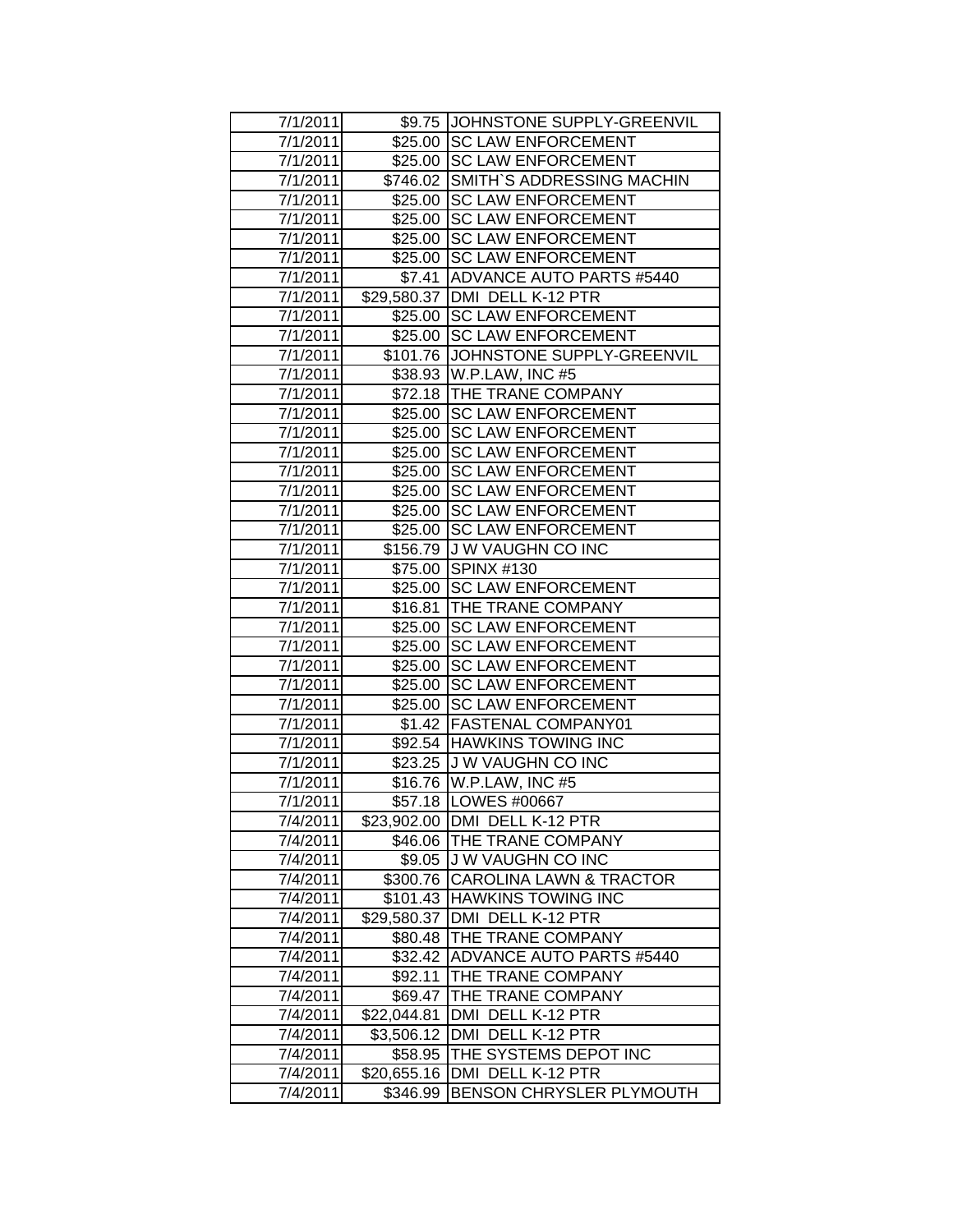| 7/4/2011 |          | \$624.77 THE TRANE COMPANY           |
|----------|----------|--------------------------------------|
| 7/4/2011 |          | \$96.93   FOLLETT LIBRARY RES        |
| 7/4/2011 |          | \$19,720.25   DMI DELL K-12 PTR      |
| 7/4/2011 |          | \$486.53 NAPA AUTO PARTS OF          |
| 7/4/2011 |          | \$27.42 THE HOME DEPOT 1104          |
| 7/4/2011 |          | \$8.48 KING FASTENERS INC            |
| 7/6/2011 |          | \$25.00 SC LAW ENFORCEMENT           |
| 7/6/2011 |          | \$25.00 SC LAW ENFORCEMENT           |
| 7/6/2011 |          | \$25.00 SC LAW ENFORCEMENT           |
| 7/6/2011 |          | \$25.00 SC LAW ENFORCEMENT           |
| 7/6/2011 |          | \$25.00 SC LAW ENFORCEMENT           |
| 7/6/2011 |          | \$25.00 SC LAW ENFORCEMENT           |
| 7/6/2011 |          | \$137.11 SOCAR CHEMICAL COMPANY      |
| 7/6/2011 |          | \$114.46 RADIOSHACK COR00117986      |
| 7/6/2011 |          | \$25.00 SC LAW ENFORCEMENT           |
| 7/6/2011 |          | \$25.00 SC LAW ENFORCEMENT           |
| 7/6/2011 |          | \$142.65 SAUNDERS OFFICE SUPPLY      |
| 7/6/2011 |          | \$1,011.24 W. W. WILLIAMS            |
| 7/6/2011 |          | \$8.00 SC LAW ENFORCEMENT            |
| 7/6/2011 |          | \$70.83   LOWES #01983               |
| 7/6/2011 |          | \$30.75 W.P.LAW, INC #5              |
| 7/6/2011 |          | \$36.67   LOWES #01718               |
| 7/7/2011 |          | \$112.60 TRUCKPRO INC 022            |
| 7/7/2011 |          | \$25.00 SC LAW ENFORCEMENT           |
| 7/7/2011 |          | \$8.00 SC LAW ENFORCEMENT            |
| 7/7/2011 |          | \$15.23 CREGGER COMPANY 2            |
| 7/7/2011 |          | \$25.00 SC LAW ENFORCEMENT           |
| 7/7/2011 |          | \$25.00 SC LAW ENFORCEMENT           |
| 7/7/2011 | \$25.00  | <b>SC LAW ENFORCEMENT</b>            |
| 7/7/2011 |          | \$53.00 TLF SIMPSONVILLE FLORI       |
| 7/7/2011 | \$25.00  | <b>SC LAW ENFORCEMENT</b>            |
| 7/7/2011 |          | \$12.01 ADVANCE AUTO PARTS #5440     |
| 7/7/2011 |          | \$3.03   AAA SUPPLY - GVILLE         |
| 7/7/2011 |          | \$19.82 CLASSIC HWD & POSTAL         |
| 7/7/2011 |          | \$8.00 SC LAW ENFORCEMENT            |
| 7/7/2011 |          | \$344.02 THE SYSTEMS DEPOT INC       |
| 7/7/2011 |          | \$502.08   GOS// GREENVILLE OFFICE S |
| 7/7/2011 | \$8.00   | <b>SC LAW ENFORCEMENT</b>            |
| 7/7/2011 | \$290.89 | C C DICKSON CO 1063                  |
| 7/7/2011 | \$602.51 | UNICOVERS INC                        |
| 7/7/2011 | \$25.00  | <b>SC LAW ENFORCEMENT</b>            |
| 7/7/2011 | \$25.00  | <b>SC LAW ENFORCEMENT</b>            |
| 7/7/2011 | \$25.00  | <b>SC LAW ENFORCEMENT</b>            |
| 7/7/2011 | \$25.00  | <b>SC LAW ENFORCEMENT</b>            |
| 7/7/2011 | \$25.00  | <b>SC LAW ENFORCEMENT</b>            |
| 7/7/2011 | \$25.95  | JOHNSTONE SUPPLY-GREENVIL            |
| 7/7/2011 | \$25.00  | <b>SC LAW ENFORCEMENT</b>            |
| 7/7/2011 | \$31.79  | OFFICE DEPOT #62                     |
| 7/7/2011 | \$29.93  | W.P.LAW, INC #5                      |
| 7/7/2011 | \$26.86  | LANDSCAPER'S SUPPLY                  |
| 7/7/2011 | \$40.09  | C C DICKSON CO 1063                  |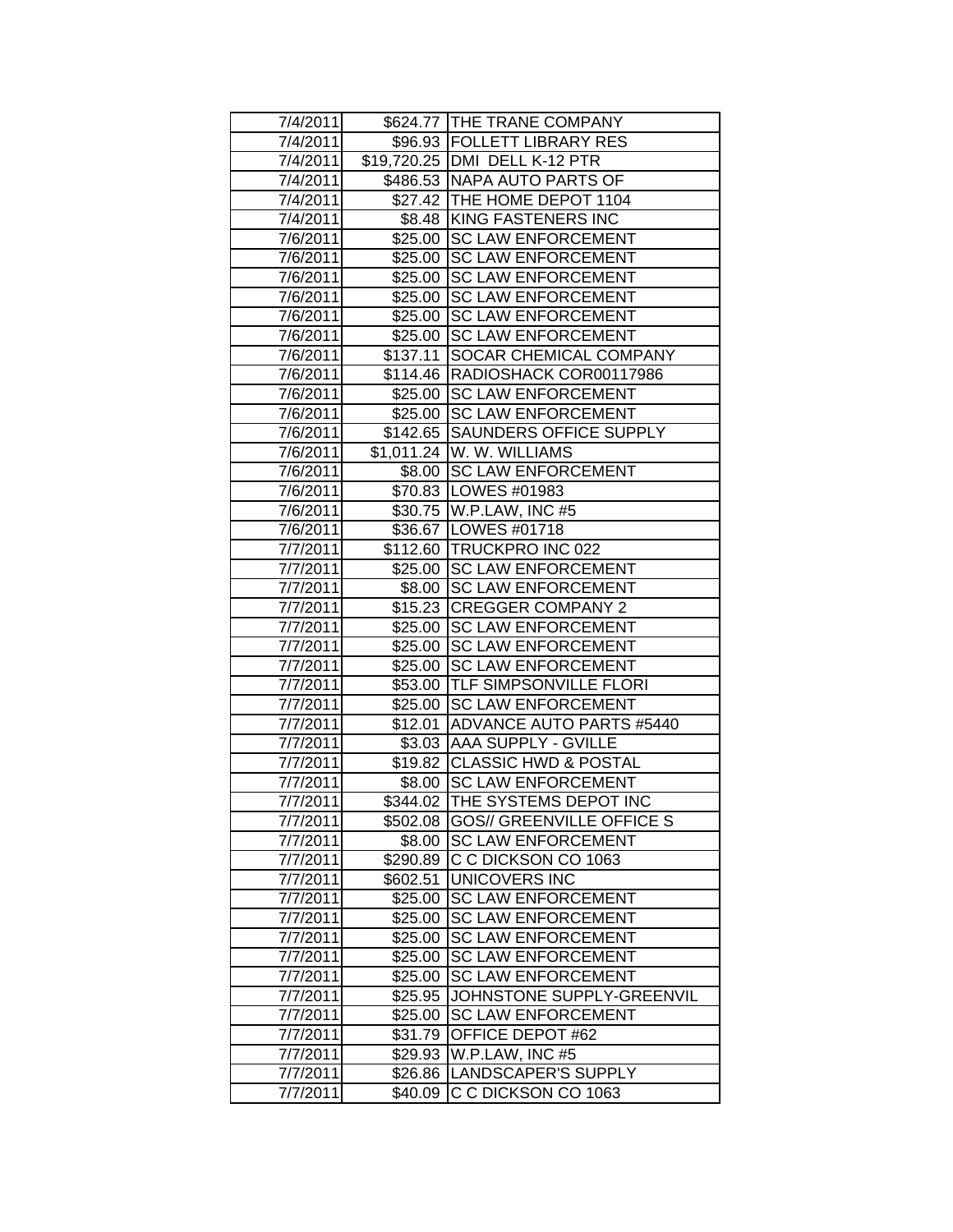| 7/7/2011             |            | \$17.83 KEVIN WHITAKER CHEVROLET                        |
|----------------------|------------|---------------------------------------------------------|
| 7/7/2011             |            | \$8.00 SC LAW ENFORCEMENT                               |
| 7/7/2011             |            | \$8.00 SC LAW ENFORCEMENT                               |
| 7/7/2011             | \$25.00    | <b>SC LAW ENFORCEMENT</b>                               |
| 7/7/2011             | \$25.00    | <b>SC LAW ENFORCEMENT</b>                               |
| 7/7/2011             | \$25.00    | <b>SC LAW ENFORCEMENT</b>                               |
| 7/7/2011             | \$25.00    | <b>SC LAW ENFORCEMENT</b>                               |
| 7/7/2011             | \$19.68    | BATTERY & ELECTRIC CO INC                               |
| 7/7/2011             |            | \$129.22 W.P.LAW, INC #5                                |
| 7/7/2011             |            | \$25.00 SC LAW ENFORCEMENT                              |
| 7/7/2011             |            | \$25.00 SC LAW ENFORCEMENT                              |
| 7/7/2011             |            | \$533.54   THE TOOL SHED                                |
| 7/7/2011             |            | \$8.00 SC LAW ENFORCEMENT                               |
| 7/7/2011             |            | \$649.52 BENSON CHRYSLER PLYMOUTH                       |
| 7/7/2011             |            | \$1,189.49 HYDROTEX                                     |
| 7/7/2011             |            | (\$7.47) ADVANCE AUTO PARTS #5440                       |
| 7/7/2011             |            | \$8.64 ADVANCE AUTO PARTS #5440                         |
| 7/7/2011             |            | \$25.00 SC LAW ENFORCEMENT                              |
| 7/7/2011             | \$26.16    | <b>CLASSIC HWD &amp; POSTAL</b>                         |
| 7/7/2011             | \$25.00    | <b>SC LAW ENFORCEMENT</b>                               |
| 7/7/2011             |            | \$25.00 SC LAW ENFORCEMENT                              |
| 7/7/2011             |            | \$127.20 MOONVILLE SIGNS, INC                           |
| 7/7/2011             |            | \$25.00 SC LAW ENFORCEMENT                              |
| 7/7/2011             |            | \$25.00 SC LAW ENFORCEMENT<br>\$8.00 SC LAW ENFORCEMENT |
| 7/7/2011<br>7/7/2011 |            | \$25.00 SC LAW ENFORCEMENT                              |
| 7/7/2011             |            | \$25.00 SC LAW ENFORCEMENT                              |
| 7/7/2011             |            | \$168.28 CAROLINA LAWN & TRACTOR                        |
| 7/7/2011             | \$25.00    | <b>SC LAW ENFORCEMENT</b>                               |
| 7/7/2011             | \$25.00    | <b>SC LAW ENFORCEMENT</b>                               |
| 7/7/2011             | \$25.00    | <b>SC LAW ENFORCEMENT</b>                               |
| 7/7/2011             | \$15.05    | <b>AAA SUPPLY - GVILLE</b>                              |
| 7/7/2011             | \$25.00    | <b>SC LAW ENFORCEMENT</b>                               |
| 7/7/2011             | \$25.00    | <b>SC LAW ENFORCEMENT</b>                               |
| 7/7/2011             | \$25.00    | <b>SC LAW ENFORCEMENT</b>                               |
| 7/7/2011             |            | \$73.94 CAROLINA LAWN & TRACTOR                         |
| 7/7/2011             |            | \$25.00 SC LAW ENFORCEMENT                              |
| 7/7/2011             | \$25.00    | <b>SC LAW ENFORCEMENT</b>                               |
| 7/7/2011             | \$25.00    | <b>SC LAW ENFORCEMENT</b>                               |
| 7/7/2011             | \$282.15   | <b>CAROLINA LAWN &amp; TRACTOR</b>                      |
| 7/7/2011             | \$25.00    | <b>SC LAW ENFORCEMENT</b>                               |
| 7/7/2011             | \$25.00    | <b>SC LAW ENFORCEMENT</b>                               |
| 7/7/2011             | \$48.31    | LOWES #00667                                            |
| 7/7/2011             | \$89.00    | <b>ASSOC SUPERV AND CURR</b>                            |
| 7/7/2011             | \$25.00    | <b>SC LAW ENFORCEMENT</b>                               |
| 7/7/2011             | \$35.71    | <b>NAPA AUTO PARTS OF</b>                               |
| 7/7/2011             | \$25.00    | <b>SC LAW ENFORCEMENT</b>                               |
| 7/7/2011             | \$30.40    | NAPA AUTO PARTS OF                                      |
| 7/7/2011             | \$1,499.42 | MOORE & BALLIEW OIL COMPA                               |
| 7/7/2011             | \$25.00    | <b>SC LAW ENFORCEMENT</b>                               |
| 7/7/2011             | \$11.38    | <b>CAROLINA INTL TRUCKS</b>                             |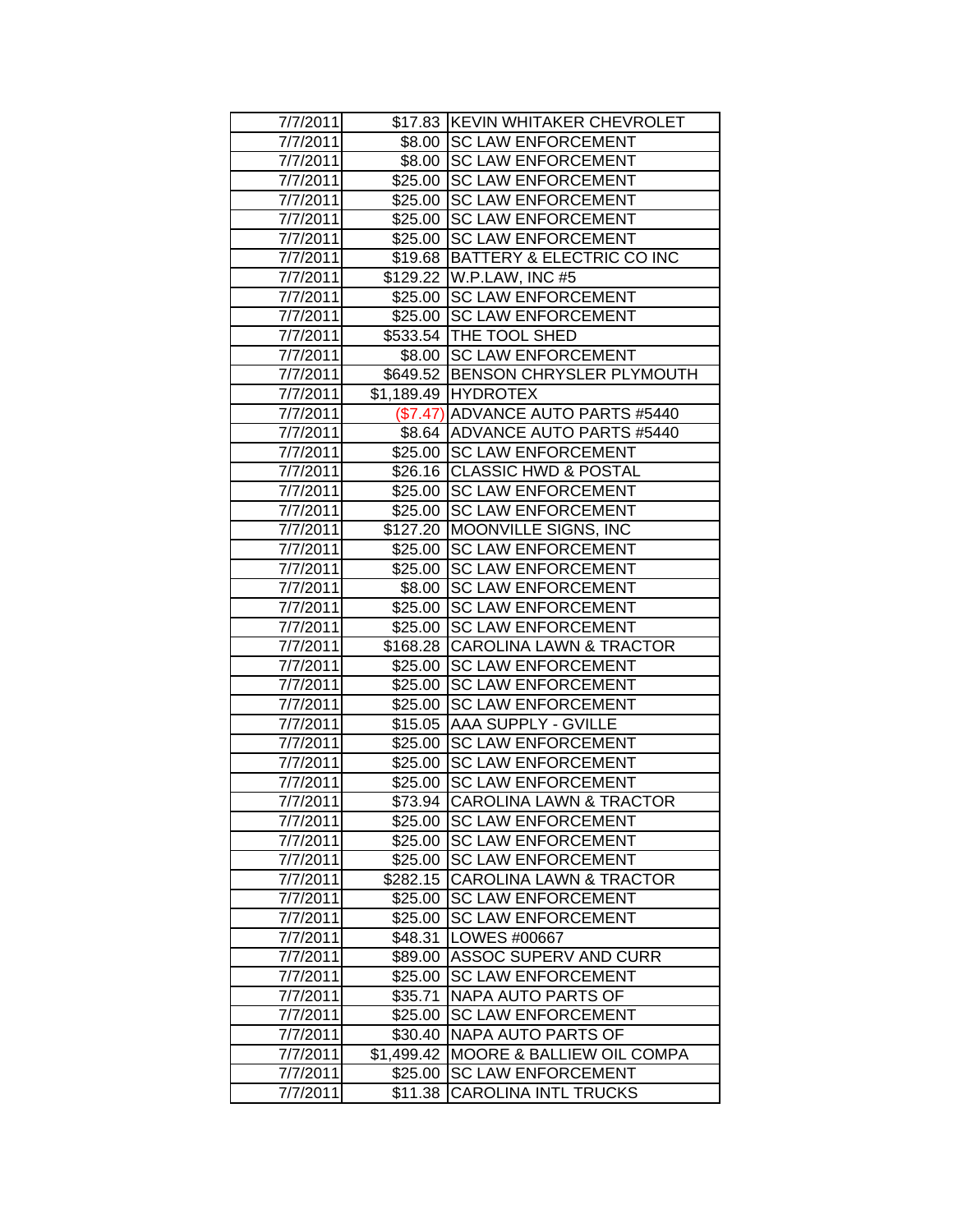| 7/7/2011             |          | \$135.57 CAROLINA LAWN & TRACTOR                              |
|----------------------|----------|---------------------------------------------------------------|
| 7/7/2011             |          | \$176.28 CAROLINA LAWN & TRACTOR                              |
| 7/7/2011             |          | \$30.95   W.P.LAW, INC #5                                     |
| 7/7/2011             |          | \$25.00 SC LAW ENFORCEMENT                                    |
| 7/7/2011             |          | \$7.47 ADVANCE AUTO PARTS #5440                               |
| 7/7/2011             |          | \$161.63 JOHNSTONE SUPPLY-GREENVIL                            |
| 7/7/2011             |          | \$14.25   LOWES #01718                                        |
| 7/7/2011             |          | (\$15.13) C C DICKSON CO 1063                                 |
| 7/7/2011             |          | \$9.84 C C DICKSON CO 1063                                    |
| 7/7/2011             |          | \$8.00   SC LAW ENFORCEMENT                                   |
| 7/8/2011             |          | \$61.48   BWI-GREENVILLE-SPARTAN                              |
| 7/8/2011             |          | \$8.00 SC LAW ENFORCEMENT                                     |
| 7/8/2011             |          | \$8.00 SC LAW ENFORCEMENT                                     |
| 7/8/2011             |          | \$8.00 SC LAW ENFORCEMENT                                     |
| 7/8/2011             |          | \$40.05 NAPA AUTO PARTS OF                                    |
| 7/8/2011             |          | \$8.00 SC LAW ENFORCEMENT                                     |
| 7/8/2011             |          | \$61.48 BWI-GREENVILLE-SPARTAN                                |
| 7/8/2011             | \$8.00   | <b>SC LAW ENFORCEMENT</b>                                     |
| 7/8/2011             | \$8.00   | <b>SC LAW ENFORCEMENT</b>                                     |
| 7/8/2011             |          | \$56.29 JJOHNSTONE SUPPLY-GREENVIL                            |
| 7/8/2011             |          | \$51.40   LOWES #01718                                        |
| 7/8/2011             |          | \$35.27   THE TRANE COMPANY                                   |
| 7/8/2011             |          | \$175.39 ADVANCE AUTO PARTS #5440                             |
| 7/8/2011             |          | \$8.00 SC LAW ENFORCEMENT                                     |
| 7/8/2011             |          | \$218.21 THE TRANE COMPANY                                    |
| 7/8/2011             |          | \$82.63 C C DICKSON CO 1063                                   |
| 7/8/2011             |          | \$33.45 RADIOSHACK COR00196238                                |
| 7/8/2011             |          | \$5.98 ADVANCE AUTO PARTS #5440                               |
| 7/8/2011             | \$8.00   | <b>SC LAW ENFORCEMENT</b><br>\$9.75 CRESCENT SUPPLY COMPANY I |
| 7/8/2011<br>7/8/2011 |          | \$604.41 HAWKINS TOWING INC                                   |
| 7/8/2011             |          | \$5.91   LOWES #00528                                         |
| 7/8/2011             |          | \$307.40 BWI-GREENVILLE-SPARTAN                               |
| 7/8/2011             |          | \$8.00 SC LAW ENFORCEMENT                                     |
| 7/8/2011             | \$79.39  | SHERWIN WILLIAMS #2194                                        |
| 7/8/2011             |          | \$214.98 ADVANCE AUTO PARTS #5440                             |
| 7/8/2011             | \$8.00   | <b>SC LAW ENFORCEMENT</b>                                     |
| 7/8/2011             | \$63.49  | <b>BATTERY SPECIALISTS</b>                                    |
| 7/8/2011             | \$8.00   | <b>SC LAW ENFORCEMENT</b>                                     |
| 7/8/2011             | \$8.00   | <b>SC LAW ENFORCEMENT</b>                                     |
| 7/8/2011             | \$184.28 | <b>BATTERY SPECIALISTS</b>                                    |
| 7/8/2011             | \$524.47 | THERMAL RESOURCE                                              |
| 7/8/2011             | \$40.03  | <b>CAROLINA INTL TRUCKS</b>                                   |
| 7/8/2011             | \$8.00   | <b>SC LAW ENFORCEMENT</b>                                     |
| 7/8/2011             | \$26.05  | LOWES #00667                                                  |
| 7/8/2011             | \$8.00   | <b>SC LAW ENFORCEMENT</b>                                     |
| 7/8/2011             | \$8.00   | <b>SC LAW ENFORCEMENT</b>                                     |
| 7/8/2011             | \$8.00   | <b>SC LAW ENFORCEMENT</b>                                     |
| 7/8/2011             | \$432.64 | BWI-GREENVILLE-SPARTAN                                        |
| 7/8/2011             | \$8.00   | <b>SC LAW ENFORCEMENT</b>                                     |
| 7/8/2011             | \$8.00   | <b>SC LAW ENFORCEMENT</b>                                     |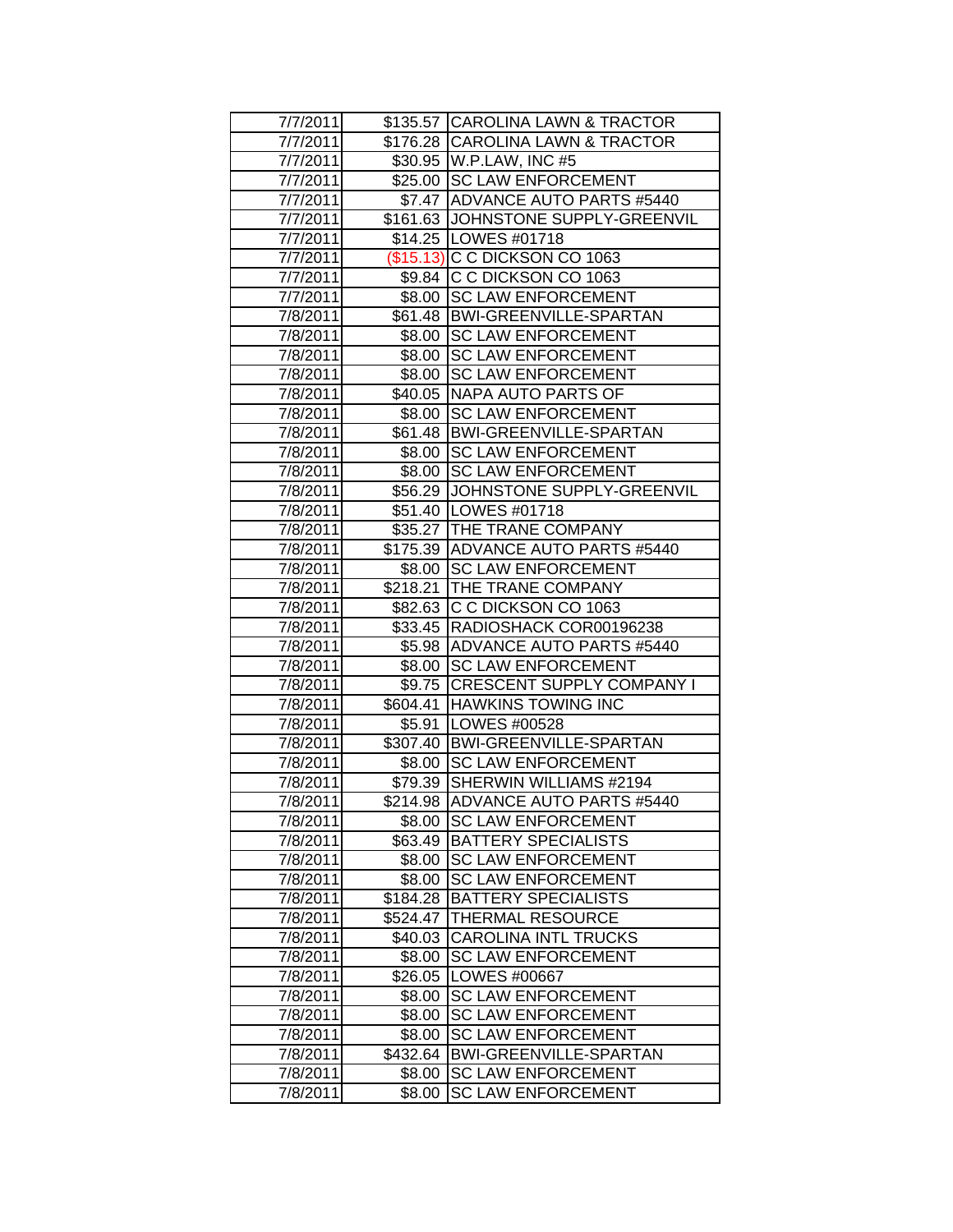| 7/8/2011             |                   | \$101.51 LOWES #00528                                           |
|----------------------|-------------------|-----------------------------------------------------------------|
| 7/8/2011             |                   | \$139.50 NAPA AUTO PARTS OF                                     |
| 7/8/2011             |                   | \$75.34 SHERWIN WILLIAMS #2194                                  |
| 7/8/2011             |                   | \$131.97 RSC EQUIPMENT RENTAL 476                               |
| 7/8/2011             |                   | \$1.96 LOWES #00667                                             |
| 7/8/2011             |                   | \$61.48 BWI-GREENVILLE-SPARTAN                                  |
| 7/8/2011             |                   | \$8.00 SC LAW ENFORCEMENT                                       |
| 7/8/2011             |                   | \$184.39 CAMPBELL BROWN INC                                     |
| 7/8/2011             |                   | \$90.10 MOONVILLE SIGNS, INC                                    |
| 7/8/2011             |                   | \$379.98 ADVANCE AUTO PARTS #5330                               |
| 7/8/2011             |                   | \$8.00 SC LAW ENFORCEMENT                                       |
| 7/8/2011             |                   | \$52.51   LOWES #00528                                          |
| 7/8/2011             |                   | \$8.00 SC LAW ENFORCEMENT                                       |
| 7/8/2011             |                   | \$218.21 THE TRANE COMPANY                                      |
| 7/8/2011             |                   | \$8.00 SC LAW ENFORCEMENT                                       |
| 7/8/2011             |                   | \$123.98  LANDSCAPER'S SUPPLY                                   |
| 7/8/2011             |                   | \$8.00 SC LAW ENFORCEMENT                                       |
| 7/8/2011             |                   | \$61.48 BWI-GREENVILLE-SPARTAN                                  |
| 7/8/2011             |                   | \$1,373.25 UNICOVERS INC                                        |
| 7/8/2011             |                   | \$61.48   BWI-GREENVILLE-SPARTAN                                |
| 7/8/2011             |                   | \$7.81 RADIOSHACK COR00196238                                   |
| 7/8/2011             |                   | \$84.80 CRESCENT SUPPLY COMPANY I                               |
| 7/8/2011             |                   | \$21.74 NAPA AUTO PARTS OF                                      |
| 7/8/2011             |                   | \$87.41 ADVANCE AUTO PARTS #5330                                |
| 7/8/2011             |                   | \$216.32 BWI-GREENVILLE-SPARTAN                                 |
| 7/8/2011             |                   | \$95.93 W.P.LAW, INC #5                                         |
| 7/8/2011             |                   | \$61.48 BWI-GREENVILLE-SPARTAN                                  |
| 7/8/2011             |                   | \$8.00 SC LAW ENFORCEMENT                                       |
| 7/8/2011             |                   | \$61.48 BWI-GREENVILLE-SPARTAN                                  |
| 7/8/2011             |                   | \$139.99 ADVANCE AUTO PARTS #5330                               |
| 7/8/2011             |                   | \$8.00 SC LAW ENFORCEMENT                                       |
| 7/8/2011             |                   | \$69.96 LONG TRAILER & BODY SERVI                               |
| 7/8/2011             |                   | \$8.00 SC LAW ENFORCEMENT                                       |
| 7/8/2011             |                   | \$8.00 SC LAW ENFORCEMENT                                       |
| 7/8/2011             | \$53.51           | SHERWIN WILLIAMS #2194                                          |
| 7/8/2011             | \$30.41           | <b>NAPA AUTO PARTS OF</b>                                       |
| 7/8/2011<br>7/8/2011 |                   | \$634.46 NAPA AUTO PARTS OF                                     |
|                      | \$8.00            | \$477.00 SILMAR ELECTRONICS-GRNVLE<br><b>SC LAW ENFORCEMENT</b> |
| 7/8/2011<br>7/8/2011 |                   | <b>SC LAW ENFORCEMENT</b>                                       |
| 7/8/2011             | \$8.00<br>\$15.52 | <b>WW GRAINGER</b>                                              |
| 7/8/2011             | \$525.40          | <b>HAWKINS TOWING INC</b>                                       |
| 7/8/2011             | \$218.21          | THE TRANE COMPANY                                               |
| 7/8/2011             | \$8.00            | <b>SC LAW ENFORCEMENT</b>                                       |
| 7/8/2011             | \$61.48           | <b>BWI-GREENVILLE-SPARTAN</b>                                   |
| 7/8/2011             | \$8.00            | <b>SC LAW ENFORCEMENT</b>                                       |
| 7/8/2011             | \$47.15           | JOHNSTONE SUPPLY-GREENVIL                                       |
| 7/8/2011             | \$169.01          | CRESCENT SUPPLY COMPANY I                                       |
| 7/8/2011             | \$25.60           | J W VAUGHN CO INC                                               |
| 7/8/2011             | \$657.20          | SILMAR ELECTRONICS-GRNVLE                                       |
| 7/8/2011             | \$63.60           | 2865-CED                                                        |
|                      |                   |                                                                 |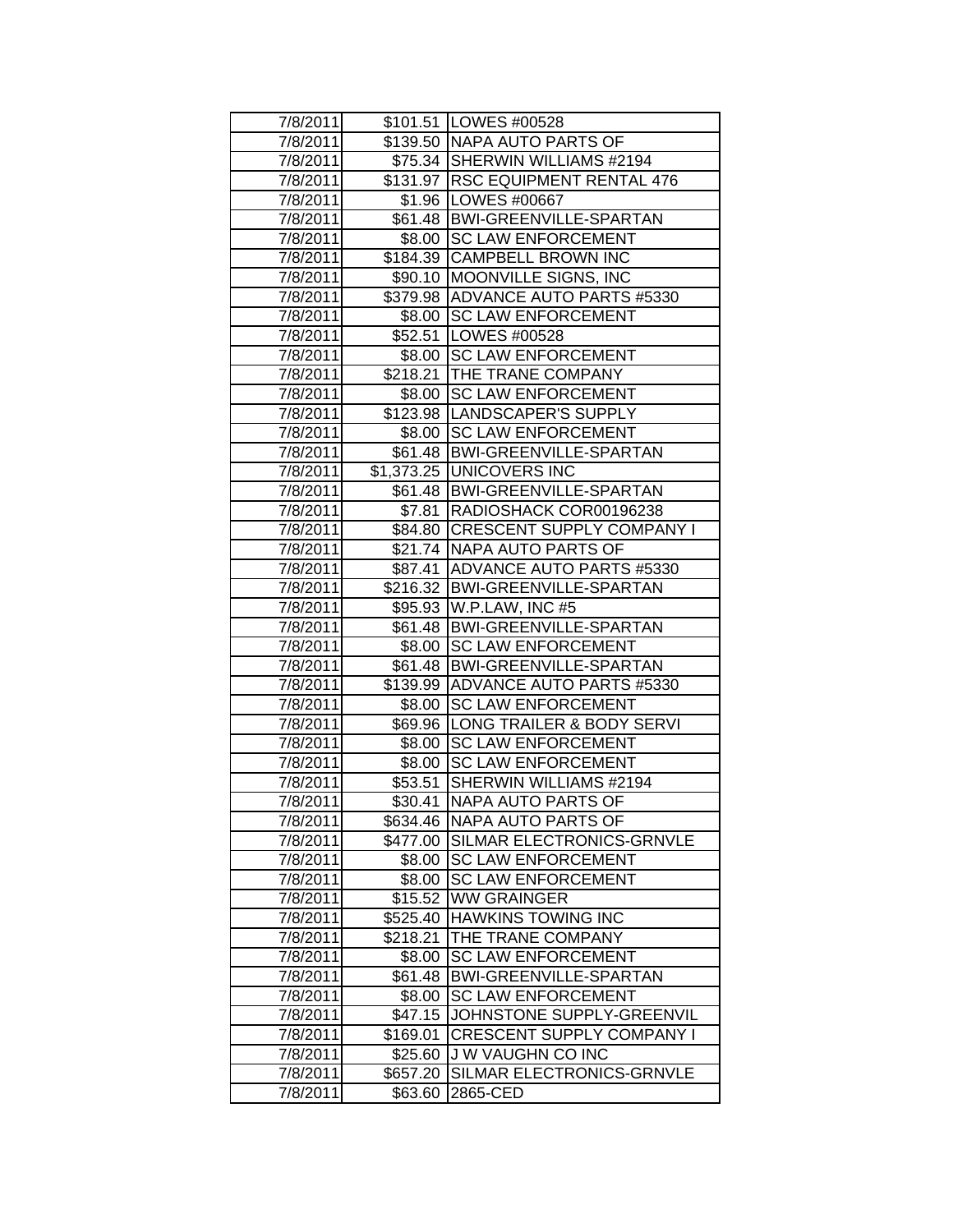| 7/8/2011  |          | \$33.59 NAPA AUTO PARTS OF             |
|-----------|----------|----------------------------------------|
| 7/8/2011  |          | \$112.45 ADVANCE AUTO PARTS #5330      |
| 7/8/2011  |          | \$37.31   LOWES #01718                 |
| 7/8/2011  |          | \$23.81 LOWES #00528                   |
| 7/8/2011  |          | \$61.48 BWI-GREENVILLE-SPARTAN         |
| 7/8/2011  |          | \$19.82 BATTERY SPECIALISTS            |
| 7/8/2011  |          | \$8.00 SC LAW ENFORCEMENT              |
| 7/8/2011  |          | \$25.00 SC LAW ENFORCEMENT             |
| 7/8/2011  |          | \$6.36   BATTERY SPECIALISTS           |
| 7/8/2011  |          | \$103.88 NB HANDY 110                  |
| 7/8/2011  | \$8.00   | <b>SC LAW ENFORCEMENT</b>              |
| 7/8/2011  |          | \$43.97 JJOHNSTONE SUPPLY-GREENVIL     |
| 7/8/2011  |          | \$477.00 SILMAR ELECTRONICS-GRNVLE     |
| 7/8/2011  |          | \$63.60 2865-CED                       |
| 7/11/2011 |          | \$15.66 PORTER PAINTS 9388             |
| 7/11/2011 |          | \$122.17 GRAYBAR ELECTRIC              |
| 7/11/2011 |          | \$18.99 ELLIS FLOORING SALES #43       |
| 7/11/2011 |          | \$166.95 TMS SOUTH                     |
| 7/11/2011 |          | \$57.00 CARSON'S NUT-BOLT & TO         |
| 7/11/2011 |          | \$137.08 CROWNE PLAZA RESORTS          |
| 7/11/2011 |          | \$53.00 RAINBOW PAINT & WALLPAPER      |
| 7/11/2011 |          | \$1,446.06   MOORE & BALLIEW OIL COMPA |
| 7/11/2011 |          | \$18.99 ELLIS FLOORING SALES #43       |
| 7/11/2011 |          | \$25.90   ELLIS FLOORING SALES #43     |
| 7/11/2011 |          | \$29.42 CAROLINA LAWN & TRACTOR        |
| 7/11/2011 |          | \$691.53 JOHNSON CONTROLS, SSNA        |
| 7/11/2011 |          | \$33.53 WHITE BROS AUTO SUPPLY, I      |
| 7/11/2011 |          | \$255.53 GRAYBAR ELECTRIC              |
| 7/11/2011 |          | \$45.34 GRAYBAR ELECTRIC               |
| 7/11/2011 |          | \$21.04 CAROLINA LAWN & TRACTOR        |
| 7/11/2011 |          | \$87.31   TMS SOUTH                    |
| 7/11/2011 |          | \$25.90 ELLIS FLOORING SALES #43       |
| 7/11/2011 |          | \$47.70 NORFOLK WIRE & ELECTRONIC      |
| 7/11/2011 |          | \$18.87 BATTERY & ELECTRIC CO INC      |
| 7/11/2011 |          | \$3.89 JOHNSTONE SUPPLY-GREENVIL       |
| 7/11/2011 |          | \$3.35 JJOHNSTONE SUPPLY-GREENVIL      |
| 7/11/2011 |          | \$34.97 NAPA AUTO PARTS OF             |
| 7/11/2011 | \$151.02 | <b>CAROLINA LAWN &amp; TRACTOR</b>     |
| 7/11/2011 |          | \$116.24 HOLDER ELECTRIC SUPPLY        |
| 7/11/2011 | \$118.84 | <b>BATTERY SPECIALISTS</b>             |
| 7/11/2011 | \$14.67  | <b>TMS SOUTH</b>                       |
| 7/11/2011 | \$36.89  | <b>BLACK ELECTRICAL SUPPLY I</b>       |
| 7/11/2011 | \$40.07  | <b>GOS// GREENVILLE OFFICE S</b>       |
| 7/11/2011 | \$31.14  | <b>ADVANCE AUTO PARTS #5440</b>        |
| 7/11/2011 | \$5.97   | SOUTHEASTERN ELECTRICA                 |
| 7/11/2011 | \$100.73 | WHITE BROS AUTO SUPPLY, I              |
| 7/11/2011 | \$23.88  | <b>ADVANCE AUTO PARTS #5330</b>        |
| 7/11/2011 | \$243.74 | <b>BATTERY SPECIALISTS</b>             |
| 7/11/2011 | \$457.18 | AMSTERDAM PRNT & LITHO                 |
| 7/11/2011 | \$151.00 | SHOPLET.COM                            |
| 7/11/2011 | \$373.30 | JOHNSTONE SUPPLY-GREENVIL              |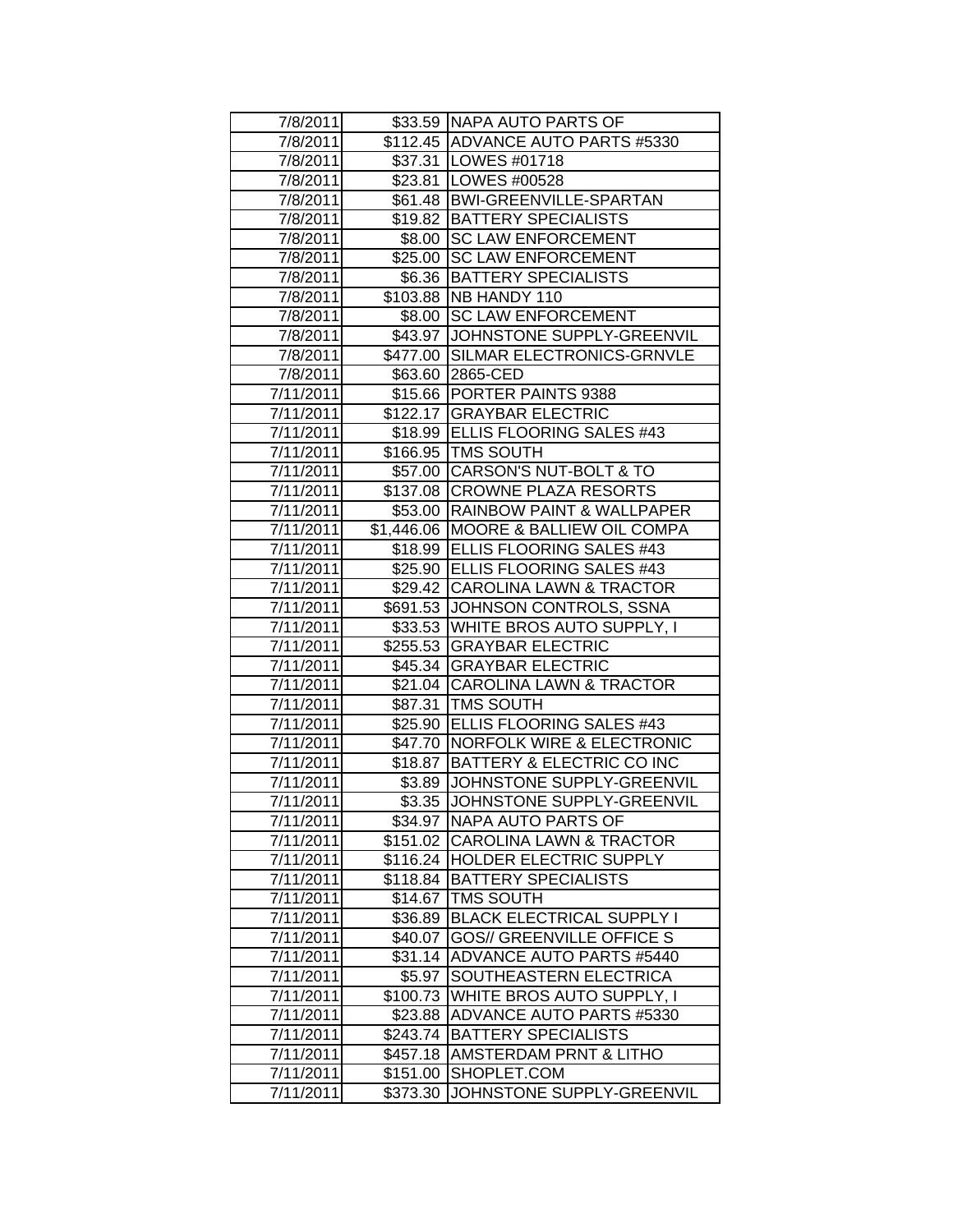| 7/11/2011 |            | \$67.84 CAROLINA LAWN & TRACTOR     |
|-----------|------------|-------------------------------------|
| 7/11/2011 |            | \$336.18 MOORE & BALLIEW OIL COMPA  |
| 7/11/2011 |            | \$19.35 THE HOME DEPOT 1127         |
| 7/11/2011 |            | \$412.34 CAROLINA LAWN & TRACTOR    |
| 7/11/2011 |            | \$108.37 NAPA AUTO PARTS OF         |
| 7/11/2011 |            | \$15.89 STAPLES 00105536            |
| 7/11/2011 |            | \$31.38 SOUTHEASTERN ELECTRICA      |
| 7/11/2011 |            | \$50.18 BLACK ELECTRICAL SUPPLY I   |
| 7/11/2011 |            | \$195.34 HOLDER ELECTRIC SUPPLY     |
| 7/11/2011 |            | \$372.78 NAPA AUTO PARTS OF         |
| 7/11/2011 |            | \$12.19 CAROLINA LAWN & TRACTOR     |
| 7/11/2011 |            | \$567.78 UNICOVERS INC              |
| 7/11/2011 |            | \$101.08 WW GRAINGER                |
| 7/11/2011 |            | \$55.10 CAROLINA LAWN & TRACTOR     |
| 7/11/2011 |            | \$412.34 CAROLINA LAWN & TRACTOR    |
| 7/11/2011 |            | \$46.95   TMS SOUTH                 |
| 7/11/2011 |            | (\$33.53) WHITE BROS AUTO SUPPLY, I |
| 7/11/2011 |            | \$117.43 CAROLINA LAWN & TRACTOR    |
| 7/12/2011 |            | \$200.37 THE TRANE COMPANY          |
| 7/12/2011 |            | \$10.52 LOWES #00667                |
| 7/12/2011 |            | \$150.47 SHERWIN WILLIAMS #2194     |
| 7/12/2011 |            | \$156.58 THE TRANE COMPANY          |
| 7/12/2011 |            | \$182.53 THE TRANE COMPANY          |
| 7/12/2011 |            | \$39.70 SHERWIN WILLIAMS #2194      |
| 7/12/2011 |            | \$36.85 CAROLINA INTL TRUCKS        |
| 7/12/2011 |            | \$45.54 LOWES #01983                |
| 7/12/2011 | \$85.85    | NATL BUS SALES & LEASING            |
| 7/12/2011 |            | \$11.08 SHERWIN WILLIAMS #2194      |
| 7/12/2011 |            | \$42.29 BATTERY SPECIALISTS         |
| 7/12/2011 | \$2,109.00 | <b>JASPER ENGINES AND TRANSM</b>    |
| 7/12/2011 |            | \$11.51   LOWES #01718              |
| 7/12/2011 |            | \$25.00 SC LAW ENFORCEMENT          |
| 7/12/2011 |            | \$18.13   LOWES #01718              |
| 7/12/2011 |            | \$128.75 WHITE BROS AUTO SUPPLY, I  |
| 7/12/2011 |            | \$136.44 LOWES #00667               |
| 7/12/2011 |            | \$200.37 THE TRANE COMPANY          |
| 7/12/2011 |            | \$60.00 CRESCENT SUPPLY COMPANY I   |
| 7/12/2011 |            | \$200.37   THE TRANE COMPANY        |
| 7/12/2011 | \$15.66    | <b>BURDETTE HARDWARE SIMPSON</b>    |
| 7/12/2011 | \$301.54   | SHERWIN WILLIAMS #2194              |
| 7/12/2011 | \$200.34   | <b>CRESCENT SUPPLY COMPANY I</b>    |
| 7/12/2011 | \$194.78   | POINSETT PLUMBING SUPPLY            |
| 7/12/2011 | \$57.66    | LOWES #01983                        |
| 7/12/2011 | \$25.00    | <b>SC LAW ENFORCEMENT</b>           |
| 7/12/2011 | \$9.38     | LANDSCAPER'S SUPPLY                 |
| 7/12/2011 | \$1,773.00 | JASPER ENGINES AND TRANSM           |
| 7/12/2011 | \$25.00    | <b>SC LAW ENFORCEMENT</b>           |
| 7/12/2011 | \$4.09     | C C DICKSON CO 1079                 |
| 7/12/2011 | \$69.09    | SHERWIN WILLIAMS #2194              |
| 7/12/2011 | \$211.65   | <b>BATTERY SPECIALISTS</b>          |
| 7/12/2011 | \$351.20   | M AND A SUPPLY CO GREENVI           |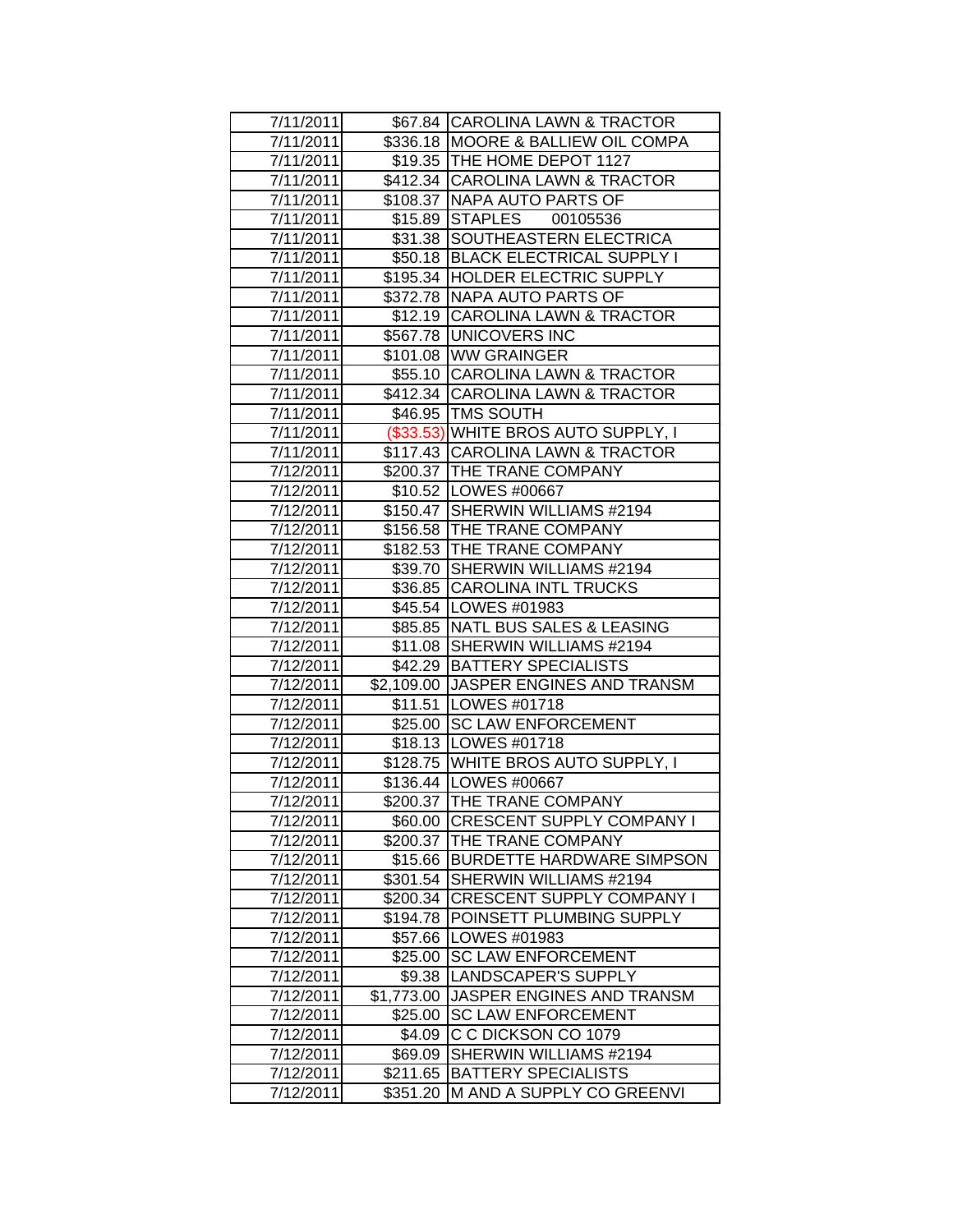| 7/12/2011 |          | \$42.72   LOWES #01983               |
|-----------|----------|--------------------------------------|
| 7/13/2011 |          | \$155.12 HOLDER ELECTRIC SUPPLY      |
| 7/13/2011 |          | \$12.03   LOWES #01718               |
| 7/13/2011 |          | \$24.30 TMS SOUTH                    |
| 7/13/2011 |          | \$7.16   TMS SOUTH                   |
| 7/13/2011 |          | \$49.76   LOWES #01718               |
| 7/13/2011 |          | \$49.43 HOLDER ELECTRIC SUPPLY       |
| 7/13/2011 |          | \$271.08 THE TOOL SHED               |
| 7/13/2011 |          | \$16.22 HD SUPPLY PLUMB #904         |
| 7/13/2011 |          | \$48.89   LOWES #00528               |
| 7/13/2011 |          | \$92.33 ADVANCE AUTO PARTS #5440     |
| 7/13/2011 |          | \$18.00   LOWES #01983               |
| 7/13/2011 |          | \$127.20 POINSETT PLUMBING SUPPLY    |
| 7/13/2011 |          | \$1,423.79   LOWES #01718            |
| 7/13/2011 |          | \$343.78 PORTER PAINTS 9388          |
| 7/13/2011 |          | \$88.15 JOHNSTONE SUPPLY-GREENVIL    |
| 7/13/2011 |          | \$98.12 SHERWIN WILLIAMS #2735       |
| 7/13/2011 |          | \$79.08 ADVANCE AUTO PARTS #5440     |
| 7/13/2011 |          | \$128.13 LOWES #01718                |
| 7/13/2011 |          | \$139.66 LOWES #01718                |
| 7/13/2011 |          | \$26.52 240 C-K SIMPSONV             |
| 7/13/2011 |          | \$178.06 ADI SECURITY PRD CL         |
| 7/13/2011 |          | \$68.18   LOWES #01983               |
| 7/13/2011 |          | \$328.14 FRAME WAREHOUSE 16          |
| 7/13/2011 |          | \$174.37 HAWKINS TOWING INC          |
| 7/13/2011 |          | \$457.79 TMS SOUTH                   |
| 7/13/2011 |          | \$0.91   LOWES #01983                |
| 7/13/2011 |          | \$22.11   LOWES #01718               |
| 7/13/2011 |          | \$47.76 ADVANCE AUTO PARTS #5440     |
| 7/13/2011 |          | \$414.57 KEVIN WHITAKER CHEVROLET    |
| 7/13/2011 |          | \$176.10 TMS SOUTH                   |
| 7/13/2011 |          | \$125.74 WW GRAINGER                 |
| 7/13/2011 |          | \$638.63 GRAYBAR ELECTRIC            |
| 7/13/2011 |          | \$5.60 ADVANCE AUTO PARTS #5410      |
| 7/13/2011 |          | \$118.61 AAA SUPPLY - GVILLE         |
| 7/13/2011 |          | \$530.00 C C DICKSON CO 1063         |
| 7/13/2011 |          | \$211.92 NAPA AUTO PARTS OF          |
| 7/13/2011 |          | \$23.59   LOWES #00528               |
| 7/13/2011 |          | \$39.33   W.P.LAW, INC #5            |
| 7/13/2011 |          | \$320.33   LOWES #01718              |
| 7/13/2011 |          | \$122.99 TMS SOUTH                   |
| 7/13/2011 | \$646.17 | KEVIN WHITAKER CHEVROLET             |
| 7/13/2011 | \$155.12 | HOLDER ELECTRIC SUPPLY               |
| 7/13/2011 | \$67.99  | ADVANCE AUTO PARTS #5440             |
| 7/13/2011 | \$384.78 | <b>NORFOLK WIRE &amp; ELECTRONIC</b> |
| 7/13/2011 | \$193.40 | <b>INTERNATIONAL PLASTICS</b>        |
| 7/13/2011 | \$259.49 | LOWES #01718                         |
| 7/13/2011 | \$10.01  | LOWES #01718                         |
| 7/13/2011 | \$46.14  | SHERWIN WILLIAMS #2194               |
| 7/13/2011 | \$398.51 | PORTER PAINTS 9388                   |
| 7/13/2011 | \$208.31 | LOWES #01718                         |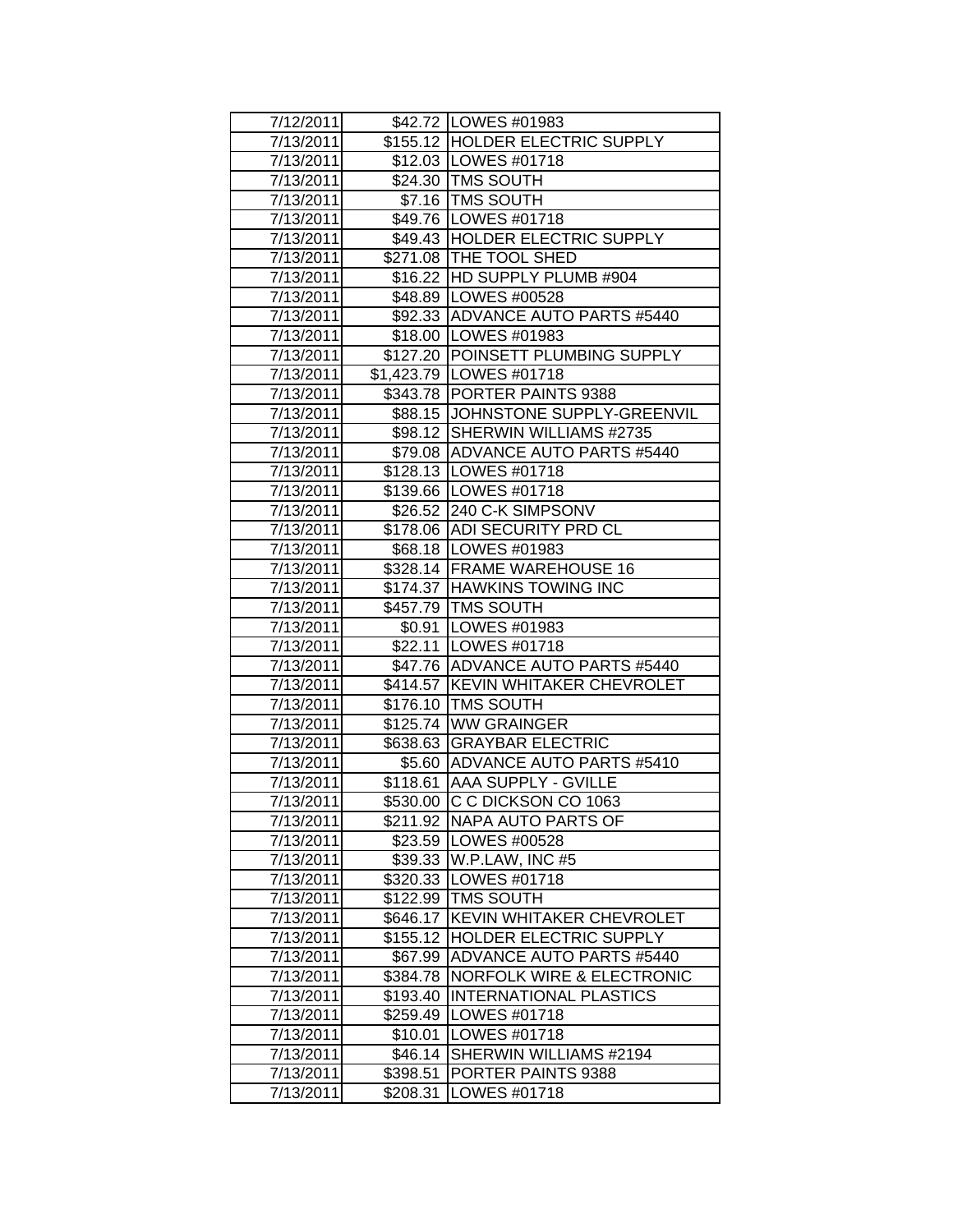| 7/13/2011 |              | \$159.48 CRESCENT SUPPLY COMPANY I |
|-----------|--------------|------------------------------------|
| 7/13/2011 |              | \$71.30 240 C-K SIMPSONV           |
| 7/13/2011 |              | \$330.21 HOLDER ELECTRIC SUPPLY    |
| 7/13/2011 |              | \$198.49 SHERWIN WILLIAMS #2194    |
| 7/13/2011 |              | \$149.76 WM SUPERCENTER            |
| 7/13/2011 |              | \$97.61 CRESCENT SUPPLY COMPANY I  |
| 7/13/2011 |              | \$350.00 PAYPAL NASEINC            |
| 7/13/2011 |              | \$41.21 CARO TILE                  |
| 7/13/2011 |              | \$4.23 ADVANCE AUTO PARTS #5330    |
| 7/13/2011 |              | \$45.86 BURDETTE HARDWARE SIMPSON  |
| 7/13/2011 |              | \$162.18   LOWES #01718            |
| 7/13/2011 |              | \$31.77 ACADEMY SPORTS #219        |
| 7/13/2011 |              | \$11.66 HOLDER ELECTRIC SUPPLY     |
| 7/13/2011 |              | \$47.30 NAPA AUTO PARTS OF         |
| 7/13/2011 |              | \$717.00 DURACO INC                |
| 7/13/2011 |              | \$800.77   AMSTERDAM PRNT & LITHO  |
| 7/13/2011 |              | \$36.06 LOWES #01718               |
| 7/14/2011 |              | \$23.32 COMMUNITY LAWN & GARDEN    |
| 7/14/2011 |              | \$181.08 SAFEGUARD BUS SYS INC     |
| 7/14/2011 |              | \$215.71 HOLDER ELECTRIC SUPPLY    |
| 7/14/2011 |              | \$8.35   LOWES #01718              |
| 7/14/2011 |              | \$26.52 J W VAUGHN CO INC          |
| 7/14/2011 |              | \$6.19   LOWES #01718              |
| 7/14/2011 |              | \$27.94   TMS SOUTH                |
| 7/14/2011 |              | \$137.88 JOHNSTONE SUPPLY-GREENVIL |
| 7/14/2011 |              | \$580.37   LOWES #01718            |
| 7/14/2011 |              | \$44.07 CRESCENT SUPPLY COMPANY I  |
| 7/14/2011 |              | \$23.84 HOLDER ELECTRIC SUPPLY     |
| 7/14/2011 |              | \$528.21 SHERWIN WILLIAMS #2785    |
| 7/14/2011 |              | \$39.24 PORTER PAINTS 9388         |
| 7/14/2011 |              | \$8.34 ADVANCE AUTO PARTS #5440    |
| 7/14/2011 |              | \$214.97 J W VAUGHN CO INC         |
| 7/14/2011 |              | \$15.16   THE TRANE COMPANY        |
| 7/14/2011 |              | \$1,011.24 W. W. WILLIAMS          |
| 7/14/2011 |              | \$3.92 BATTERY SPECIALISTS         |
| 7/14/2011 |              | \$24.05 SOUTHEASTERN ELECTRICA     |
| 7/14/2011 |              | \$62.01 LANDSCAPER'S SUPPLY        |
| 7/14/2011 |              | (\$211.65) BATTERY SPECIALISTS     |
| 7/14/2011 |              | \$16.73 WM SUPERCENTER             |
| 7/14/2011 |              | (\$62.01) LANDSCAPER'S SUPPLY      |
| 7/14/2011 |              | \$670.45   TNJ TRAILERS, INC.      |
| 7/14/2011 | \$1,011.24   | W. W. WILLIAMS                     |
| 7/14/2011 | \$31.91      | <b>BURDETTE HARDWARE SIMPSON</b>   |
| 7/14/2011 | \$18.17      | C C DICKSON CO 1004                |
| 7/14/2011 | \$160.08     | <b>BLANCHARD MACHINERY</b>         |
| 7/14/2011 | \$47.17      | <b>CLINE HOSE &amp; HYDRAULICS</b> |
| 7/14/2011 | \$20.28      | <b>ADVANCE AUTO PARTS #5440</b>    |
| 7/14/2011 | \$47.15      | JOHNSTONE SUPPLY-GREENVIL          |
| 7/14/2011 | \$27.61      | SHERWIN WILLIAMS #2194             |
| 7/14/2011 | (\$1,011.24) | W. W. WILLIAMS                     |
| 7/14/2011 | \$14.21      | LOWES #00528                       |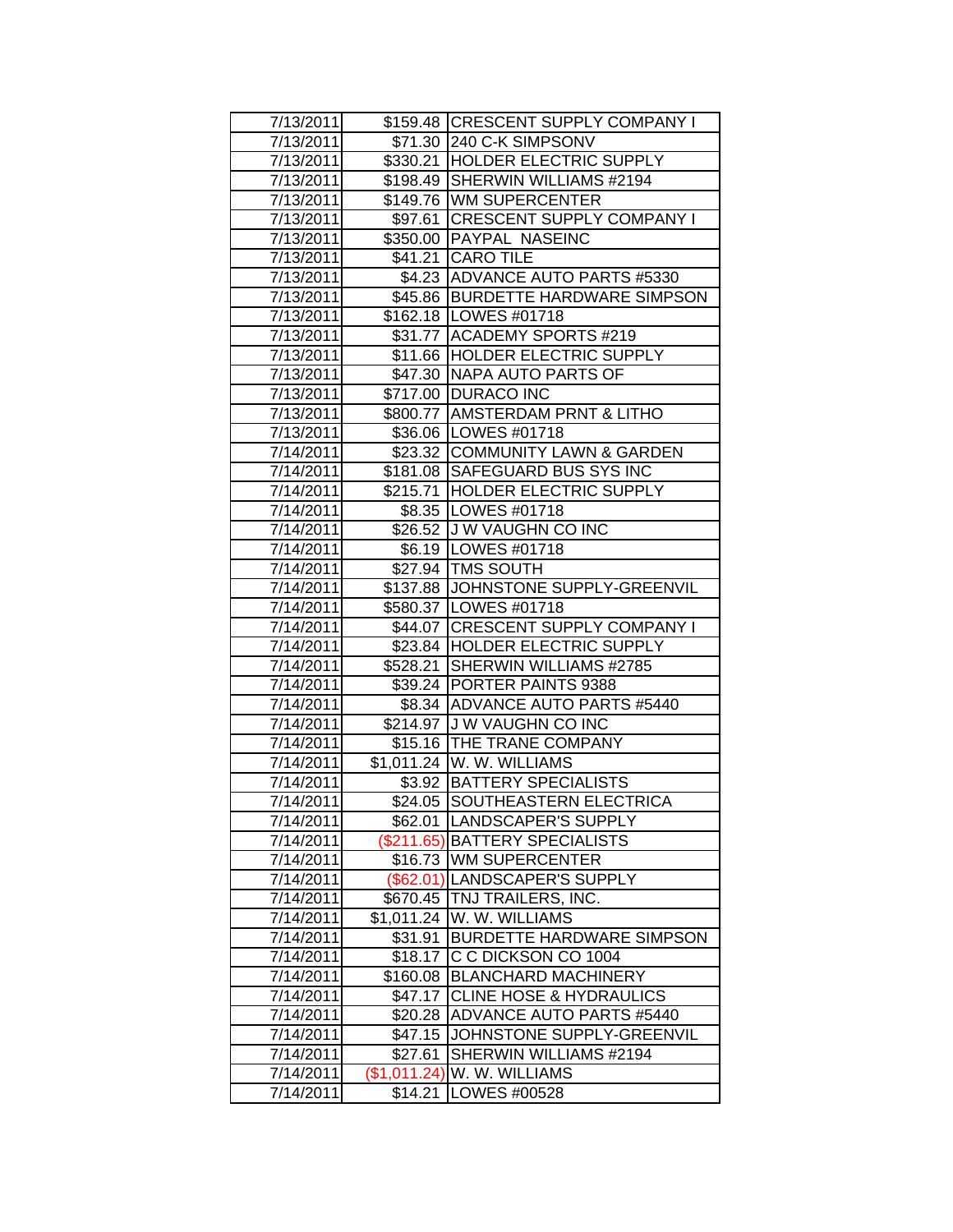| 7/14/2011 |          | \$31.47 NAPA AUTO PARTS OF         |
|-----------|----------|------------------------------------|
| 7/14/2011 |          | \$12.74 BINSWANGER GLASS #043      |
| 7/14/2011 |          | \$73.94 CAROLINA LAWN & TRACTOR    |
| 7/14/2011 |          | \$95.52 TMS SOUTH                  |
| 7/14/2011 |          | \$40.51 PORTER PAINTS 9388         |
| 7/14/2011 |          | \$136.74 SOUTHEASTERN ELECTRICA    |
| 7/14/2011 |          | \$11.03 C C DICKSON CO 1079        |
| 7/14/2011 |          | \$20.84 LOWES #00667               |
| 7/14/2011 |          | \$421.88 COOK & BOARDMAN OF        |
| 7/14/2011 |          | \$696.50 THE TRANE COMPANY         |
| 7/14/2011 |          | \$15.64 THE TOOL SHED              |
| 7/14/2011 |          | \$14.80 FASTENAL COMPANY01         |
| 7/14/2011 |          | \$88.72   THE HOME DEPOT #1126     |
| 7/14/2011 |          | \$63.53 CRESCENT SUPPLY COMPANY I  |
| 7/14/2011 |          | \$14.17   NAPA AUTO PARTS OF       |
| 7/14/2011 |          | \$22.60   THE TRANE COMPANY        |
| 7/14/2011 |          | \$335.24 WHITE BROS AUTO SUPPLY, I |
| 7/14/2011 |          | \$96.55 C C DICKSON CO 1063        |
| 7/14/2011 | \$29.41  | <b>KEVIN WHITAKER CHEVROLET</b>    |
| 7/14/2011 |          | \$188.26   TUCKER MATERIALS        |
| 7/14/2011 |          | \$21.45   LOWES #00528             |
| 7/14/2011 |          | \$27.43 C C DICKSON CO 1079        |
| 7/14/2011 |          | \$198.78 HAWKINS TOWING INC        |
| 7/14/2011 |          | \$284.36  HOLDER ELECTRIC SUPPLY   |
| 7/14/2011 |          | \$73.03 C C DICKSON CO 1079        |
| 7/14/2011 |          | \$8.00 SC LAW ENFORCEMENT          |
| 7/14/2011 |          | \$324.36 CRESCENT SUPPLY COMPANY I |
| 7/14/2011 |          | \$26.50 THE TOOL SHED              |
| 7/14/2011 |          | \$176.00 USPS 45818006829808870    |
| 7/14/2011 |          | \$68.75 C C DICKSON CO 1004        |
| 7/14/2011 |          | \$192.92 C C DICKSON CO 1004       |
| 7/14/2011 |          | \$146.10 THE HOME DEPOT 1104       |
| 7/14/2011 |          | \$104.94 FASTENAL COMPANY01        |
| 7/14/2011 |          | \$64.54   LOWES #00528             |
| 7/14/2011 |          | \$123.98   LANDSCAPER'S SUPPLY     |
| 7/14/2011 |          | \$73.94 CAROLINA LAWN & TRACTOR    |
| 7/14/2011 | \$3.37   | KEVIN WHITAKER CHEVROLET           |
| 7/14/2011 | \$49.68  | <b>BINSWANGER GLASS #043</b>       |
| 7/15/2011 | \$200.01 | <b>AAA SUPPLY - GVILLE</b>         |
| 7/15/2011 | \$38.18  | JOHNSTONE SUPPLY-GREENVIL          |
| 7/15/2011 | \$8.50   | <b>DRI Cyberlink Corp</b>          |
| 7/15/2011 | \$15.95  | <b>WW GRAINGER</b>                 |
| 7/15/2011 | \$47.15  | JOHNSTONE SUPPLY-GREENVIL          |
| 7/15/2011 | \$32.98  | PORTER PAINTS 9388                 |
| 7/15/2011 | \$241.67 | LOWES #01983                       |
| 7/15/2011 | \$15.11  | <b>CRESCENT SUPPLY COMPANY I</b>   |
| 7/15/2011 | \$56.34  | LOWES #01718                       |
| 7/15/2011 | \$4.35   | JOHNSTONE SUPPLY-GREENVIL          |
| 7/15/2011 | \$86.54  | <b>HAJOCA TAYLORS 72</b>           |
| 7/15/2011 | \$73.37  | C C DICKSON CO 1004                |
| 7/15/2011 | \$196.74 | JOHNSTONE SUPPLY-GREENVIL          |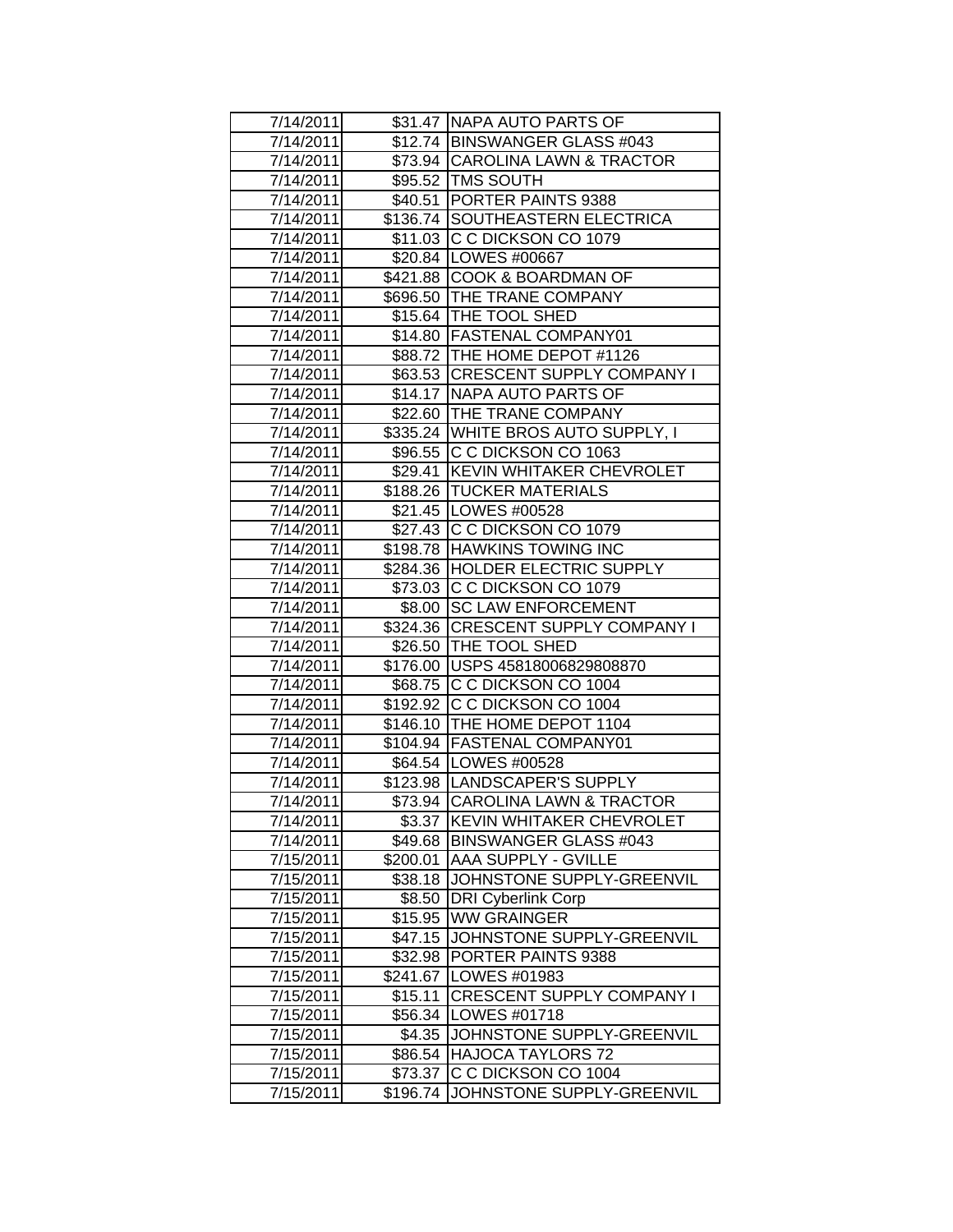| 7/15/2011 |          | \$103.88 BRADHAM PRINTING                   |
|-----------|----------|---------------------------------------------|
| 7/15/2011 |          | \$16.19 ADVANCE AUTO PARTS #5440            |
| 7/15/2011 |          | \$156.69 THE HOME DEPOT 1127                |
| 7/15/2011 |          | \$494.08 AAA SUPPLY - GVILLE                |
| 7/15/2011 |          | \$75.00 SPINX #130                          |
| 7/15/2011 |          | \$147.53 THE TRANE COMPANY                  |
| 7/15/2011 |          | \$24.85 LOWES #01718                        |
| 7/15/2011 |          | \$108.97   THE HOME DEPOT 1127              |
| 7/15/2011 |          | \$280.73   THE TRANE COMPANY                |
| 7/15/2011 |          | \$66.91 WM SUPERCENTER                      |
| 7/15/2011 |          | \$89.42 HOLDER ELECTRIC SUPPLY              |
| 7/15/2011 |          | \$20.08 WW GRAINGER                         |
| 7/15/2011 |          | \$256.62 SHERWIN WILLIAMS #2194             |
| 7/15/2011 |          | \$25.00 SC LAW ENFORCEMENT                  |
| 7/15/2011 |          | \$32.40  INTERNATIONAL TRANSACTION          |
| 7/15/2011 | \$51.44  | C C DICKSON CO 1004                         |
| 7/15/2011 |          | \$32.33 PORTER PAINTS 9388                  |
| 7/15/2011 | \$25.00  | <b>SC LAW ENFORCEMENT</b>                   |
| 7/15/2011 | \$214.05 | JOHNSTONE SUPPLY-GREENVIL                   |
| 7/15/2011 |          | \$29.63 AAA SUPPLY - GVILLE                 |
| 7/15/2011 |          | \$633.20 D & D MOTORS, INC.                 |
| 7/15/2011 |          | \$73.99 WRIST-BAND COM                      |
| 7/15/2011 |          | \$46.34   NB HANDY 110                      |
| 7/15/2011 |          | \$153.21   AAA SUPPLY - GVILLE              |
| 7/15/2011 |          | \$29.66   LOWES #01983                      |
| 7/15/2011 |          | \$3.43 WM SUPERCENTER                       |
| 7/15/2011 |          | \$132.50 HOLDER ELECTRIC SUPPLY             |
| 7/15/2011 |          | \$40.12   LOWES #00528                      |
| 7/15/2011 |          | \$226.68 BATTERY SPECIALISTS                |
| 7/15/2011 |          | \$11.80   LOWES #01718                      |
| 7/15/2011 |          | \$70.89 THE TRANE COMPANY                   |
| 7/15/2011 |          | \$169.56 HOLDER ELECTRIC SUPPLY             |
| 7/15/2011 |          | \$140.08   BATTERY SPECIALISTS              |
| 7/15/2011 |          | \$6.51 ADVANCE AUTO PARTS #5440             |
| 7/15/2011 |          | \$15.38 HOLDER ELECTRIC SUPPLY              |
| 7/15/2011 |          | \$219.94 TMS SOUTH                          |
| 7/15/2011 | \$170.89 | THE TRANE COMPANY                           |
| 7/15/2011 | \$8.42   | LOWES #00667                                |
| 7/15/2011 | \$148.76 | <b>PORTER PAINTS 9388</b>                   |
| 7/15/2011 | \$32.40  | LITTLE CAESARS #101                         |
| 7/15/2011 | \$72.02  | <b>HOLDER ELECTRIC SUPPLY</b>               |
| 7/15/2011 | \$33.23  | JOHNSTONE SUPPLY-GREENVIL                   |
| 7/15/2011 | \$35.55  | LOWES #00667                                |
| 7/15/2011 | \$86.75  | <b>AAA SUPPLY - GVILLE</b>                  |
| 7/15/2011 | \$387.41 | PARTS ASSOCIATION01 OF 01                   |
| 7/15/2011 | \$72.76  | LOWES #01718                                |
| 7/15/2011 | \$37.06  | HOLDER ELECTRIC SUPPLY                      |
| 7/15/2011 | \$14.44  | THE TRANE COMPANY<br>SHERWIN WILLIAMS #2194 |
| 7/15/2011 | \$34.97  |                                             |
| 7/15/2011 | \$84.95  | <b>DRI Cyberlink Corp</b>                   |
| 7/15/2011 | \$49.79  | LOWES #00667                                |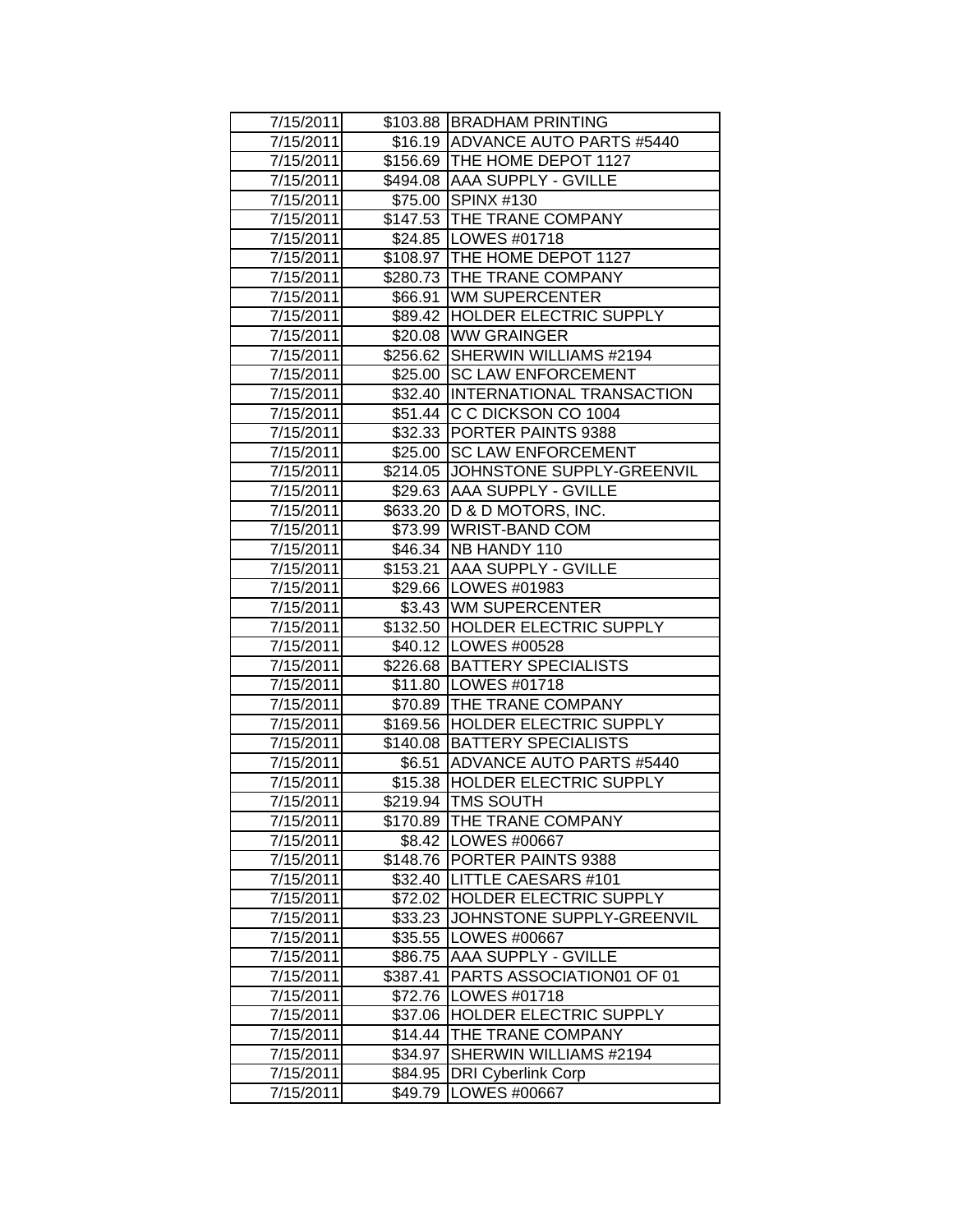| 7/15/2011              |                   | \$69.91 CRESCENT SUPPLY COMPANY I                              |
|------------------------|-------------------|----------------------------------------------------------------|
| 7/15/2011              |                   | \$146.81   TMS SOUTH<br>\$80.81 JOHNSTONE SUPPLY-GREENVIL      |
| 7/15/2011              |                   | \$27.25 ADVANCE AUTO PARTS #5440                               |
| 7/15/2011              |                   |                                                                |
| 7/15/2011              | \$4,050.55 HUE HD | \$150.47 SHERWIN WILLIAMS #2194                                |
| 7/15/2011              |                   |                                                                |
| 7/15/2011<br>7/15/2011 | \$20.41           | AAA FASTENER AND SUPPLY L<br>\$164.07 AAA SUPPLY - GVILLE      |
| 7/15/2011              |                   | \$59.89   THE HOME DEPOT #1126                                 |
| 7/15/2011              |                   |                                                                |
|                        |                   | \$6.46 THE TRANE COMPANY<br>JOHNSTONE SUPPLY-GREENVIL          |
| 7/15/2011<br>7/15/2011 | \$73.51           | \$115.15   THE HOME DEPOT 1127                                 |
|                        |                   |                                                                |
| 7/15/2011              |                   | \$9.57 THE TRANE COMPANY<br>\$13.85 JJOHNSTONE SUPPLY-GREENVIL |
| 7/15/2011              |                   |                                                                |
| 7/15/2011<br>7/15/2011 |                   | \$26.92 THE HOME DEPOT 1127<br>\$111.89 THE SYSTEMS DEPOT INC  |
|                        |                   | \$25.76   W.P.LAW, INC #5                                      |
| 7/15/2011<br>7/15/2011 |                   | (\$99.63) NAPA AUTO PARTS OF                                   |
| 7/15/2011              | \$31.74           | <b>BATTERY SPECIALISTS</b>                                     |
| 7/15/2011              |                   | \$83.83 MCABEE TRACTOR & TURF                                  |
| 7/15/2011              |                   | \$93.18 ADVANCE AUTO PARTS #5440                               |
|                        |                   |                                                                |
| 7/15/2011<br>7/15/2011 | \$27.81           | NB HANDY 110                                                   |
|                        |                   | \$33.26 CRESCENT SUPPLY COMPANY I                              |
| 7/18/2011              |                   | \$471.14 ADVANCE AUTO PARTS #5440                              |
| 7/18/2011              |                   | \$42.40 NAPA AUTO PARTS OF                                     |
| 7/18/2011              | \$52.31           | \$60.62 GOS// GREENVILLE OFFICE S<br>ADVANCE AUTO PARTS #5440  |
| 7/18/2011<br>7/18/2011 | \$41.70           | Amazon.com                                                     |
| 7/18/2011              | \$22.75           | <b>WM SUPERCENTER</b>                                          |
| 7/18/2011              | \$37.98           | ELLIS FLOORING SALES #43                                       |
| 7/18/2011              | \$101.00          | SC.GOV                                                         |
| 7/18/2011              |                   | \$19.60 THE HOME DEPOT 1127                                    |
| 7/18/2011              |                   | \$6.99 ADVANCE AUTO PARTS #5440                                |
| 7/18/2011              |                   | \$443.29 THE TRANE COMPANY                                     |
| 7/18/2011              | \$20.79           | <b>PORTER PAINTS 9388</b>                                      |
| 7/18/2011              |                   | \$99.05 PORTER PAINTS 9388                                     |
| 7/18/2011              |                   | \$35.90 PORTER PAINTS 9388                                     |
| 7/18/2011              |                   | \$20.19 THE HOME DEPOT 1119                                    |
| 7/18/2011              |                   | (\$219.94) TMS SOUTH                                           |
| 7/18/2011              | \$331.57          | <b>AMERICAN VAN</b>                                            |
| 7/18/2011              | \$1,164.34        | <b>NAPA AUTO PARTS OF</b>                                      |
| 7/18/2011              | \$84.78           | <b>AAA SUPPLY - GVILLE</b>                                     |
| 7/18/2011              | \$57.91           | <b>TMS SOUTH</b>                                               |
| 7/18/2011              | \$27.53           | <b>ADVANCE AUTO PARTS #5440</b>                                |
| 7/18/2011              | \$258.09          | <b>HOLDER ELECTRIC SUPPLY</b>                                  |
| 7/18/2011              | \$45.69           | <b>HOLDER ELECTRIC SUPPLY</b>                                  |
| 7/18/2011              | \$9.48            | <b>FERGUSON ENT #43</b>                                        |
| 7/18/2011              | \$167.78          | NAPA AUTO PARTS OF                                             |
| 7/18/2011              | \$11.74           | THE HOME DEPOT 1127                                            |
| 7/18/2011              | \$55.28           | <b>INGLES MARKET #29</b>                                       |
| 7/18/2011              | \$127.21          | PORTER PAINTS 9388                                             |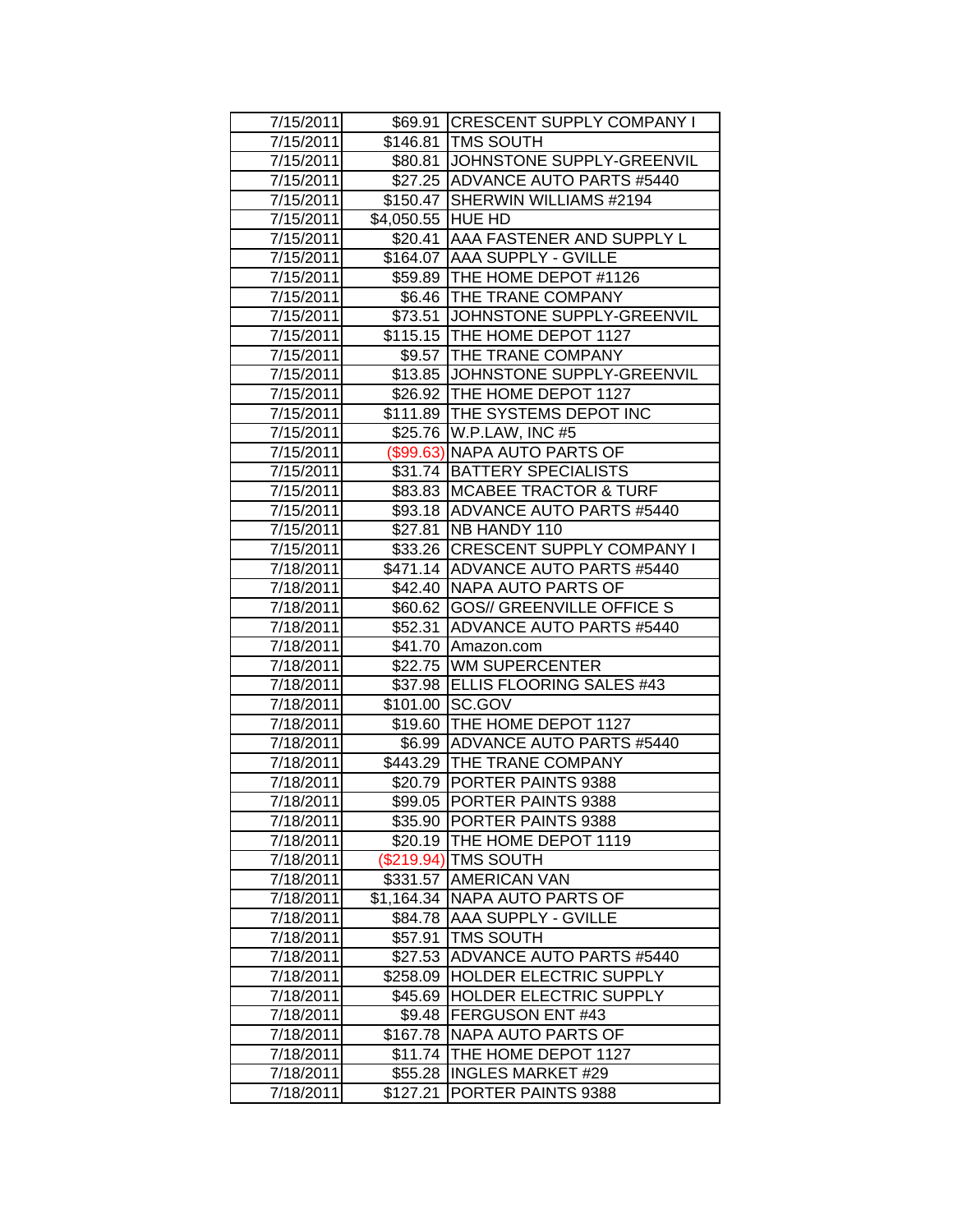| 7/18/2011 |           | \$74.16 THE TRANE COMPANY          |
|-----------|-----------|------------------------------------|
| 7/18/2011 |           | \$43.87 CAROLINA LAWN & TRACTOR    |
| 7/18/2011 |           | \$184.50 CAROLINA LAWN & TRACTOR   |
| 7/18/2011 |           | \$23.40 ADVANCE AUTO PARTS #5440   |
| 7/18/2011 |           | \$726.67 JOHNSTONE SUPPLY-GREENVIL |
| 7/18/2011 |           | \$132.24 THE TRANE COMPANY         |
| 7/18/2011 |           | \$995.68 SCHNEIDER ELECTRIC        |
| 7/18/2011 |           | \$80.25 KEVIN WHITAKER CHEVROLET   |
| 7/18/2011 |           | \$20.22 JJOHNSTONE SUPPLY-GREENVIL |
| 7/18/2011 |           | \$486.16 HAWKINS TOWING INC        |
| 7/18/2011 |           | \$66.05   TMS SOUTH                |
| 7/18/2011 |           | \$32.44 HOLDER ELECTRIC SUPPLY     |
| 7/18/2011 |           | \$995.68 SCHNEIDER ELECTRIC        |
| 7/18/2011 |           | \$42.14   TMS SOUTH                |
| 7/18/2011 |           | \$134.45 TMS SOUTH                 |
| 7/18/2011 |           | \$67.78   THE HOME DEPOT 1127      |
| 7/18/2011 |           | \$5,563.73 HP SERVICES             |
| 7/18/2011 |           | \$15.41 JOHNSTONE SUPPLY-GREENVIL  |
| 7/18/2011 |           | \$266.96 HOLDER ELECTRIC SUPPLY    |
| 7/18/2011 |           | \$130.85 HOLDER ELECTRIC SUPPLY    |
| 7/18/2011 |           | \$55.76   TMS SOUTH                |
| 7/19/2011 |           | \$50.00 TLF SIMPSONVILLE FLORI     |
| 7/19/2011 |           | \$1,409.80 INDUSTRIAL FIRE SYSTEMS |
| 7/19/2011 |           | \$51.78   LOWES #00667             |
| 7/19/2011 |           | \$35.00 VZWRLSS PREPAID REC        |
| 7/19/2011 |           | \$197.29 SHERWIN WILLIAMS #2735    |
| 7/19/2011 |           | \$158.97 COOK & BOARDMAN OF        |
| 7/19/2011 |           | \$104.15 THE TRANE COMPANY         |
| 7/19/2011 | \$25.00   | <b>SC LAW ENFORCEMENT</b>          |
| 7/19/2011 | \$15.35   | AAA FASTENER AND SUPPLY L          |
| 7/19/2011 |           | \$23.56   PARTYCHEAP.COM           |
| 7/19/2011 |           | \$582.77 THE TRANE COMPANY         |
| 7/19/2011 |           | \$3.79   LOWES #01718              |
| 7/19/2011 |           | \$65.54   LOWES #00667             |
| 7/19/2011 |           | \$147.02 SHERWIN WILLIAMS #2735    |
| 7/19/2011 |           | \$125.51 SHERWIN WILLIAMS #2194    |
| 7/19/2011 |           | \$99.49   LOWES #00528             |
| 7/19/2011 | \$19.59   | THE TRANE COMPANY                  |
| 7/19/2011 | \$34.55   | SHERWIN WILLIAMS #2735             |
| 7/19/2011 | \$25.00   | <b>SC LAW ENFORCEMENT</b>          |
| 7/19/2011 | \$431.42  | COOK & BOARDMAN OF                 |
| 7/19/2011 | \$31.93   | LOWES #01718                       |
| 7/19/2011 | \$25.00   | <b>SC LAW ENFORCEMENT</b>          |
| 7/19/2011 | \$45.53   | POINSETT PLUMBING SUPPLY           |
| 7/19/2011 | \$130.10  | <b>CRESCENT SUPPLY COMPANY I</b>   |
| 7/19/2011 | \$182.53  | THE TRANE COMPANY                  |
| 7/19/2011 | \$181.20  | <b>CRESCENT SUPPLY COMPANY I</b>   |
| 7/19/2011 | (\$36.60) | <b>FASTENAL COMPANY01</b>          |
| 7/19/2011 |           | \$59.00 LOWES #00667               |
| 7/19/2011 |           | \$25.38   LOWES #00667             |
| 7/19/2011 | \$296.50  | THE TRANE COMPANY                  |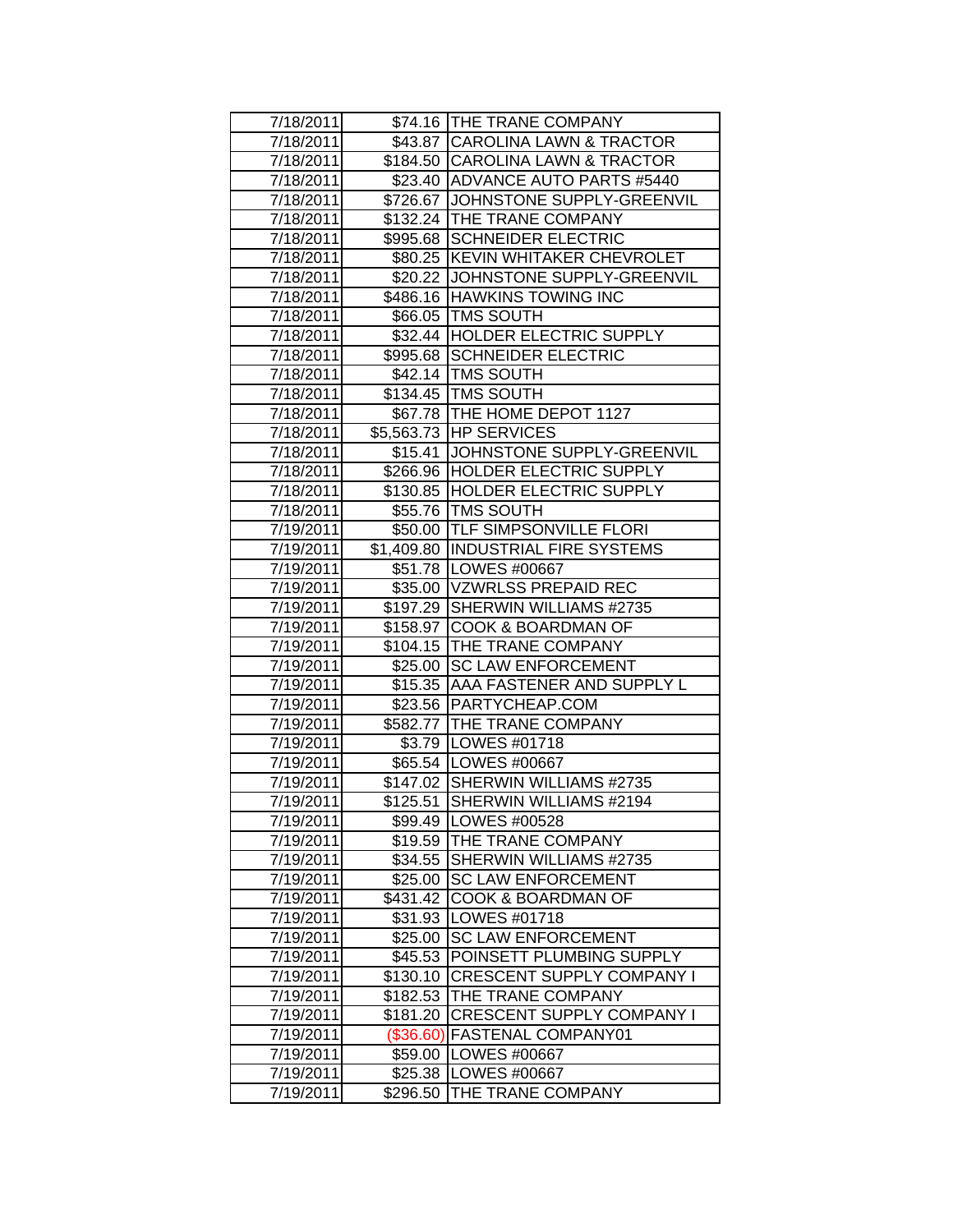| 7/19/2011 |             | \$36.60 FASTENAL COMPANY01                                    |
|-----------|-------------|---------------------------------------------------------------|
| 7/19/2011 |             | \$630.00 TNJ TRAILERS, INC.                                   |
| 7/19/2011 |             | \$105.87 BINSWANGER GLASS #043                                |
| 7/19/2011 |             | \$232.97 THE TRANE COMPANY                                    |
| 7/19/2011 |             | \$25.00 SC LAW ENFORCEMENT                                    |
| 7/19/2011 |             | \$21.06   LOWES #01983                                        |
| 7/19/2011 |             | \$166.84 BINSWANGER GLASS #043                                |
| 7/19/2011 |             | (\$194.08) M AND A SUPPLY CO GREENVI                          |
| 7/19/2011 |             | \$93.60 W.P.LAW, INC #5                                       |
| 7/19/2011 |             | \$182.53 THE TRANE COMPANY                                    |
| 7/19/2011 |             | \$23.90   LOWES #00667                                        |
| 7/19/2011 |             | \$46.84 SHERWIN WILLIAMS #2735                                |
| 7/19/2011 |             | \$182.53  THE TRANE COMPANY                                   |
|           |             | \$198.49 SHERWIN WILLIAMS #2735                               |
| 7/19/2011 |             |                                                               |
| 7/19/2011 |             | \$101.47   LOWES #01718                                       |
| 7/19/2011 |             | \$14.43   LOWES #01983<br>\$1,409.80  INDUSTRIAL FIRE SYSTEMS |
| 7/19/2011 |             |                                                               |
| 7/20/2011 |             | (\$228.96) W. W. WILLIAMS                                     |
| 7/20/2011 |             | \$182.25 EXTRA PACKAGING CORP                                 |
| 7/20/2011 |             | \$24.74 CEMEX INC PLANT#4642                                  |
| 7/20/2011 |             | \$139.11 OFFICE DEPOT #479                                    |
| 7/20/2011 |             | \$46.62 GOS// GREENVILLE OFFICE S                             |
| 7/20/2011 |             | \$51.01 SYSTEMS DISTRIBUTOR                                   |
| 7/20/2011 |             | \$25.00 SC LAW ENFORCEMENT                                    |
| 7/20/2011 |             | \$435.00   ROCHESTER 100 INC                                  |
| 7/20/2011 |             | \$25.00 SC LAW ENFORCEMENT                                    |
| 7/20/2011 |             | \$25.00 SC LAW ENFORCEMENT                                    |
| 7/20/2011 |             | \$25.00 SC LAW ENFORCEMENT                                    |
| 7/20/2011 | \$78.02     | POINSETT PLUMBING SUPPLY                                      |
| 7/20/2011 |             | \$288.39 JJOHNSTONE SUPPLY-GREENVIL                           |
| 7/20/2011 |             | \$1,443.35 SMITHTURF AND IRRIGATI                             |
| 7/20/2011 |             | \$18.55   LOWES #00528                                        |
| 7/20/2011 |             | \$25.00 SC LAW ENFORCEMENT                                    |
| 7/20/2011 |             | \$367.88 W.P.LAW, INC                                         |
| 7/20/2011 |             | \$25.00 SC LAW ENFORCEMENT                                    |
| 7/20/2011 |             | \$151.17 LANDSCAPER'S SUPPLY                                  |
| 7/20/2011 | \$52.79     | SMITHTURF AND IRRIGATI                                        |
| 7/20/2011 | \$286.90    | <b>WM SUPERCENTER</b>                                         |
| 7/20/2011 | \$37.27     | <b>GREENVILLE FENCE CO</b>                                    |
| 7/20/2011 | \$173.31    | SHERWIN WILLIAMS #2785                                        |
| 7/20/2011 | \$22.34     | THE TOOL SHED                                                 |
| 7/20/2011 | \$42.80     | D & D MOTORS, INC.                                            |
| 7/20/2011 | \$949.99    | <b>BLANCHARD MACHINERY</b>                                    |
| 7/20/2011 | \$159.06    | THE SYSTEMS DEPOT INC                                         |
| 7/20/2011 | \$79.80     | TMS SOUTH                                                     |
| 7/20/2011 | \$288.32    | <b>CRESCENT SUPPLY COMPANY I</b>                              |
| 7/20/2011 | \$54,187.20 | <b>SCHOOL CHECK IN</b>                                        |
| 7/20/2011 | \$81.89     | <b>NAPA AUTO PARTS OF</b>                                     |
| 7/20/2011 | \$144.16    | <b>CRESCENT SUPPLY COMPANY I</b>                              |
| 7/20/2011 | \$15.87     | OREILLY AUTO 00014498                                         |
| 7/20/2011 | \$54.89     | SHERWIN WILLIAMS #2735                                        |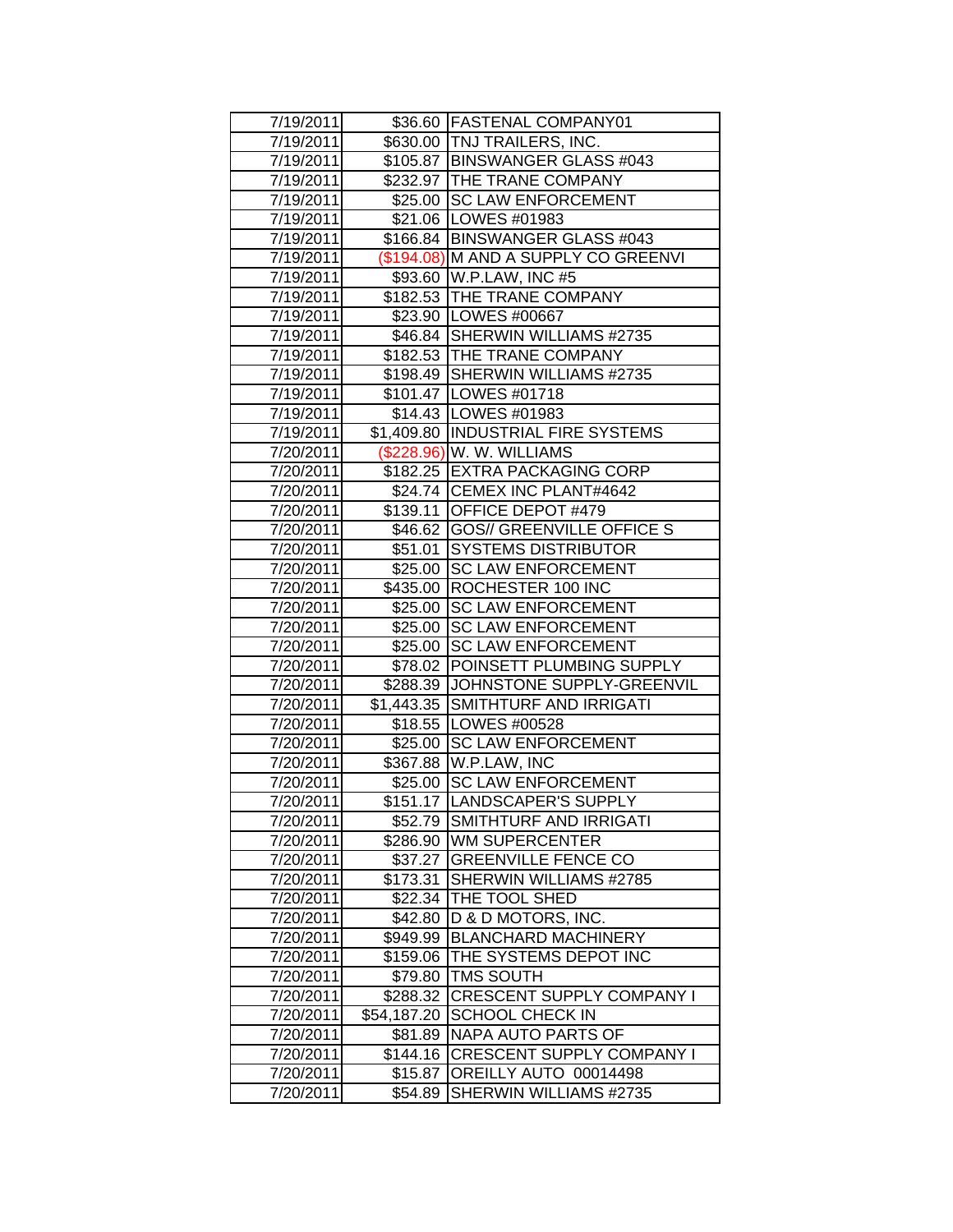| 7/20/2011 |          | \$4.43 LOWES #00667                |
|-----------|----------|------------------------------------|
| 7/20/2011 |          | \$12.69 ADVANCE AUTO PARTS #5330   |
| 7/20/2011 |          | \$401.61 TMS SOUTH                 |
| 7/20/2011 |          | \$34.43 NORFOLK WIRE & ELECTRONIC  |
| 7/20/2011 |          | \$3.53   TMS SOUTH                 |
| 7/20/2011 |          | \$180.58 D & D MOTORS, INC.        |
| 7/20/2011 |          | \$142.72 SHERWIN WILLIAMS #2735    |
| 7/20/2011 |          | \$655.59 THE SYSTEMS DEPOT INC     |
| 7/20/2011 |          | \$42.90 GOS// GREENVILLE OFFICE S  |
| 7/20/2011 |          | \$20.62 CEMEX INC PLANT#4642       |
| 7/20/2011 |          | \$25.00 SC LAW ENFORCEMENT         |
| 7/20/2011 |          | \$20.62 CEMEX INC PLANT#4642       |
| 7/20/2011 |          | \$183.59  HOLDER ELECTRIC SUPPLY   |
| 7/20/2011 |          | \$169.37   THE TOOL SHED           |
| 7/20/2011 |          | \$154.76 BC CANNON CO INC          |
| 7/20/2011 |          | \$164.64 SHERWIN WILLIAMS #2194    |
| 7/20/2011 |          | \$30.06 ADVANCE AUTO PARTS #5330   |
| 7/20/2011 |          | \$15.17   LOWES #00667             |
| 7/20/2011 |          | \$34.67 TMS SOUTH                  |
| 7/20/2011 |          | \$22.32 W.P.LAW, INC               |
| 7/20/2011 |          | \$18.72 LOWES #00528               |
| 7/20/2011 |          | \$57.33 ADVANCE AUTO PARTS #5440   |
| 7/20/2011 |          | \$328.47 BATTERIES PLUS            |
| 7/20/2011 |          | \$57.94   TMS SOUTH                |
| 7/20/2011 |          | \$28.24 ADVANCE AUTO PARTS #5440   |
| 7/20/2011 |          | \$569.24 SHERWIN WILLIAMS #2735    |
| 7/20/2011 |          | \$25.00 SC LAW ENFORCEMENT         |
| 7/20/2011 | \$129.51 | 2865-CED                           |
| 7/20/2011 |          | \$196.00 CAROLINA FRESH FARMS      |
| 7/20/2011 |          | \$41.32 SHERWIN WILLIAMS #2735     |
| 7/20/2011 |          | \$34.66 SHERWIN WILLIAMS #2785     |
| 7/20/2011 |          | \$29.95   LOWES #00667             |
| 7/20/2011 |          | \$173.84 GOS// GREENVILLE OFFICE S |
| 7/20/2011 |          | \$48.65 SAUNDERS OFFICE SUPPLY     |
| 7/20/2011 |          | \$21.36 FERGUSON ENT #43           |
| 7/21/2011 |          | \$95.05 JOHNSTONE SUPPLY-GREENVIL  |
| 7/21/2011 |          | \$161.88 THE TRANE COMPANY         |
| 7/21/2011 | \$25.00  | <b>SC LAW ENFORCEMENT</b>          |
| 7/21/2011 | \$25.00  | <b>SC LAW ENFORCEMENT</b>          |
| 7/21/2011 | \$299.64 | 2865-CED                           |
| 7/21/2011 | \$18.76  | LOWES #00667                       |
| 7/21/2011 |          | \$480.63 SPRING SERV ALIGNME       |
| 7/21/2011 | \$137.51 | LIFE SAFETY & COMM. SYS.           |
| 7/21/2011 | \$989.14 | M AND A SUPPLY CO GREENVI          |
| 7/21/2011 | \$8.48   | AAA FASTENER AND SUPPLY L          |
| 7/21/2011 | \$27.57  | <b>TMS SOUTH</b>                   |
| 7/21/2011 | \$70.00  | APCO PLASTICS CP                   |
| 7/21/2011 | \$30.26  | LOWES #00528                       |
| 7/21/2011 | \$132.29 | THE TRANE COMPANY                  |
| 7/21/2011 | \$320.72 | <b>VISSAGE AUTO PARTS</b>          |
| 7/21/2011 | \$71.36  | AAA SUPPLY - GVILLE                |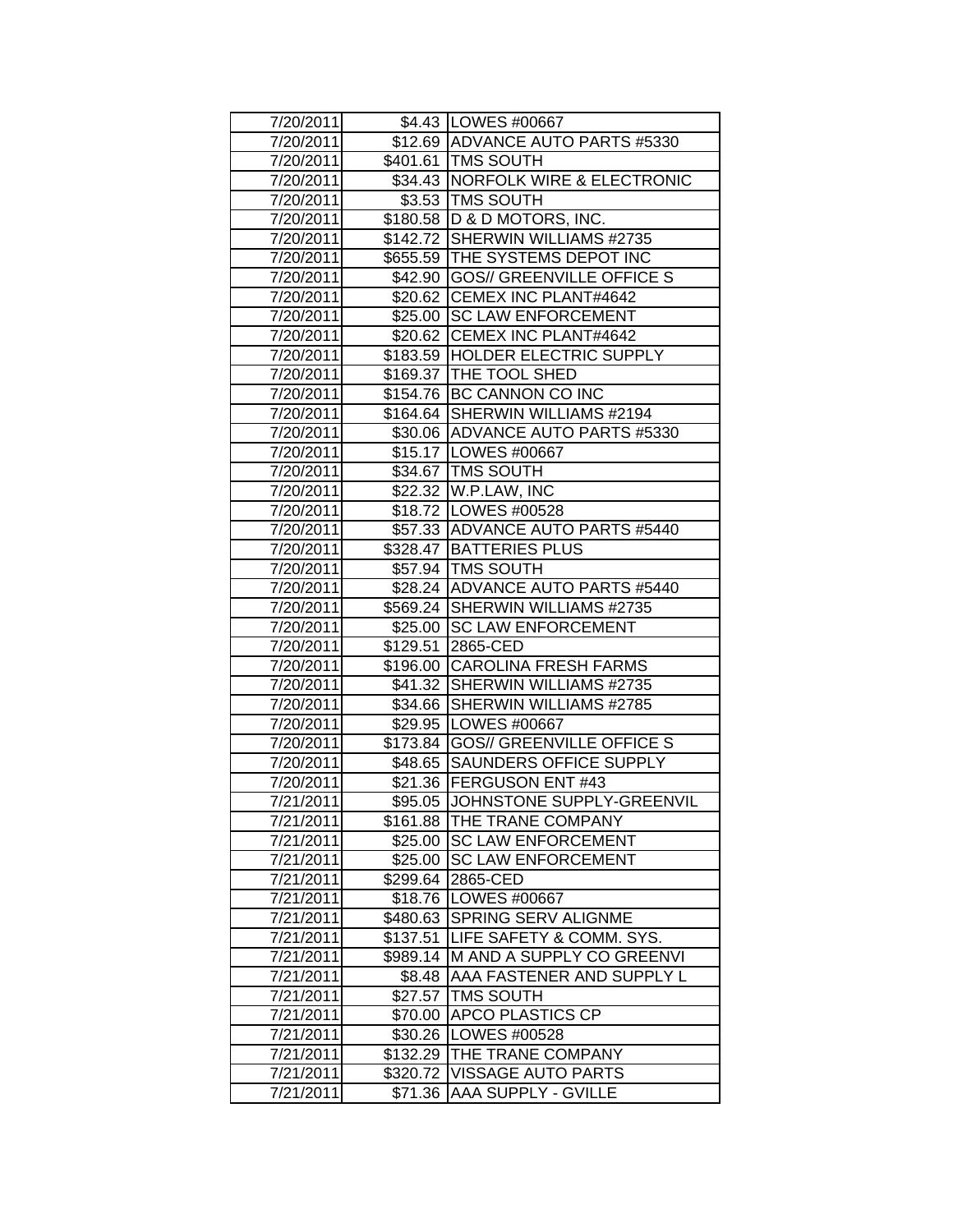| 7/21/2011 |          | \$25.50 W. W. WILLIAMS              |
|-----------|----------|-------------------------------------|
| 7/21/2011 |          | \$88.98 TRUCKPRO INC 022            |
| 7/21/2011 |          | \$39.65 PORTER PAINTS 9388          |
| 7/21/2011 |          | \$167.43 SHERWIN WILLIAMS #2735     |
| 7/21/2011 |          | \$175.18 CRESCENT SUPPLY COMPANY I  |
| 7/21/2011 |          | \$392.44 THE TRANE COMPANY          |
| 7/21/2011 |          | \$437.39 TMS SOUTH                  |
| 7/21/2011 |          | \$25.00 SC LAW ENFORCEMENT          |
| 7/21/2011 |          | \$22.60 THE TRANE COMPANY           |
| 7/21/2011 |          | \$216.35 240 C-K SIMPSONV           |
| 7/21/2011 |          | \$375.84 THE TRANE COMPANY          |
| 7/21/2011 |          | \$3.78 TRUCKPRO INC 022             |
| 7/21/2011 |          | \$301.17 SHERWIN WILLIAMS #2735     |
| 7/21/2011 |          | \$67.64 GRAYBAR ELECTRIC            |
| 7/21/2011 |          | \$6.03   NAPA AUTO PARTS OF         |
| 7/21/2011 |          | \$83.53 PORTER PAINTS 9388          |
| 7/21/2011 |          | \$60.47 LOWES #01718                |
| 7/21/2011 |          | \$425.75 SHERWIN WILLIAMS #2735     |
| 7/21/2011 |          | \$89.03 ADI SECURITY PRD CB         |
| 7/21/2011 |          | \$15.88   LOWES #00528              |
| 7/21/2011 |          | \$226.84 S BATSON INC               |
| 7/21/2011 |          | \$139.40 JJOHNSTONE SUPPLY-GREENVIL |
| 7/21/2011 |          | \$41.73 SHERWIN WILLIAMS #2785      |
| 7/21/2011 |          | \$25.00 SC LAW ENFORCEMENT          |
| 7/21/2011 |          | \$8.53 CRESCENT SUPPLY COMPANY I    |
| 7/21/2011 |          | \$260.63   MCABEE TRACTOR & TURF    |
| 7/21/2011 |          | \$23.15 CAROLINA LAWN & TRACTOR     |
| 7/21/2011 |          | \$6.04   TMS SOUTH                  |
| 7/21/2011 |          | \$158.08 SHERWIN WILLIAMS #2735     |
| 7/21/2011 |          | \$29.56   LOWES #00528              |
| 7/21/2011 |          | \$12.64 LOWES #00667                |
| 7/21/2011 |          | \$25.00 SC LAW ENFORCEMENT          |
| 7/21/2011 |          | \$12.01 ADVANCE AUTO PARTS #5440    |
| 7/21/2011 |          | (\$193.62) NAPA AUTO PARTS OF       |
| 7/21/2011 |          | \$127.15 LANDSCAPER'S SUPPLY        |
| 7/21/2011 |          | \$253.59 AAA SUPPLY - GVILLE        |
| 7/21/2011 |          | \$25.57 RICHELIEU AMERICA           |
| 7/21/2011 | \$5.78   | SMITHTURF AND IRRIGATI              |
| 7/21/2011 | \$130.68 | JOHNSTONE SUPPLY-GREENVIL           |
| 7/21/2011 | \$128.03 | <b>THE TRANE COMPANY</b>            |
| 7/21/2011 | \$30.18  | PORTER PAINTS 9388                  |
| 7/21/2011 | \$365.00 | ROTO ROOTER PLUMBING                |
| 7/21/2011 | \$95.57  | NAPA AUTO PARTS OF                  |
| 7/21/2011 | \$124.12 | <b>AAA SUPPLY - GVILLE</b>          |
| 7/21/2011 | \$2.52   | TRUCKPRO INC 022                    |
| 7/21/2011 |          | (\$18.35) ADVANCE AUTO PARTS #5440  |
| 7/21/2011 | \$754.57 | THE TRANE COMPANY                   |
| 7/21/2011 | \$54.95  | THE TRANE COMPANY                   |
| 7/21/2011 | \$53.83  | <b>TMS SOUTH</b>                    |
| 7/21/2011 | \$38.16  | POINSETT PLUMBING SUPPLY            |
| 7/21/2011 | \$88.00  | USPS 45568006629808466              |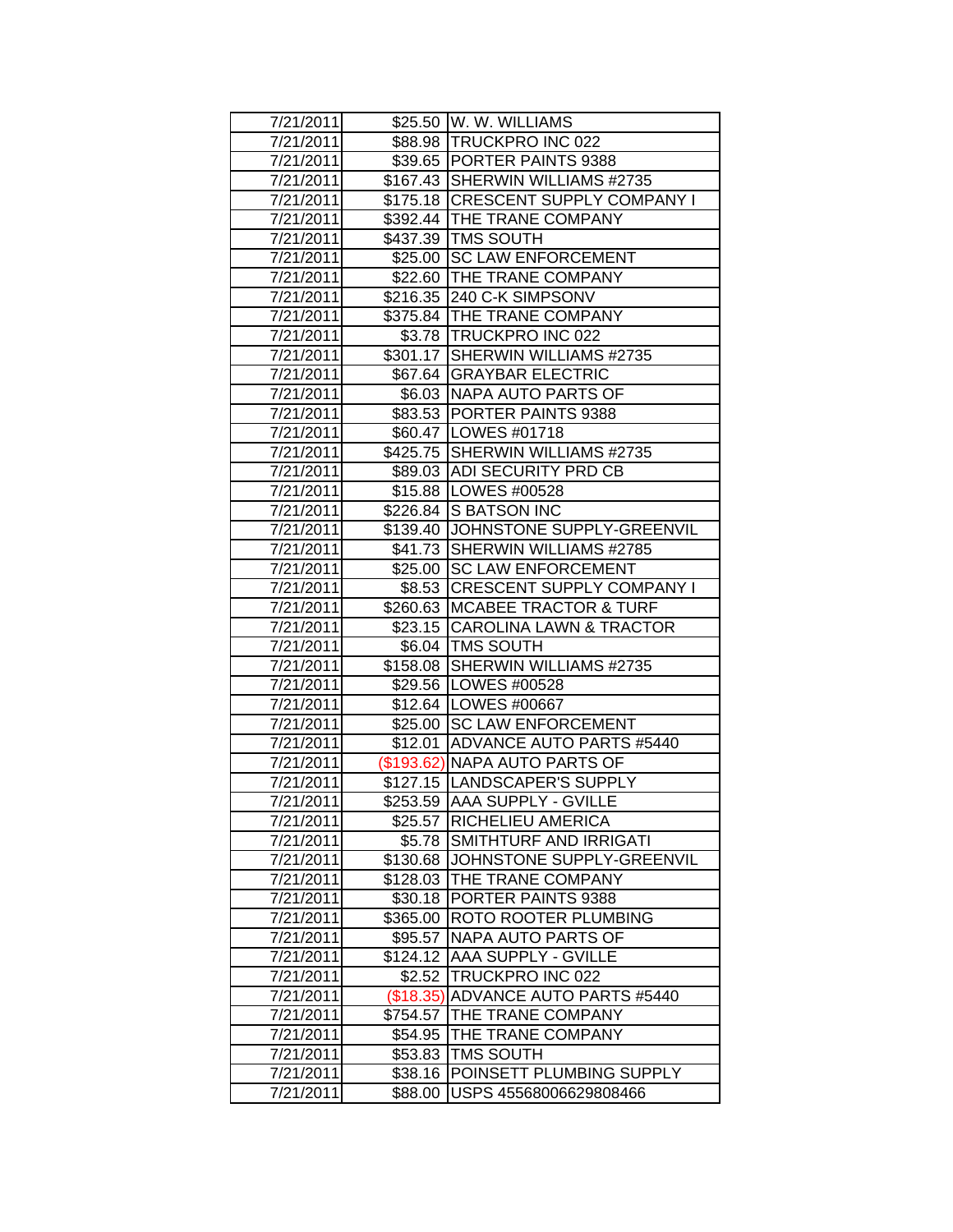| 7/21/2011 |           | \$21.20 COWART AWARDS              |
|-----------|-----------|------------------------------------|
| 7/21/2011 |           | \$28.19 SHERWIN WILLIAMS #2785     |
| 7/21/2011 |           | \$61.15 NAPA AUTO PARTS OF         |
| 7/21/2011 | \$25.00   | <b>SC LAW ENFORCEMENT</b>          |
| 7/21/2011 | \$319.14  | NAPA AUTO PARTS OF                 |
| 7/21/2011 | \$122.85  | <b>BATTERY SPECIALISTS</b>         |
| 7/22/2011 | \$8.00    | <b>SC LAW ENFORCEMENT</b>          |
| 7/22/2011 | \$8.00    | <b>SC LAW ENFORCEMENT</b>          |
| 7/22/2011 | \$8.00    | <b>SC LAW ENFORCEMENT</b>          |
| 7/22/2011 | \$8.00    | <b>SC LAW ENFORCEMENT</b>          |
| 7/22/2011 | \$8.00    | <b>SC LAW ENFORCEMENT</b>          |
| 7/22/2011 | \$8.00    | <b>SC LAW ENFORCEMENT</b>          |
| 7/22/2011 | \$8.00    | <b>SC LAW ENFORCEMENT</b>          |
| 7/22/2011 |           | \$32.78 C C DICKSON CO 1004        |
| 7/22/2011 |           | \$19.93   LOWES #00667             |
| 7/22/2011 | \$187.11  | JOHNSTONE SUPPLY-GREENVIL          |
| 7/22/2011 |           | \$284.29   PORTER PAINTS 9388      |
| 7/22/2011 |           | \$76.29 CAROLINA LAWN & TRACTOR    |
| 7/22/2011 | \$8.00    | <b>SC LAW ENFORCEMENT</b>          |
| 7/22/2011 | \$25.00   | <b>SC LAW ENFORCEMENT</b>          |
| 7/22/2011 | \$8.00    | <b>SC LAW ENFORCEMENT</b>          |
| 7/22/2011 |           | \$30.02 PORTER PAINTS 9388         |
| 7/22/2011 |           | \$19.60 DURON #3651                |
| 7/22/2011 |           | \$52.99 CAROLINA LAWN & TRACTOR    |
| 7/22/2011 |           | \$8.00 SC LAW ENFORCEMENT          |
| 7/22/2011 | \$8.00    | <b>SC LAW ENFORCEMENT</b>          |
| 7/22/2011 | \$25.00   | <b>SC LAW ENFORCEMENT</b>          |
| 7/22/2011 | \$8.00    | <b>SC LAW ENFORCEMENT</b>          |
| 7/22/2011 | \$97.36   | JOHNSTONE SUPPLY-GREENVIL          |
| 7/22/2011 |           | \$849.19 JOHNSTONE SUPPLY-GREENVIL |
| 7/22/2011 | \$8.00    | <b>SC LAW ENFORCEMENT</b>          |
| 7/22/2011 |           | \$6,549.74 DMI DELL K-12 PTR       |
| 7/22/2011 | \$20.18   | JOHNSTONE SUPPLY-GREENVIL          |
| 7/22/2011 |           | \$153.59 HAWKINS TOWING INC        |
| 7/22/2011 | \$8.00    | <b>SC LAW ENFORCEMENT</b>          |
| 7/22/2011 |           | \$28.80 PORTER PAINTS 9388         |
| 7/22/2011 |           | \$8.00 SC LAW ENFORCEMENT          |
| 7/22/2011 |           | \$218.46  AAA SUPPLY - GVILLE      |
| 7/22/2011 |           | \$215.47 C C DICKSON CO 1063       |
| 7/22/2011 | \$8.00    | <b>SC LAW ENFORCEMENT</b>          |
| 7/22/2011 | \$25.00   | <b>SC LAW ENFORCEMENT</b>          |
| 7/22/2011 | \$8.00    | <b>SC LAW ENFORCEMENT</b>          |
| 7/22/2011 | \$8.00    | <b>SC LAW ENFORCEMENT</b>          |
| 7/22/2011 | \$197.31  | JOHNSTONE SUPPLY-GREENVIL          |
| 7/22/2011 | \$91.08   | JOHNSTONE SUPPLY-GREENVIL          |
| 7/22/2011 | (\$60.62) | <b>GOS// GREENVILLE OFFICE S</b>   |
| 7/22/2011 | \$8.00    | <b>SC LAW ENFORCEMENT</b>          |
| 7/22/2011 | \$106.69  | THE TRANE COMPANY                  |
| 7/22/2011 | \$25.00   | <b>SC LAW ENFORCEMENT</b>          |
| 7/22/2011 | \$10.34   | <b>CRESCENT SUPPLY COMPANY I</b>   |
| 7/22/2011 | \$33.80   | PORTER PAINTS 9388                 |
|           |           |                                    |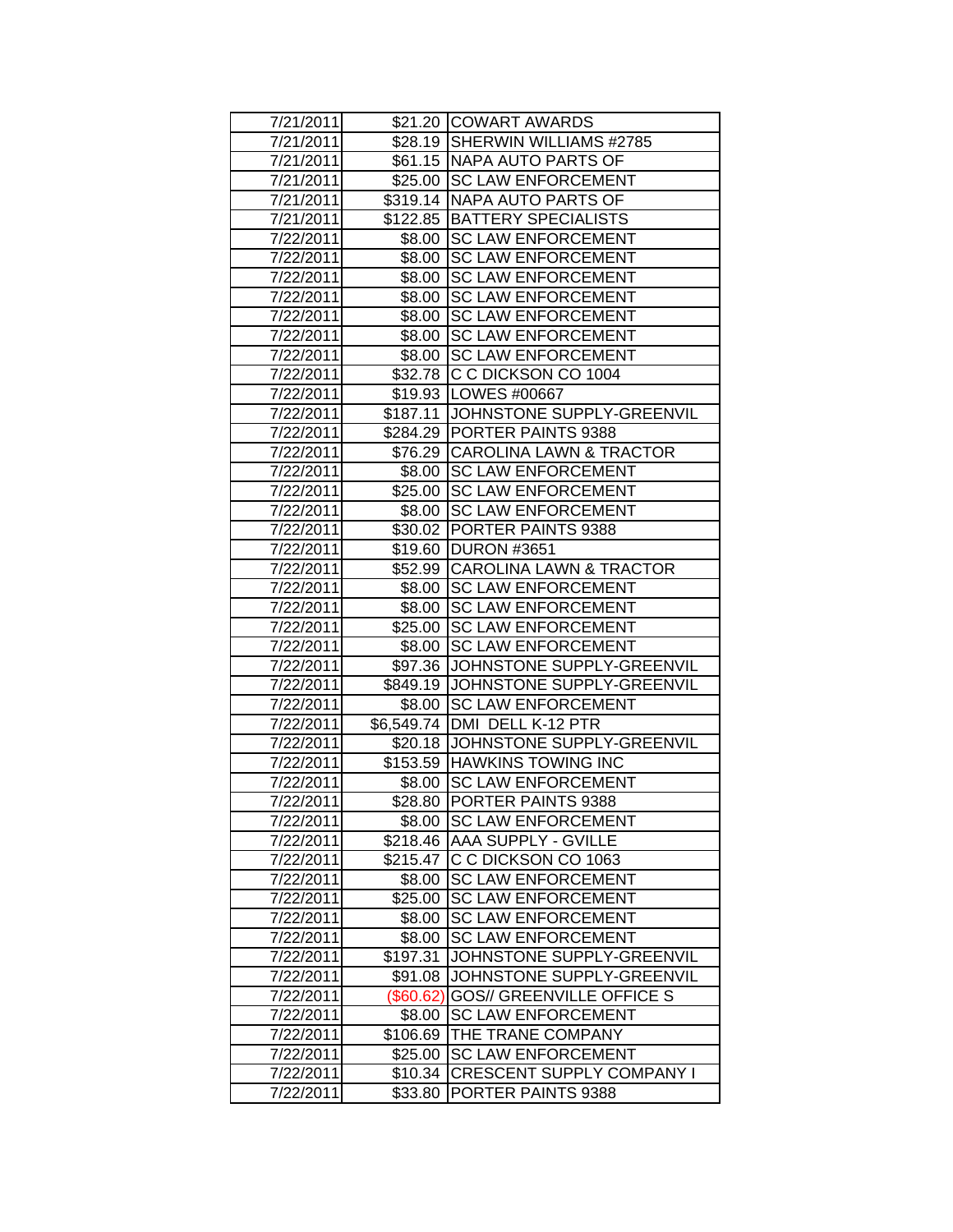|                        |          | \$18.02 AAA LOCKSMITH & ALARM COM     |
|------------------------|----------|---------------------------------------|
| 7/22/2011<br>7/22/2011 |          | \$8.00 SC LAW ENFORCEMENT             |
|                        |          | \$26.50 THE TOOL SHED                 |
| 7/22/2011              |          | \$8.00 SC LAW ENFORCEMENT             |
| 7/22/2011              |          |                                       |
| 7/22/2011              |          | \$23.82  LANDSCAPER'S SUPPLY          |
| 7/22/2011              |          | \$47.15 JOHNSTONE SUPPLY-GREENVIL     |
| 7/22/2011              | \$37.65  | <b>PORTER PAINTS 9388</b>             |
| 7/22/2011              |          | \$4.08 GEORGE H PENNELL               |
| 7/22/2011              |          | \$638.29 AAA SUPPLY - GVILLE          |
| 7/22/2011              |          | \$8.00 SC LAW ENFORCEMENT             |
| 7/22/2011              |          | \$37.83 SHERWIN WILLIAMS #2275        |
| 7/22/2011              |          | \$181.45 HAWKINS TOWING INC           |
| 7/22/2011              |          | \$332.81   LOWES #00528               |
| 7/22/2011              |          | \$32.87 INTERSTATE TRANSPORTATION     |
| 7/22/2011              |          | \$35.35   TMS SOUTH                   |
| 7/22/2011              | \$76.30  | <b>GRAYBAR ELECTRIC</b>               |
| 7/22/2011              | \$164.30 | <b>NORFOLK WIRE &amp; ELECTRONIC</b>  |
| 7/22/2011              | \$423.87 | LOWES #00528                          |
| 7/22/2011              | \$150.39 | <b>TMS SOUTH</b>                      |
| 7/22/2011              | \$8.00   | <b>SC LAW ENFORCEMENT</b>             |
| 7/22/2011              | \$8.00   | <b>SC LAW ENFORCEMENT</b>             |
| 7/22/2011              | \$8.00   | <b>SC LAW ENFORCEMENT</b>             |
| 7/22/2011              | \$8.00   | <b>SC LAW ENFORCEMENT</b>             |
| 7/22/2011              |          | \$34.98 C C DICKSON CO 1004           |
| 7/22/2011              |          | \$210.17 AAA SUPPLY - GVILLE          |
| 7/22/2011              |          | \$8.00 SC LAW ENFORCEMENT             |
| 7/22/2011              |          | \$639.31 C C DICKSON CO 1063          |
| 7/22/2011              |          | \$23.16 PORTER PAINTS 9388            |
| 7/22/2011              | \$8.00   | <b>SC LAW ENFORCEMENT</b>             |
| 7/22/2011              |          | \$69.91 CRESCENT SUPPLY COMPANY I     |
| 7/22/2011              |          | \$323.37 CAROLINA INTL TRUCKS         |
| 7/22/2011              | \$8.00   | <b>SC LAW ENFORCEMENT</b>             |
| 7/22/2011              | \$8.00   | <b>SC LAW ENFORCEMENT</b>             |
| 7/22/2011              |          | \$171.40 CAROLINA LAWN & TRACTOR      |
| 7/22/2011              |          | \$28.62 CAROLINA LAWN & TRACTOR       |
| 7/22/2011              |          | \$1,032.91  INTERSTATE TRANSPORTATION |
| 7/22/2011              |          | \$570.67 CAROLINA LAWN & TRACTOR      |
| 7/22/2011              | \$463.50 | ADVANCE AUTO PARTS #5330              |
| 7/22/2011              |          | \$8.00 SC LAW ENFORCEMENT             |
| 7/22/2011              |          | \$14.44 C C DICKSON CO 1063           |
| 7/22/2011              | \$448.38 | <b>THE TRANE COMPANY</b>              |
| 7/22/2011              | \$211.74 | SHERWIN WILLIAMS #2735                |
| 7/22/2011              | \$57.12  | D & D MOTORS, INC.                    |
| 7/22/2011              | \$8.00   | <b>SC LAW ENFORCEMENT</b>             |
| 7/22/2011              | \$8.00   | <b>SC LAW ENFORCEMENT</b>             |
| 7/22/2011              | \$194.30 | <b>CAROLINA LAWN &amp; TRACTOR</b>    |
| 7/22/2011              | \$8.00   | <b>SC LAW ENFORCEMENT</b>             |
| 7/22/2011              | \$61.42  | <b>BATTERY SPECIALISTS</b>            |
| 7/22/2011              | \$8.00   | <b>SC LAW ENFORCEMENT</b>             |
| 7/22/2011              | \$8.00   | <b>SC LAW ENFORCEMENT</b>             |
| 7/22/2011              | \$196.86 | <b>CAROLINA LAWN &amp; TRACTOR</b>    |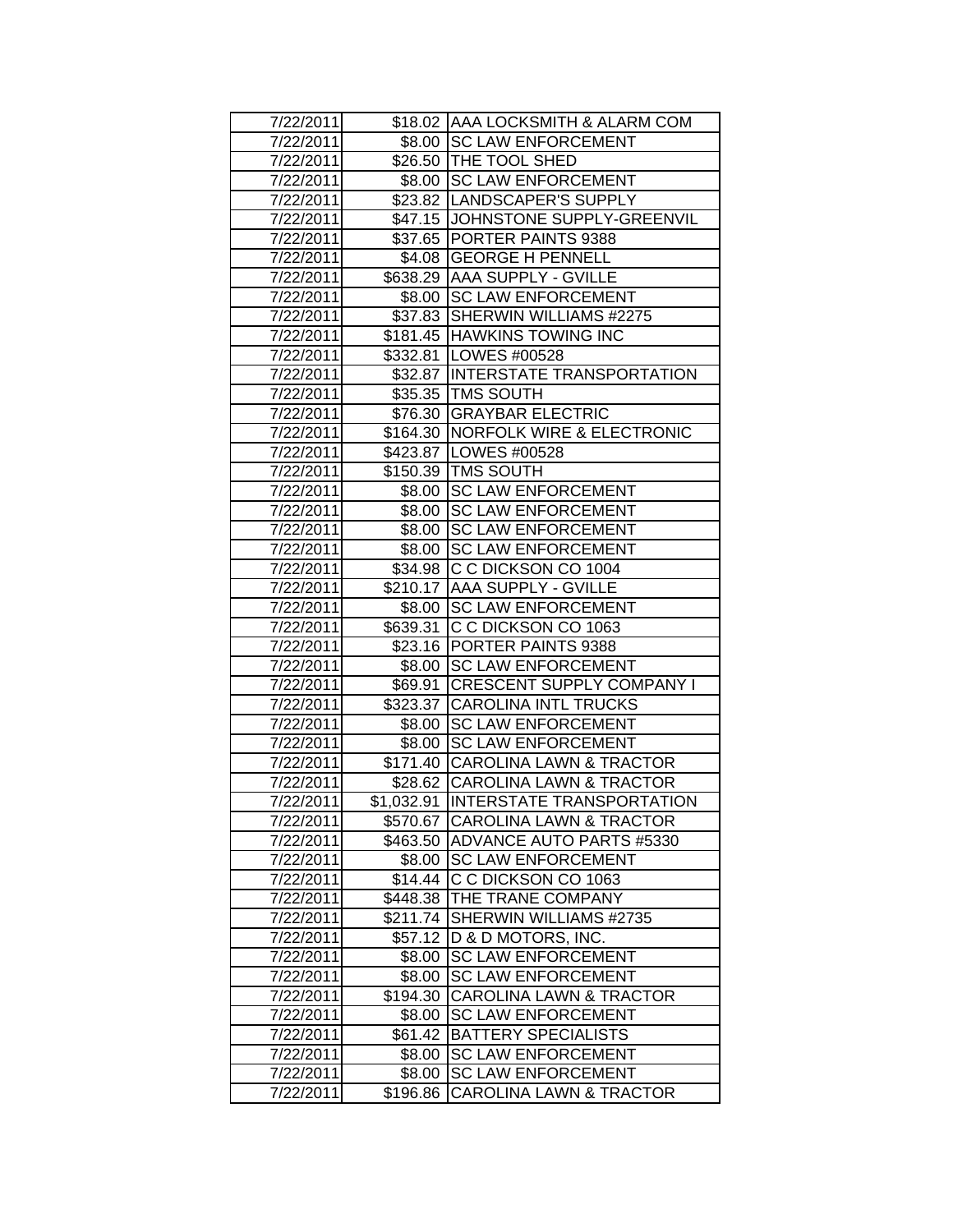|                        |            | \$8.00 SC LAW ENFORCEMENT                     |
|------------------------|------------|-----------------------------------------------|
| 7/22/2011<br>7/22/2011 |            | \$8.00 SC LAW ENFORCEMENT                     |
| 7/22/2011              |            | \$25.00 SC LAW ENFORCEMENT                    |
| 7/22/2011              |            | \$51.46 PORTER PAINTS 9388                    |
| 7/22/2011              |            | \$118.80 JOHNSTONE SUPPLY-GREENVIL            |
| 7/22/2011              | \$8.00     | <b>SC LAW ENFORCEMENT</b>                     |
| 7/22/2011              | \$25.00    | <b>SC LAW ENFORCEMENT</b>                     |
| 7/22/2011              | \$25.00    | <b>SC LAW ENFORCEMENT</b>                     |
| 7/22/2011              |            | \$32.18 PORTER PAINTS 9388                    |
| 7/22/2011              |            | \$5.25 JJOHNSTONE SUPPLY-GREENVIL             |
| 7/22/2011              |            | \$162.78 PORTER PAINTS 9388                   |
| 7/22/2011              |            | \$8.00   SC LAW ENFORCEMENT                   |
| 7/22/2011              |            | \$7.11   TMS SOUTH                            |
| 7/22/2011              |            | \$15.26 CRESCENT SUPPLY COMPANY I             |
| 7/22/2011              |            | \$8.00 SC LAW ENFORCEMENT                     |
| 7/22/2011              |            | \$13,181.10 APL APPLE ONLINE STORE            |
| 7/22/2011              | \$8.00     | <b>SC LAW ENFORCEMENT</b>                     |
| 7/22/2011              | \$37.11    | PORTER PAINTS 9388                            |
| 7/22/2011              |            | \$45.66 C C DICKSON CO 1004                   |
| 7/22/2011              | \$8.00     | <b>SC LAW ENFORCEMENT</b>                     |
| 7/22/2011              |            | \$180.00 GEORGE H PENNELL                     |
| 7/22/2011              |            | \$25.84   THE TOOL SHED                       |
| 7/22/2011              |            | \$25.00 SC LAW ENFORCEMENT                    |
| 7/22/2011              |            | \$8.00 SC LAW ENFORCEMENT                     |
| 7/22/2011              |            | \$162.31   PORTER PAINTS 9388                 |
| 7/22/2011              |            | \$210.13 PORTER PAINTS 9388                   |
| 7/22/2011              |            | \$18.15 PORTER PAINTS 9388                    |
| 7/22/2011              |            | \$80.06   WM SUPERCENTER                      |
| 7/22/2011              | \$8.00     | <b>SC LAW ENFORCEMENT</b>                     |
| 7/22/2011              | \$8.00     | <b>SC LAW ENFORCEMENT</b>                     |
| 7/22/2011              | \$88.46    | PANERA BREAD #911                             |
| 7/22/2011              |            | \$970.00 TALK LIGHT INC                       |
| 7/22/2011              | \$25.00    | <b>SC LAW ENFORCEMENT</b>                     |
| 7/22/2011              |            | \$700.49 BLANCHARD MACHINERY                  |
| 7/22/2011              | \$8.00     | <b>SC LAW ENFORCEMENT</b>                     |
| 7/22/2011              |            | \$622.48 THE TRANE COMPANY                    |
| 7/22/2011              | \$178.61   | SHERWIN WILLIAMS #2735                        |
| 7/22/2011              | \$25.00    | <b>SC LAW ENFORCEMENT</b>                     |
| 7/22/2011              | \$8.00     | <b>SC LAW ENFORCEMENT</b>                     |
| 7/22/2011              | \$8.00     | <b>SC LAW ENFORCEMENT</b>                     |
| 7/22/2011              | \$8.00     | <b>SC LAW ENFORCEMENT</b>                     |
| 7/22/2011              | \$4.56     | <b>BURDETTE HARDWARE SIMPSON</b>              |
| 7/22/2011              | \$8.00     | <b>SC LAW ENFORCEMENT</b>                     |
| 7/22/2011              | \$25.00    | <b>SC LAW ENFORCEMENT</b>                     |
| 7/25/2011              | \$93.49    | <b>GRAYBAR ELECTRIC</b>                       |
| 7/25/2011              | \$242.70   | <b>CAROLINA LAWN &amp; TRACTOR</b>            |
| 7/25/2011              | \$9.98     | <b>ADVANCE AUTO PARTS #5440</b>               |
| 7/25/2011              | \$1,130.58 | UNICOVERS INC                                 |
| 7/25/2011              | \$12.85    | AII UZ ENGINEERED PROD                        |
| 7/25/2011              | \$18.56    | <b>ADVANCE AUTO PARTS #5440</b><br>K-LOG, INC |
| 7/25/2011              | \$293.60   |                                               |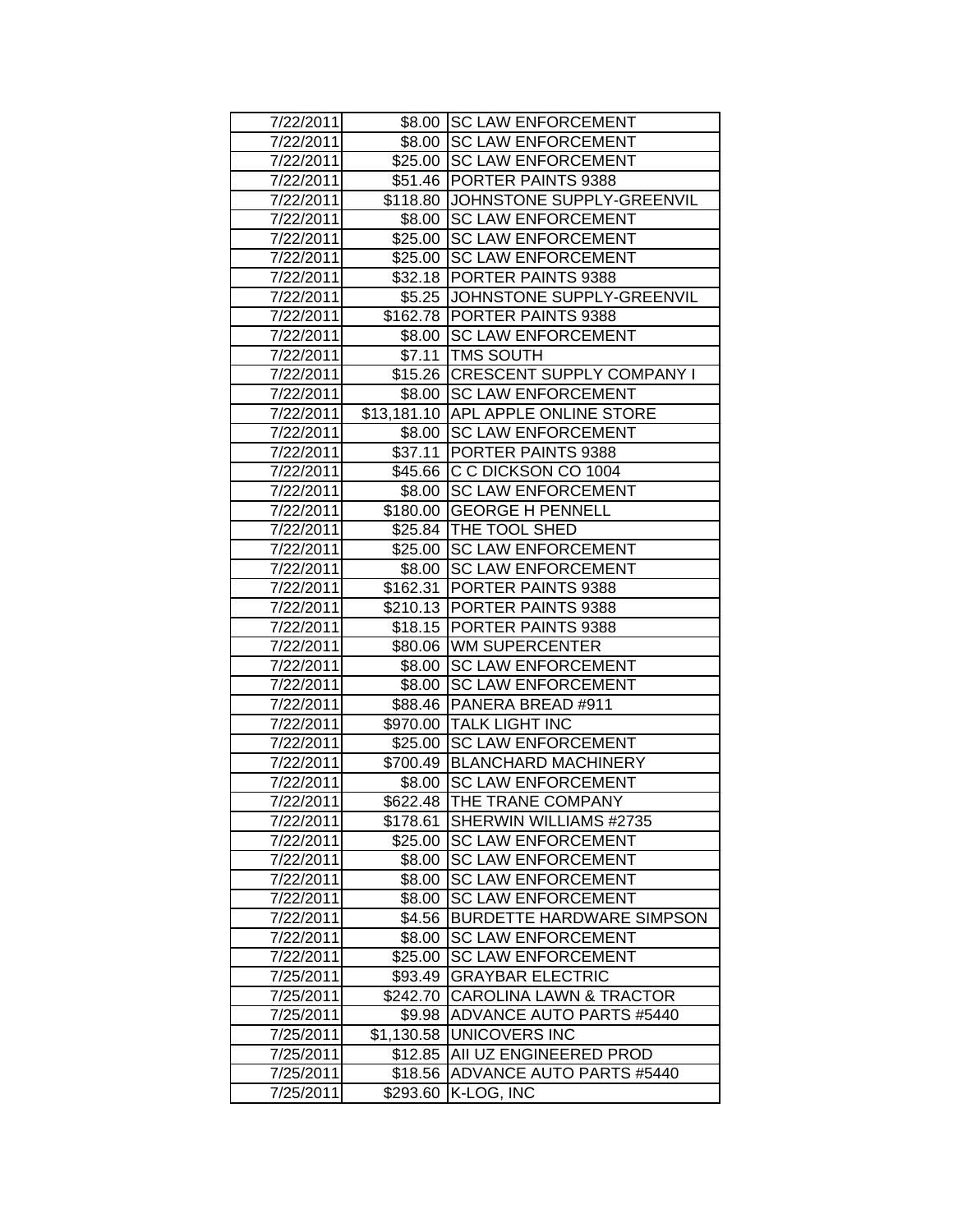| 7/25/2011 |            | \$325.29 AII UZ ENGINEERED PROD      |
|-----------|------------|--------------------------------------|
| 7/25/2011 |            | \$264.10   DMI DELL K-12 PTR         |
| 7/25/2011 |            | \$86.74 BATTERY SPECIALISTS          |
| 7/25/2011 |            | \$304.77   PORTER PAINTS 9250        |
| 7/25/2011 |            | \$4.01 JOHNSTONE SUPPLY-GREENVIL     |
| 7/25/2011 |            | \$163.82   TMS SOUTH                 |
| 7/25/2011 |            | \$78.28 PORTER PAINTS 9250           |
| 7/25/2011 |            | \$19.72 NORFOLK WIRE & ELECTRONIC    |
| 7/25/2011 |            | \$93.49 GRAYBAR ELECTRIC             |
| 7/25/2011 |            | \$264.10   DMI DELL K-12 PTR         |
| 7/25/2011 |            | \$179.23   NORFOLK WIRE & ELECTRONIC |
| 7/25/2011 |            | \$264.10   DMI DELL K-12 PTR         |
| 7/25/2011 |            | \$264.10   DMI DELL K-12 PTR         |
| 7/25/2011 |            | \$48.29 NAPA AUTO PARTS OF           |
| 7/25/2011 |            | \$264.10   DMI DELL K-12 PTR         |
| 7/25/2011 |            | \$264.10   DMI DELL K-12 PTR         |
| 7/25/2011 |            | \$15.85 NORFOLK WIRE & ELECTRONIC    |
| 7/25/2011 |            | \$169.52 OFFICE DEPOT #62            |
| 7/25/2011 |            | \$264.10   DMI DELL K-12 PTR         |
| 7/25/2011 |            | \$12.69 PEPBOYS STORE #184           |
| 7/25/2011 |            | \$264.10 DMI DELL K-12 PTR           |
| 7/25/2011 |            | \$17.84 THE TRANE COMPANY            |
| 7/25/2011 |            | \$59.00 BLACK ELECTRICAL SUPPLY I    |
| 7/25/2011 |            | \$6,549.74 DMI DELL K-12 PTR         |
| 7/25/2011 |            | \$154.17   TMS SOUTH                 |
| 7/25/2011 |            | \$264.10   DMI DELL K-12 PTR         |
| 7/25/2011 |            | \$5.98 ADVANCE AUTO PARTS #5440      |
| 7/25/2011 |            | \$20.22   LOWES #01983               |
| 7/25/2011 |            | \$398.11 SUNBELT RENTALS INC PCG     |
| 7/25/2011 |            | \$6,549.74 DMI DELL K-12 PTR         |
| 7/25/2011 |            | \$15.88 SHERWIN WILLIAMS #2735       |
| 7/25/2011 |            | \$158.84 STAPLES<br>00108688         |
| 7/25/2011 |            | \$79.20   TMS SOUTH                  |
| 7/25/2011 |            | \$264.10   DMI DELL K-12 PTR         |
| 7/25/2011 |            | \$264.10   DMI DELL K-12 PTR         |
| 7/25/2011 |            | \$21.62 JJOHNSTONE SUPPLY-GREENVIL   |
| 7/25/2011 |            | \$264.10   DMI DELL K-12 PTR         |
| 7/25/2011 | \$23.84    | ADVANCE AUTO PARTS #5440             |
| 7/25/2011 | \$264.10   | DMI DELL K-12 PTR                    |
| 7/25/2011 | \$16.43    | <b>NORFOLK WIRE &amp; ELECTRONIC</b> |
| 7/25/2011 | \$105.98   | NORTHERN TOOL EQUIPMNT               |
| 7/26/2011 | \$62.18    | <b>VISTAPR VISTAPRINT.COM</b>        |
| 7/26/2011 | \$94.34    | SILMAR ELECTRONICS-GRNVLE            |
| 7/26/2011 | \$25.00    | <b>SC LAW ENFORCEMENT</b>            |
| 7/26/2011 | \$25.00    | <b>SC LAW ENFORCEMENT</b>            |
| 7/26/2011 | \$1,002.76 | JEFF LYNCH APPLIANCE AND             |
| 7/26/2011 | \$62.31    | SHERWIN WILLIAMS #2735               |
| 7/26/2011 | \$31.77    | THE TRANE COMPANY                    |
| 7/26/2011 | \$63.39    | LOWES #00667                         |
| 7/26/2011 | \$27.38    | SHERWIN WILLIAMS #2194               |
| 7/26/2011 | \$167.48   | <b>UNCLAIMED FURNITURE</b>           |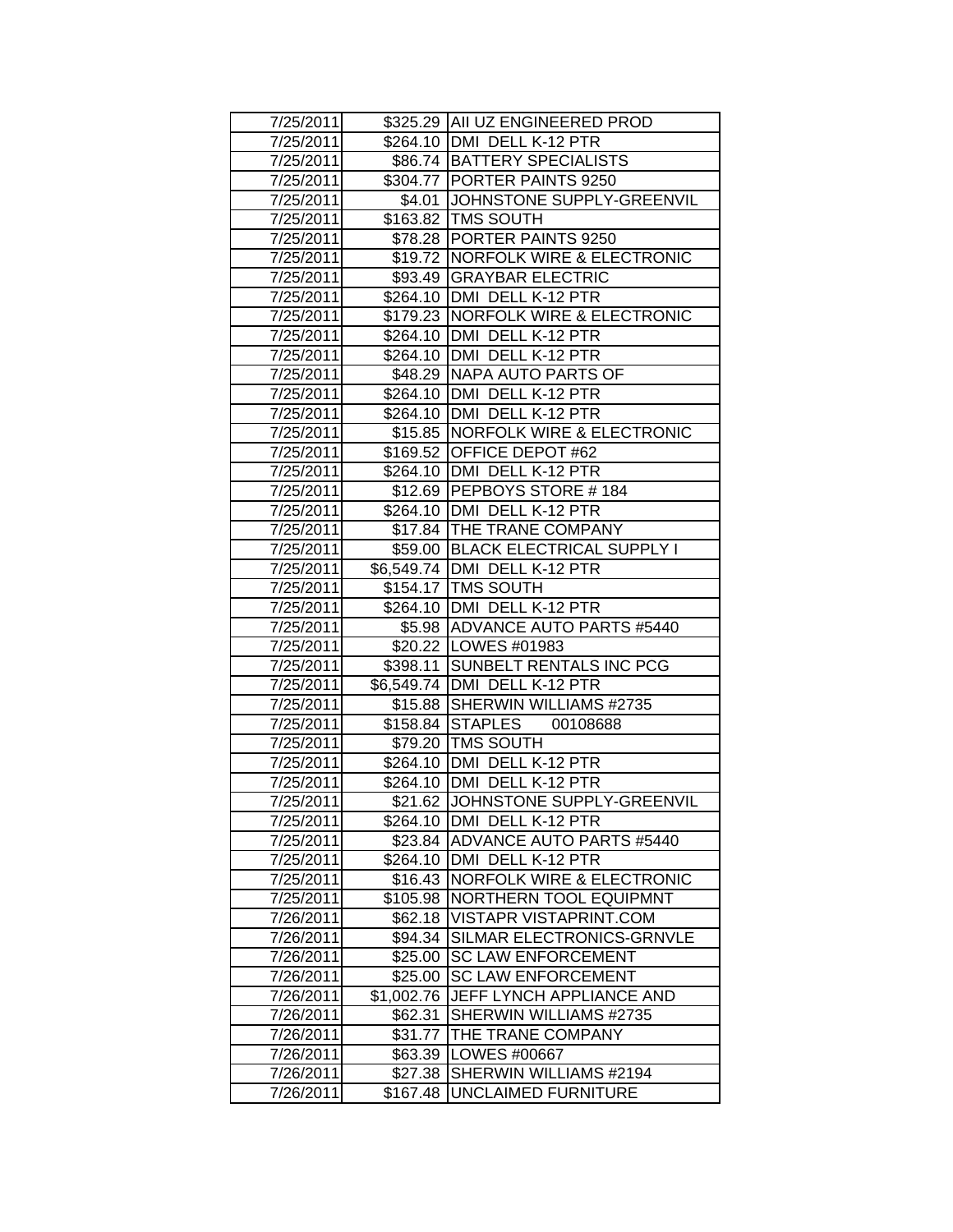| 7/26/2011              |            | \$302.17 SHERWIN WILLIAMS #2735                      |
|------------------------|------------|------------------------------------------------------|
| 7/26/2011              |            | \$25.00 SC LAW ENFORCEMENT                           |
| 7/26/2011              |            | \$12.38   LOWES #01983                               |
| 7/26/2011              |            | \$25.00 SC LAW ENFORCEMENT                           |
| 7/26/2011              |            | \$884.46 SILMAR ELECTRONICS-GRNVLE                   |
|                        |            | \$1,495.13 THE TRANE COMPANY                         |
| 7/26/2011              |            |                                                      |
| 7/26/2011              |            | \$25.00 SC LAW ENFORCEMENT                           |
| 7/26/2011              |            | \$264.98   AAA LOCKSMITH & ALARM COM                 |
| 7/26/2011              |            | \$103.64 SHERWIN WILLIAMS #2735                      |
| 7/26/2011<br>7/26/2011 |            | \$25.00 SC LAW ENFORCEMENT                           |
|                        |            | \$25.00 SC LAW ENFORCEMENT<br>\$72.55   LOWES #00667 |
| 7/26/2011<br>7/26/2011 |            | \$112.14 AAA FASTENER AND SUPPLY L                   |
|                        |            | \$590.98   LOWES #01718                              |
| 7/26/2011              |            | \$836.84 MERIDIAN BUSINESS SERVICE                   |
| 7/26/2011              |            |                                                      |
| 7/26/2011              |            | \$670.61   MASTER'S MARK DRY #3                      |
| 7/26/2011              |            | \$110.19 THE TRANE COMPANY                           |
| 7/26/2011              |            | \$14.82   LOWES #00667                               |
| 7/26/2011              |            | \$3.68   LOWES #00667                                |
| 7/26/2011              |            | \$74.18 AAA LOCKSMITH & ALARM COM                    |
| 7/26/2011              |            | \$21.35   LOWES #01718                               |
| 7/27/2011              |            | \$25.00 SC LAW ENFORCEMENT                           |
| 7/27/2011              |            | \$25.00 SC LAW ENFORCEMENT                           |
| 7/27/2011              |            | \$6,549.74 DMI DELL K-12 PTR                         |
| 7/27/2011              |            | \$25.00 SC LAW ENFORCEMENT                           |
| 7/27/2011              |            | (\$14.88) ADVANCE AUTO PARTS #5440                   |
| 7/27/2011              |            | \$25.00 SC LAW ENFORCEMENT                           |
| 7/27/2011              |            | \$35.89 C C DICKSON CO 1004                          |
| 7/27/2011              |            | \$468.10 TUCKER MATERIALS                            |
| 7/27/2011              |            | \$112.58 W.P.LAW, INC #5                             |
| 7/27/2011              |            | \$654.15  BWI-GREENVILLE-SPARTAN                     |
| 7/27/2011              |            | \$17.25 KANGAROO EXP # 620                           |
| 7/27/2011              |            | \$4.94 LOWES #01983                                  |
| 7/27/2011              |            | \$4.37   CRESCENT SUPPLY COMPANY I                   |
| 7/27/2011              |            | \$16.36 JJOHNSTONE SUPPLY-GREENVIL                   |
| 7/27/2011              |            | \$25.00 SC LAW ENFORCEMENT                           |
| 7/27/2011              |            | \$122.96 BWI-GREENVILLE-SPARTAN                      |
| 7/27/2011              | \$25.00    | <b>SC LAW ENFORCEMENT</b>                            |
| 7/27/2011              |            | \$29.93   LOWES #01718                               |
| 7/27/2011              |            | \$15.68 HOLDER ELECTRIC SUPPLY                       |
| 7/27/2011              | \$25.00    | <b>SC LAW ENFORCEMENT</b>                            |
| 7/27/2011              | \$1,409.80 | <b>INDUSTRIAL FIRE SYSTEMS</b>                       |
| 7/27/2011              | \$18.99    | <b>ELLIS FLOORING SALES #43</b>                      |
| 7/27/2011              | \$6.91     | LOWES #00528                                         |
| 7/27/2011              | \$25.00    | <b>SC LAW ENFORCEMENT</b>                            |
| 7/27/2011              | \$25.00    | <b>SC LAW ENFORCEMENT</b>                            |
| 7/27/2011              | \$25.00    | <b>SC LAW ENFORCEMENT</b>                            |
| 7/27/2011              | \$51.13    | C C DICKSON CO 1063                                  |
| 7/27/2011              | \$42.27    | CHAIR CITY SUPPLY CO                                 |
| 7/27/2011              | \$81.19    | C C DICKSON CO 1079                                  |
| 7/27/2011              | \$25.00    | <b>SC LAW ENFORCEMENT</b>                            |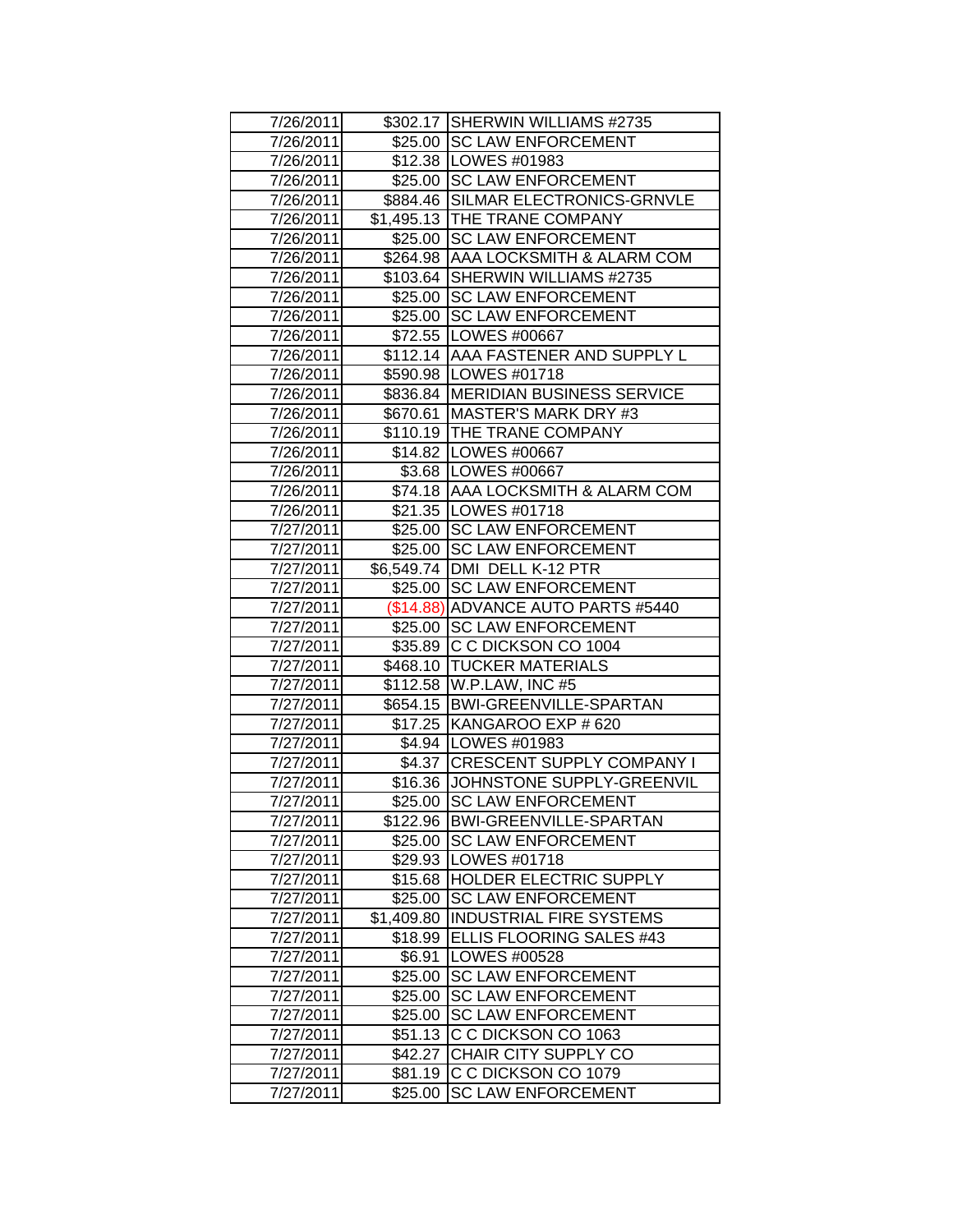| 7/27/2011              |            | \$25.00 SC LAW ENFORCEMENT                                    |
|------------------------|------------|---------------------------------------------------------------|
| 7/27/2011              |            | \$24.86 NAPA AUTO PARTS OF                                    |
| 7/27/2011              | \$25.00    | <b>SC LAW ENFORCEMENT</b>                                     |
| 7/27/2011              | \$25.00    | <b>SC LAW ENFORCEMENT</b>                                     |
| 7/27/2011              | \$25.00    | <b>SC LAW ENFORCEMENT</b>                                     |
| 7/27/2011              | \$25.00    | <b>SC LAW ENFORCEMENT</b>                                     |
| 7/27/2011              | \$25.00    | <b>SC LAW ENFORCEMENT</b>                                     |
| 7/27/2011              | \$25.00    | <b>SC LAW ENFORCEMENT</b>                                     |
| 7/27/2011              |            | \$21.37   LOWES #00528                                        |
| 7/27/2011              |            | \$25.00 SC LAW ENFORCEMENT                                    |
| 7/27/2011              |            | \$25.00 SC LAW ENFORCEMENT                                    |
| 7/27/2011              |            | \$2.99   LOWES #00667                                         |
| 7/27/2011              |            | \$241.68 HOLDER ELECTRIC SUPPLY                               |
| 7/27/2011              |            | \$61.97 TMS SOUTH                                             |
| 7/27/2011              | \$25.00    | <b>SC LAW ENFORCEMENT</b>                                     |
| 7/27/2011              | \$6,549.74 | DMI DELL K-12 PTR                                             |
| 7/27/2011              | \$25.00    | <b>SC LAW ENFORCEMENT</b>                                     |
| 7/27/2011              |            | \$76.32 TUCKER MATERIALS                                      |
| 7/27/2011              |            | \$53,212.10 SPRINT WIRELESS                                   |
| 7/27/2011              |            | \$25.00 SC LAW ENFORCEMENT                                    |
| 7/27/2011              |            | \$120.49   LOWES #00667                                       |
| 7/27/2011              |            | \$50.00 TLF SIMPSONVILLE FLORI                                |
| 7/27/2011              |            | \$148.15   TMS SOUTH                                          |
| 7/27/2011              |            | \$25.00 SC LAW ENFORCEMENT                                    |
| 7/27/2011              |            | \$25.00 THOMAS SAND COMPANY INC<br>\$25.00 SC LAW ENFORCEMENT |
| 7/27/2011<br>7/27/2011 |            | \$305.79 RENTAL ONE                                           |
| 7/27/2011              | \$20.51    | LOWES #01983                                                  |
| 7/27/2011              | \$25.00    | <b>SC LAW ENFORCEMENT</b>                                     |
| 7/27/2011              |            | \$25.90 ELLIS FLOORING SALES #43                              |
| 7/27/2011              | \$25.00    | <b>SC LAW ENFORCEMENT</b>                                     |
| 7/27/2011              |            | \$6,549.74 DMI DELL K-12 PTR                                  |
| 7/27/2011              | \$25.00    | <b>SC LAW ENFORCEMENT</b>                                     |
| 7/27/2011              | \$25.00    | <b>SC LAW ENFORCEMENT</b>                                     |
| 7/27/2011              | \$157.60   | <b>BATTERY SPECIALISTS</b>                                    |
| 7/27/2011              |            | \$8.90 BATTERY & ELECTRIC CO INC                              |
| 7/27/2011              |            | \$25.00 SC LAW ENFORCEMENT                                    |
| 7/27/2011              | \$28.09    | JOHNSTONE SUPPLY-GREENVIL                                     |
| 7/27/2011              | \$28.66    | <b>GOS// GREENVILLE OFFICE S</b>                              |
| 7/27/2011              | \$6,549.74 | DMI DELL K-12 PTR                                             |
| 7/27/2011              | \$1,409.80 | <b>INDUSTRIAL FIRE SYSTEMS</b>                                |
| 7/27/2011              | \$20.42    | 2865-CED                                                      |
| 7/27/2011              | \$44.80    | <b>ADVANCE AUTO PARTS #5440</b>                               |
| 7/27/2011              | \$1,300.28 | M AND A SUPPLY CO GREENVI                                     |
| 7/27/2011              | \$25.00    | <b>SC LAW ENFORCEMENT</b>                                     |
| 7/27/2011              | \$6,549.74 | DMI DELL K-12 PTR                                             |
| 7/27/2011              | \$529.74   | DMI DELL K-12 PTR                                             |
| 7/27/2011              | \$19.86    | W.P.LAW, INC #5                                               |
| 7/27/2011              | \$25.00    | <b>SC LAW ENFORCEMENT</b>                                     |
| 7/27/2011              | \$25.00    | <b>SC LAW ENFORCEMENT</b>                                     |
| 7/27/2011              | \$9.84     | <b>ADVANCE AUTO PARTS #5440</b>                               |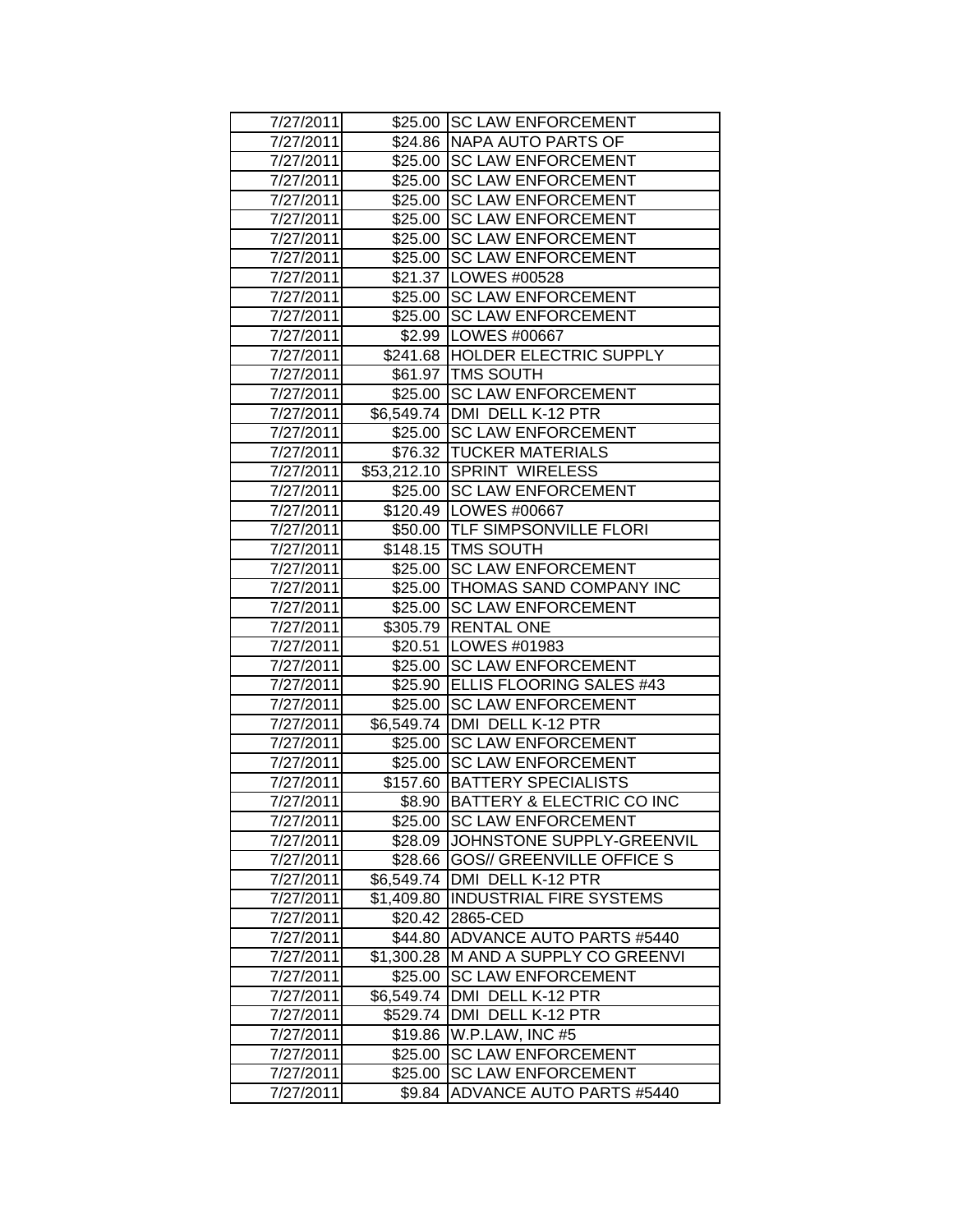| 7/27/2011 |          | \$12.66   LOWES #00528             |
|-----------|----------|------------------------------------|
| 7/27/2011 |          | \$25.00 SC LAW ENFORCEMENT         |
| 7/27/2011 |          | \$25.00 SC LAW ENFORCEMENT         |
| 7/27/2011 |          | \$305.28   LOWES #00667            |
| 7/27/2011 |          | \$75.06   W.P.LAW, INC #5          |
| 7/27/2011 |          | \$549.20 USPS 45696006729808615    |
| 7/27/2011 |          | \$34.33   DMI DELL K-12 PTR        |
| 7/27/2011 |          | \$182.53 HOLDER ELECTRIC SUPPLY    |
| 7/27/2011 |          | \$25.00 SC LAW ENFORCEMENT         |
| 7/27/2011 |          | \$126.85 ADVANCE AUTO PARTS #5440  |
| 7/27/2011 |          | \$51.28  LANDSCAPER'S SUPPLY       |
| 7/27/2011 |          | \$25.00 SC LAW ENFORCEMENT         |
| 7/27/2011 |          | \$12.72   LOWES #00528             |
| 7/27/2011 |          | \$103.95   WEST MUSIC CATALOG      |
| 7/27/2011 |          | \$45.46 TMS SOUTH                  |
| 7/27/2011 |          | \$9.33 ADVANCE AUTO PARTS #5440    |
| 7/27/2011 | \$25.00  | <b>SC LAW ENFORCEMENT</b>          |
| 7/27/2011 | \$25.00  | <b>SC LAW ENFORCEMENT</b>          |
| 7/27/2011 | \$25.00  | <b>SC LAW ENFORCEMENT</b>          |
| 7/27/2011 | \$25.00  | <b>SC LAW ENFORCEMENT</b>          |
| 7/27/2011 |          | \$25.00 SC LAW ENFORCEMENT         |
| 7/27/2011 |          | \$1,285.44 AAA SUPPLY - GVILLE     |
| 7/27/2011 |          | \$25.00 SC LAW ENFORCEMENT         |
| 7/27/2011 |          | \$25.00 SC LAW ENFORCEMENT         |
| 7/27/2011 |          | \$40.58 TARGET<br>00018705         |
| 7/27/2011 |          | \$52.09 SMITHTURF AND IRRIGATI     |
| 7/27/2011 |          | \$451.53 ELLIS FLOORING SALES #43  |
| 7/27/2011 |          | \$26.79 CLASSIC HWD & POSTAL       |
| 7/27/2011 | \$25.00  | <b>SC LAW ENFORCEMENT</b>          |
| 7/27/2011 |          | \$320.54 SMITHTURF AND IRRIGATI    |
| 7/27/2011 |          | \$489.72 JOHNSTONE SUPPLY-GREENVIL |
| 7/27/2011 |          | \$194.09 HAWKINS TOWING INC        |
| 7/27/2011 |          | \$25.00 SC LAW ENFORCEMENT         |
| 7/27/2011 |          | \$95.58   LOWES #00667             |
| 7/27/2011 |          | \$6,549.74 DMI DELL K-12 PTR       |
| 7/27/2011 |          | \$15.79   LOWES #00667             |
| 7/27/2011 |          | \$376.17 UNITED RENTALS            |
| 7/27/2011 | \$116.83 | <b>ITMS SOUTH</b>                  |
| 7/27/2011 | \$92.28  | <b>HOLDER ELECTRIC SUPPLY</b>      |
| 7/27/2011 | \$158.98 | <b>BOWERS SCHOOL SUPPLY</b>        |
| 7/27/2011 | \$62.64  | <b>ADVANCE AUTO PARTS #5440</b>    |
| 7/27/2011 | \$25.00  | <b>SC LAW ENFORCEMENT</b>          |
| 7/27/2011 | \$112.31 | SUPER LANDSCAPE & SUPPLY           |
| 7/27/2011 | \$25.00  | <b>SC LAW ENFORCEMENT</b>          |
| 7/27/2011 | \$154.44 | SHERWIN WILLIAMS #2785             |
| 7/27/2011 | \$25.00  | <b>SC LAW ENFORCEMENT</b>          |
| 7/27/2011 | \$772.74 | <b>APPLE STORE #R355</b>           |
| 7/27/2011 | \$25.00  | <b>SC LAW ENFORCEMENT</b>          |
| 7/28/2011 | \$44.10  | THE TRANE COMPANY                  |
| 7/28/2011 | \$5.64   | <b>CLASSIC HWD &amp; POSTAL</b>    |
| 7/28/2011 | \$16.86  | LOWES #01983                       |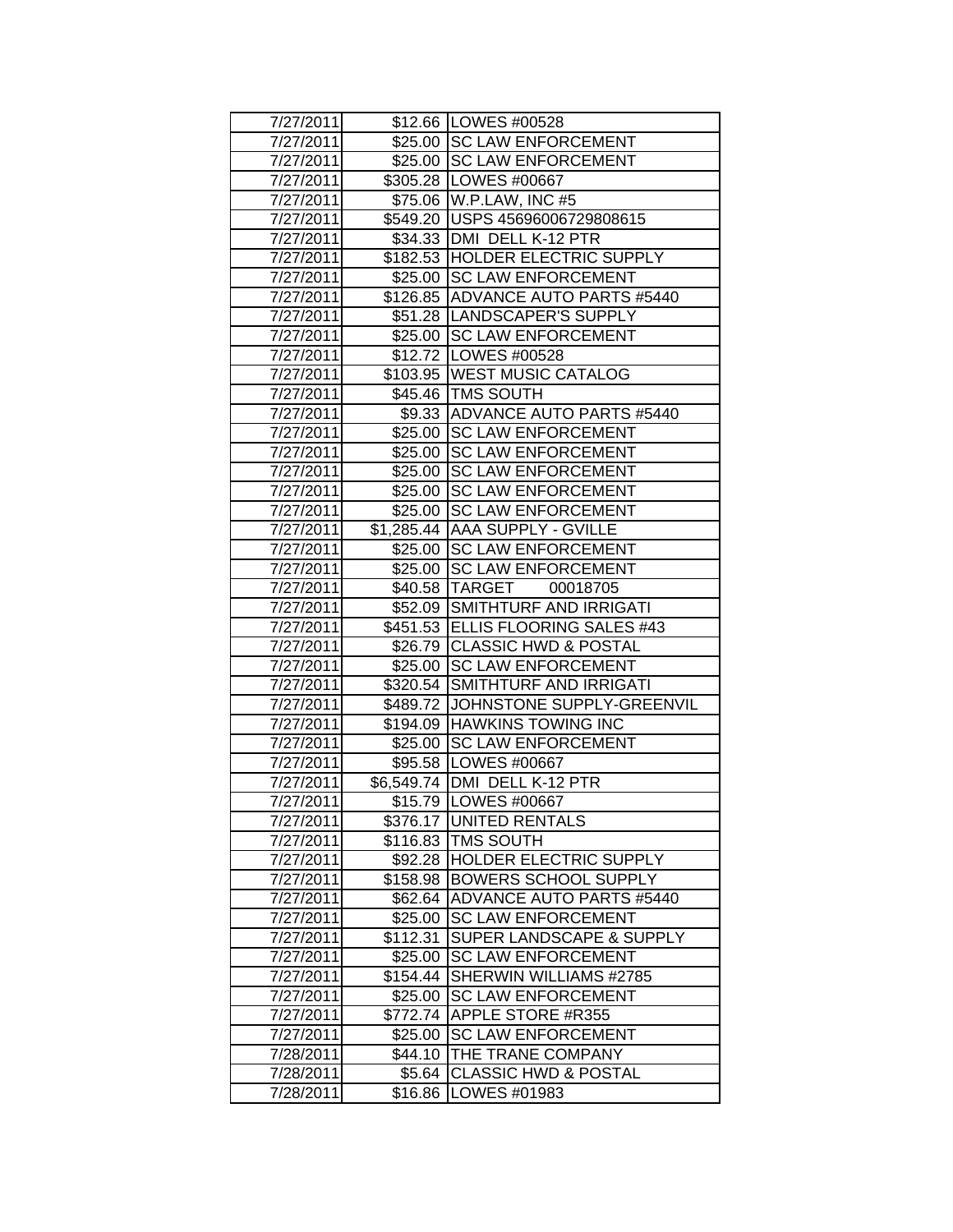| 7/28/2011 |          | \$25.00 SC LAW ENFORCEMENT          |
|-----------|----------|-------------------------------------|
| 7/28/2011 |          | \$233.21 SHERWIN WILLIAMS #2735     |
| 7/28/2011 |          | \$371.00 SILMAR ELECTRONICS-GRNVLE  |
| 7/28/2011 | \$25.00  | <b>SC LAW ENFORCEMENT</b>           |
| 7/28/2011 | \$25.00  | <b>SC LAW ENFORCEMENT</b>           |
| 7/28/2011 |          | \$48.02 PORTER PAINTS 9388          |
| 7/28/2011 |          | \$67.50   THOMAS SAND COMPANY INC   |
| 7/28/2011 |          | \$79.56 LANDSCAPER'S SUPPLY         |
| 7/28/2011 |          | \$19.99 AMAZON MKTPLACE PMTS        |
| 7/28/2011 |          | (\$9.84) ADVANCE AUTO PARTS #5440   |
| 7/28/2011 |          | \$25.00 SC LAW ENFORCEMENT          |
| 7/28/2011 |          | \$10.58   LOWES #00528              |
| 7/28/2011 |          | \$46.27 JJOHNSTONE SUPPLY-GREENVIL  |
| 7/28/2011 |          | \$134.27 JJOHNSTONE SUPPLY-GREENVIL |
| 7/28/2011 |          | \$297.18 ANDERSON BROS              |
| 7/28/2011 |          | \$8.00 SC LAW ENFORCEMENT           |
| 7/28/2011 |          | \$172.99 HAWKINS TOWING INC         |
| 7/28/2011 |          | \$76.39   LOWES #00667              |
| 7/28/2011 |          | \$52.44 JOHNSTONE SUPPLY-GREENVIL   |
| 7/28/2011 |          | \$154.24 B&D INDUSTRIAL             |
| 7/28/2011 |          | \$33.88   LOWES #00528              |
| 7/28/2011 |          | \$25.00 SC LAW ENFORCEMENT          |
| 7/28/2011 |          | \$411.00 THE KNOX COMPANY           |
| 7/28/2011 |          | \$47.57   LOWES #00528              |
| 7/28/2011 |          | \$32.71 JOHNSTONE SUPPLY-GREENVIL   |
| 7/28/2011 |          | \$61.71   LOWES #01983              |
| 7/28/2011 |          | \$77.04 THE TRANE COMPANY           |
| 7/28/2011 |          | \$44.68   LANDSCAPER'S SUPPLY       |
| 7/28/2011 |          | \$69.67 LOWES #01718                |
| 7/28/2011 |          | \$14.20   LOWES #01718              |
| 7/28/2011 |          | \$187.80 SWIMOUTLET.COM             |
| 7/28/2011 | \$8.00   | <b>SC LAW ENFORCEMENT</b>           |
| 7/28/2011 |          | \$6.83 JJOHNSTONE SUPPLY-GREENVIL   |
| 7/28/2011 |          | \$25.00 SC LAW ENFORCEMENT          |
| 7/28/2011 |          | \$300.00 MUSIC THEATRE INTERNATION  |
| 7/28/2011 |          | \$348.46 THE TRANE COMPANY          |
| 7/28/2011 |          | \$32.27   LOWES #01718              |
| 7/28/2011 | \$86.92  | <b>ADVANCE AUTO PARTS #5440</b>     |
| 7/28/2011 |          | \$269.45 CAROLINA LAWN & TRACTOR    |
| 7/28/2011 |          | \$90.12   LOWES #00667              |
| 7/28/2011 | \$184.88 | THEACCESSPANELSTORE.COM             |
| 7/28/2011 | \$19.36  | <b>FASTENAL COMPANY01</b>           |
| 7/28/2011 | \$77.32  | <b>BATTERY SPECIALISTS</b>          |
| 7/28/2011 | \$102.81 | AAA LOCKSMITH & ALARM COM           |
| 7/28/2011 | \$29.93  | LOWES #01718                        |
| 7/28/2011 | \$43.45  | AAA LOCKSMITH & ALARM COM           |
| 7/28/2011 | \$71.01  | <b>BATTERIES PLUS</b>               |
| 7/28/2011 | \$70.57  | THE TRANE COMPANY                   |
| 7/28/2011 | \$95.07  | ADVANCE AUTO PARTS #5440            |
| 7/28/2011 | \$25.00  | <b>SC LAW ENFORCEMENT</b>           |
| 7/28/2011 | \$9.01   | J W VAUGHN CO INC                   |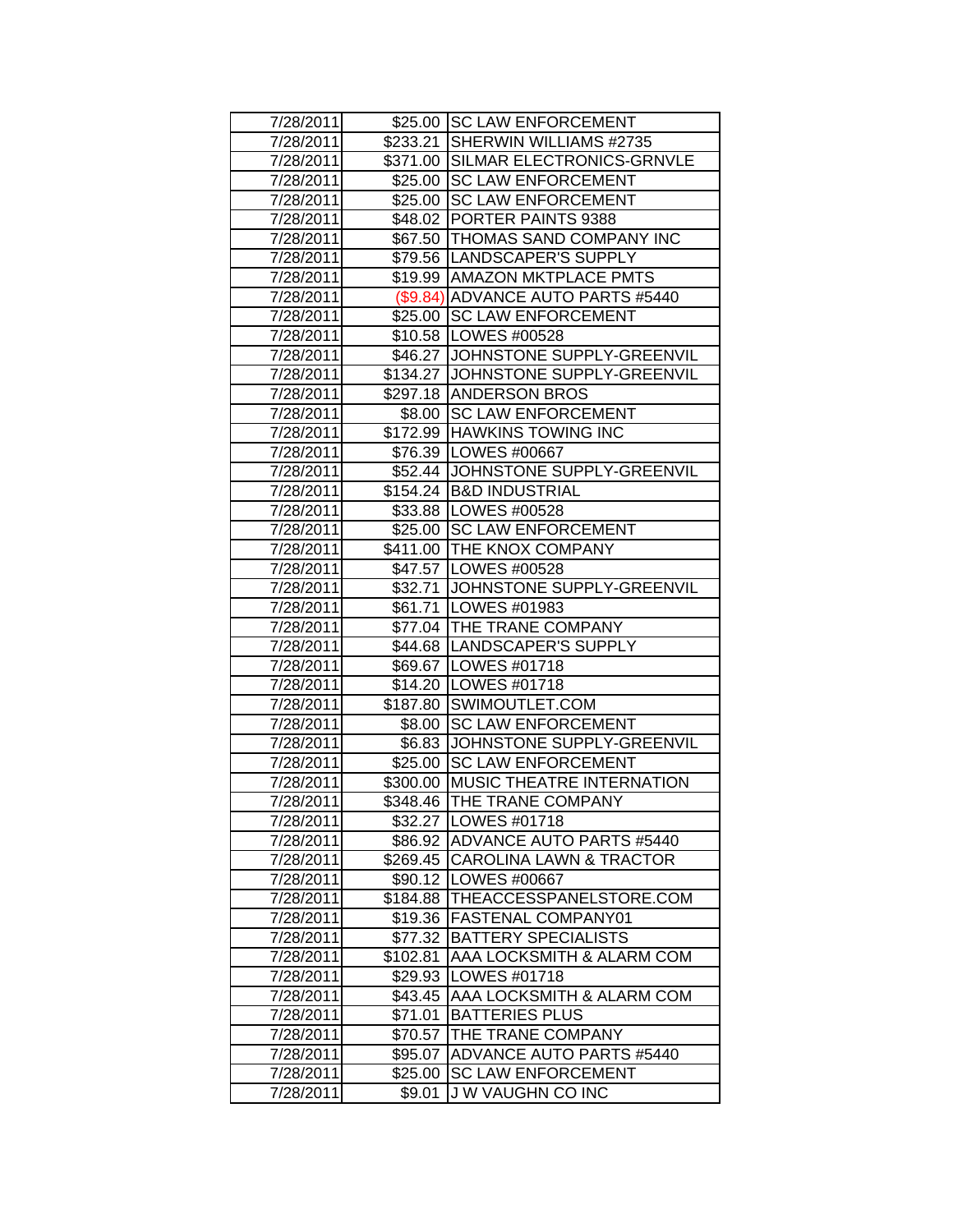| 7/28/2011 |          | \$25.00 SC LAW ENFORCEMENT           |
|-----------|----------|--------------------------------------|
| 7/28/2011 |          | \$38.82 PORTER PAINTS 9388           |
| 7/28/2011 |          | \$92.45   USPS 45366006529808201     |
| 7/28/2011 |          | \$7.62 ADVANCE AUTO PARTS #5440      |
| 7/28/2011 |          | \$275.32 THE TRANE COMPANY           |
| 7/28/2011 |          | \$118.41 ADVANCE AUTO PARTS #5440    |
| 7/28/2011 |          | \$68.80   NAPA AUTO PARTS OF         |
| 7/28/2011 |          | \$115.99   MOORE & BALLIEW OIL COMPA |
| 7/28/2011 |          | \$222.38  THE TRANE COMPANY          |
| 7/28/2011 |          | \$145.21   LOWES #00667              |
| 7/28/2011 |          | \$147.87   VISSAGE AUTO PARTS        |
| 7/28/2011 |          | \$265.00 HOLDER ELECTRIC SUPPLY      |
| 7/28/2011 |          | \$5.27  LANDSCAPER'S SUPPLY          |
| 7/28/2011 |          | \$8.49 C C DICKSON CO 1004           |
| 7/28/2011 |          | \$48.75 CARSON'S NUT-BOLT & TO       |
| 7/28/2011 |          | \$442.87 SHERWIN WILLIAMS #2194      |
| 7/28/2011 |          | \$119.25 HAJOCA TAYLORS 72           |
| 7/28/2011 |          | \$163.13 HAWKINS TOWING INC          |
| 7/28/2011 |          | \$72.00 CARSON'S NUT-BOLT & TO       |
| 7/28/2011 |          | \$21.69 PORTER PAINTS 9250           |
| 7/28/2011 |          | \$25.00 SC LAW ENFORCEMENT           |
| 7/28/2011 |          | \$77.12 PORTER PAINTS 9388           |
| 7/28/2011 |          | \$42.00 CARSON'S NUT-BOLT & TO       |
| 7/28/2011 |          | \$46.84 SHERWIN WILLIAMS #2735       |
| 7/28/2011 |          | \$124.00 RYANS #2101                 |
| 7/28/2011 |          | \$25.00 SC LAW ENFORCEMENT           |
| 7/28/2011 |          | \$34.92   LOWES #01983               |
| 7/28/2011 |          | \$30.73 DMI DELL K-12 PTR            |
| 7/28/2011 |          | \$211.98 OFFICE DEPOT #62            |
| 7/28/2011 |          | \$16.80   LOWES #01718               |
| 7/28/2011 |          | \$1,421.04 CDW GOVERNMENT            |
| 7/28/2011 |          | \$520.00 SCHOOL QUOTE                |
| 7/28/2011 |          | \$14.49   LOWES #01718               |
| 7/28/2011 |          | \$25.00 SC LAW ENFORCEMENT           |
| 7/28/2011 |          | \$11.11  LOWES #01983                |
| 7/28/2011 |          | \$61.79 HAWKINS TOWING INC           |
| 7/28/2011 |          | \$144.43 AAA LOCKSMITH & ALARM COM   |
| 7/28/2011 | \$25.00  | <b>SC LAW ENFORCEMENT</b>            |
| 7/28/2011 | \$5.44   | JOHNSTONE SUPPLY-GREENVIL            |
| 7/28/2011 | \$211.00 | STORK SYSTEMS INC.                   |
| 7/28/2011 | \$88.89  | <b>HAWKINS TOWING INC</b>            |
| 7/28/2011 | \$689.00 | COOK & BOARDMAN OF                   |
| 7/28/2011 | \$23.32  | SHERWIN WILLIAMS #2735               |
| 7/28/2011 | \$7.57   | JOHNSTONE SUPPLY-GREENVIL            |
| 7/28/2011 | \$25.00  | <b>SC LAW ENFORCEMENT</b>            |
| 7/29/2011 | \$23.74  | <b>GRAYBAR ELECTRIC</b>              |
| 7/29/2011 | \$47.28  | THE TOOL SHED                        |
| 7/29/2011 | \$196.05 | <b>CAROLINA LAWN &amp; TRACTOR</b>   |
| 7/29/2011 | \$232.67 | <b>LANDSCAPER'S SUPPLY</b>           |
| 7/29/2011 | \$76.29  | CAROLINA LAWN & TRACTOR              |
| 7/29/2011 | \$63.45  | PORTER PAINTS 9388                   |
|           |          |                                      |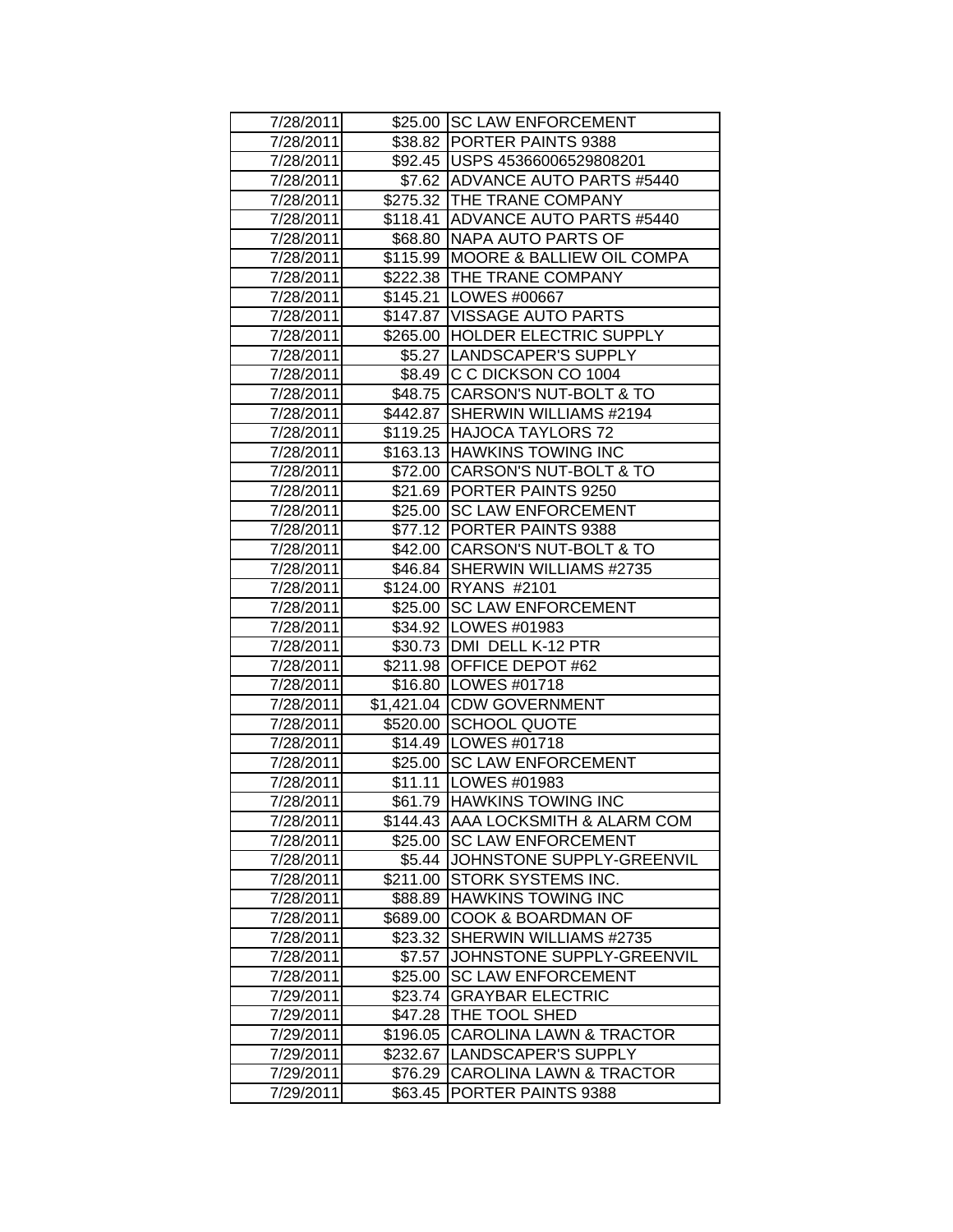| 7/29/2011 |          | \$1,476.47 CDW GOVERNMENT            |
|-----------|----------|--------------------------------------|
| 7/29/2011 |          | \$169.32 THE TRANE COMPANY           |
| 7/29/2011 |          | \$189.74 LOWES #00667                |
| 7/29/2011 |          | \$37.78   LOWES #01718               |
| 7/29/2011 |          | \$55.64 ADVANCE AUTO PARTS #5440     |
| 7/29/2011 | \$25.00  | <b>SC LAW ENFORCEMENT</b>            |
| 7/29/2011 | \$25.00  | <b>SC LAW ENFORCEMENT</b>            |
| 7/29/2011 | \$346.62 | SHERWIN WILLIAMS #2194               |
| 7/29/2011 |          | \$262.27 GENERAL WHOLESALE DIST      |
| 7/29/2011 |          | \$793.34 UNICOVERS INC               |
| 7/29/2011 |          | \$79.39 SHERWIN WILLIAMS #2785       |
| 7/29/2011 |          | \$27.46 CRESCENT SUPPLY COMPANY I    |
| 7/29/2011 |          | \$145.01   PROFESSIONAL PARTY RENTAL |
| 7/29/2011 |          | (\$187.29) LOWES #01718              |
| 7/29/2011 |          | \$92.55 ADVANCE AUTO PARTS #5440     |
| 7/29/2011 | \$25.00  | <b>SC LAW ENFORCEMENT</b>            |
| 7/29/2011 |          | \$296.26 CAROLINA LAWN & TRACTOR     |
| 7/29/2011 | \$140.08 | <b>BATTERY SPECIALISTS</b>           |
| 7/29/2011 | \$13.45  | <b>THE TRANE COMPANY</b>             |
| 7/29/2011 |          | \$35.99 PORTER PAINTS 9388           |
| 7/29/2011 |          | \$7.08 PUBLIX 035                    |
| 7/29/2011 |          | \$101.03 THE TRANE COMPANY           |
| 7/29/2011 |          | \$111.53 240 C-K SIMPSONV            |
| 7/29/2011 |          | \$25.71 PORTER PAINTS 9388           |
| 7/29/2011 |          | \$119.76 CAROLINA LAWN & TRACTOR     |
| 7/29/2011 |          | \$134.70 JULTIMATE OFFICE SOLUTION   |
| 7/29/2011 |          | \$266.90 BATTERY SPECIALISTS         |
| 7/29/2011 |          | \$233.17 CAROLINA LAWN & TRACTOR     |
| 7/29/2011 |          | \$16.73 THE HOME DEPOT #1124         |
| 7/29/2011 |          | \$114.69 THE TRANE COMPANY           |
| 7/29/2011 | \$25.00  | <b>SC LAW ENFORCEMENT</b>            |
| 7/29/2011 |          | \$136.38  THE SYSTEMS DEPOT INC      |
| 7/29/2011 |          | \$95.12 JJOHNSTONE SUPPLY-GREENVIL   |
| 7/29/2011 |          | \$76.29 CAROLINA LAWN & TRACTOR      |
| 7/29/2011 |          | \$31.80 BIG LOTS #018000018085       |
| 7/29/2011 |          | \$150.52 COOK & BOARDMAN OF          |
| 7/29/2011 |          | \$3.70 ADVANCE AUTO PARTS #5440      |
| 7/29/2011 | \$398.79 | <b>SHERWIN WILLIAMS #2194</b>        |
| 7/29/2011 |          | \$413.37   THE TOOL SHED             |
| 7/29/2011 |          | \$26.08   LOWES #00667               |
| 7/29/2011 |          | \$161.48   TMS SOUTH                 |
| 7/29/2011 | \$169.00 | CARSON'S NUT-BOLT & TO               |
| 7/29/2011 | \$15.38  | HD SUPPLY PLUMB #904                 |
| 7/29/2011 | \$82.26  | <b>CAROLINA LAWN &amp; TRACTOR</b>   |
| 7/29/2011 | \$79.20  | USPS 45366006529808201               |
| 7/29/2011 | \$7.05   | LOWES #00528                         |
| 7/29/2011 | \$25.00  | <b>SC LAW ENFORCEMENT</b>            |
| 7/29/2011 | \$49.96  | ADVANCE AUTO PARTS #5440             |
| 7/29/2011 | \$15.19  | LOWES #00528                         |
| 7/29/2011 | \$70.04  | <b>BATTERY SPECIALISTS</b>           |
| 7/29/2011 | \$25.00  | <b>SC LAW ENFORCEMENT</b>            |